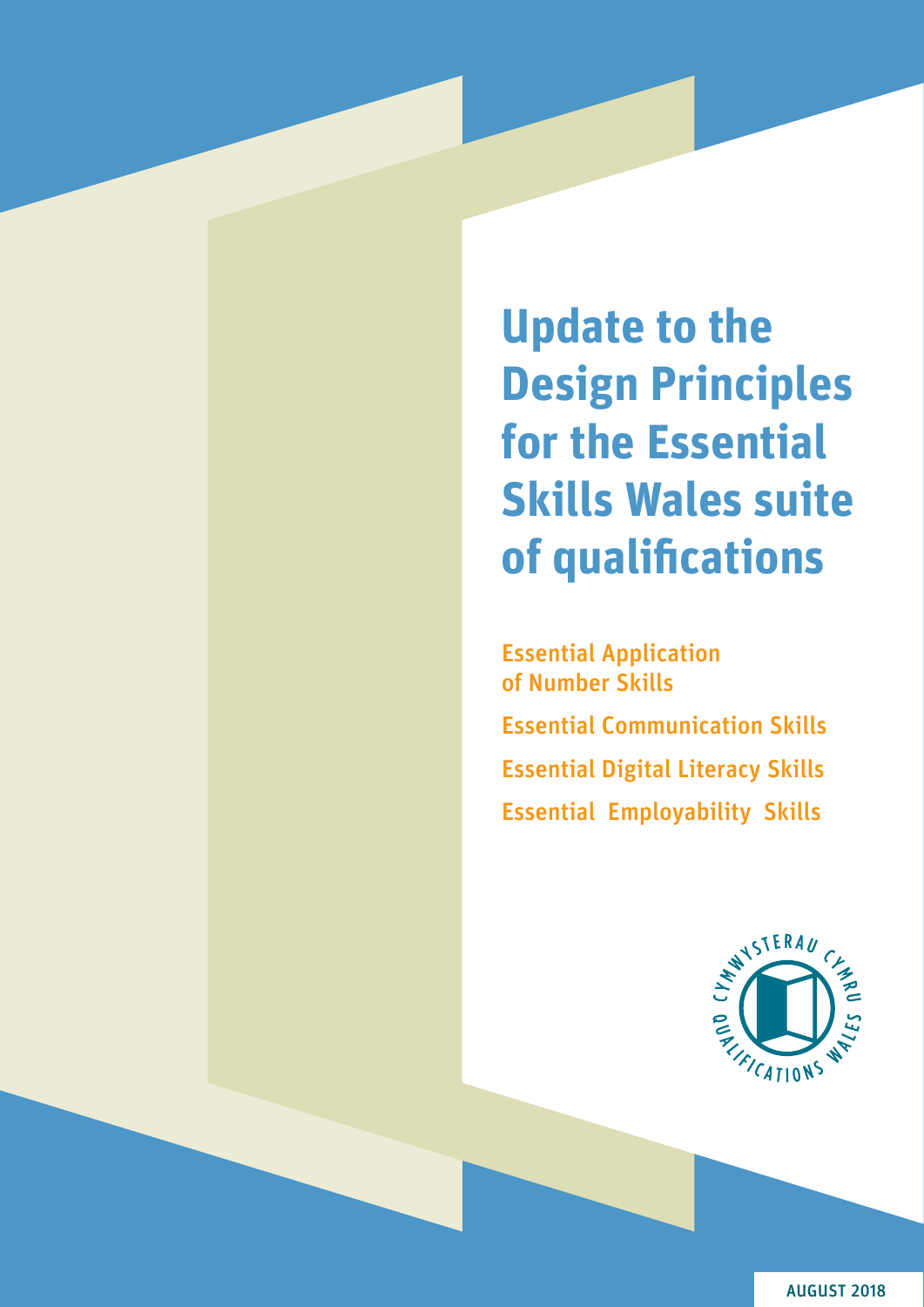# **Contents**

|                                                                   | Page           |
|-------------------------------------------------------------------|----------------|
| 1. Introduction                                                   | $\overline{2}$ |
| 2. Overall structure and aims                                     | 3              |
| 3. Awarding body guidance                                         | 4              |
| 4. Essential Application of Number Skills specification           | 6              |
| 4.1 Essential Application of Number Skills amplification of       | 13             |
| assessment requirements                                           |                |
| 4.2 Controlled task and confirmatory test specification           | 14             |
| 5. Essential Communication Skills specification                   | 28             |
| 5.1 Essential Communication Skills amplification of assessment    | 35             |
| requirements                                                      |                |
| 5.2 Controlled task and confirmatory test specification           | 36             |
| 6. Essential Digital Literacy Skills specification                | 48             |
| 6.1 Essential Digital Literacy Skills amplification of assessment | 62             |
| requirements                                                      |                |
| 6.2 Controlled task and structured discussion specification       | 64             |
| 7. Essential Employability Skills specification                   | 66             |
| 7.1 Essential Employability Skills amplification of assessment    | 76             |
| requirements                                                      |                |
| 7.2 Controlled task and structured discussion specification       | 78             |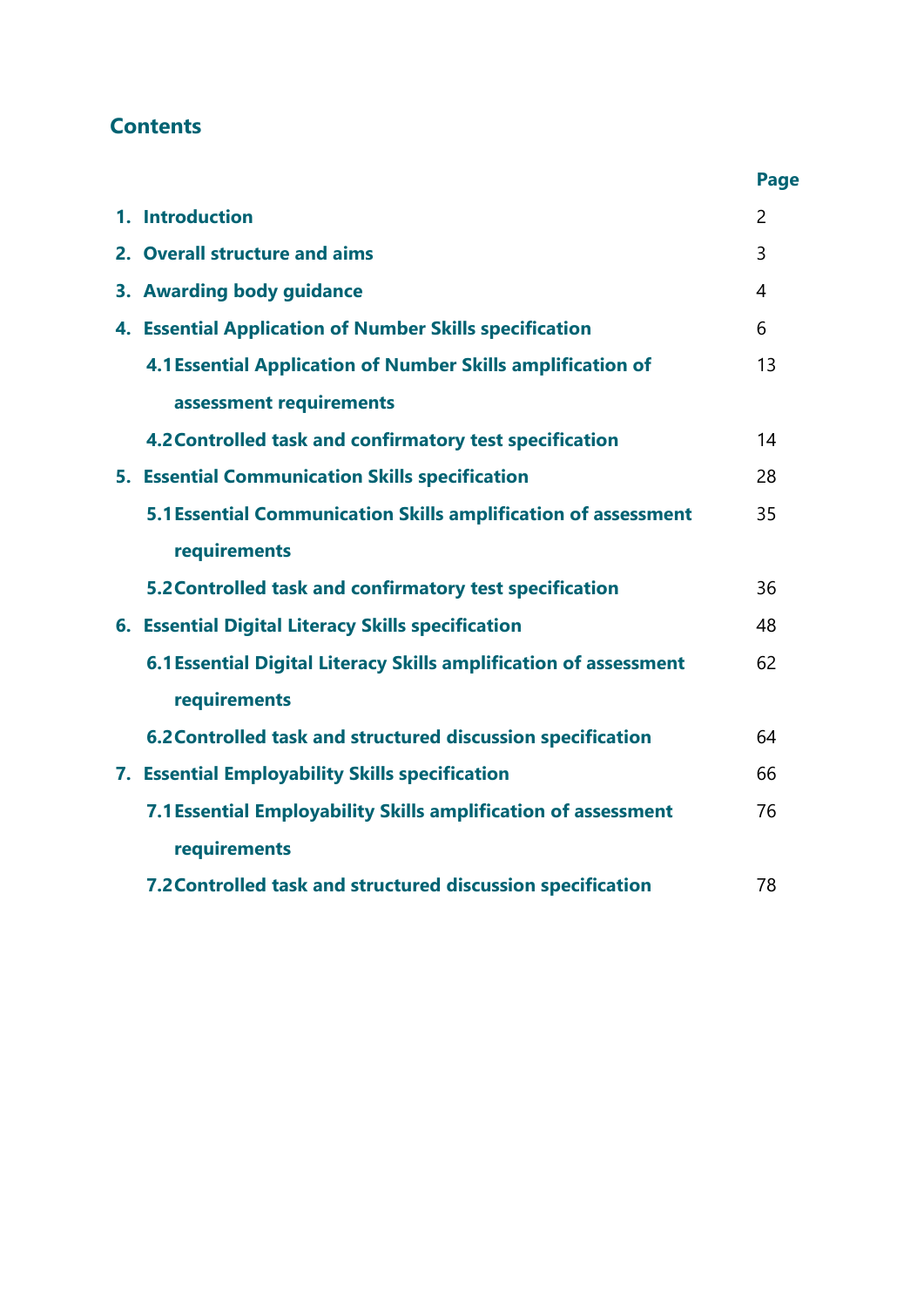# **1. Introduction**

This document is an update to the Design Principles for the Essential Skills suite of qualifications that was published in 2015. This document sets out the learning outcomes and assessment requirements for the qualifications.

We have made some changes to the content and the assessment requirements for the qualifications that were first offered from September 2015. This document includes updates made following our review on the implementation of the revised Essential Skills qualifications published in December 2017. This document includes these changes and supersedes the information included in the original Design Principles document published in 2015.

This document should be used alongside the existing subject and assessment specifications for entry level Essential Skills Wales qualifications in Application of Number and Communication. These can be located here: [Website link]

Enquiries about this document should be directed to [enquiries@qualificationswales.org.](mailto:enquiries@qualificationswales.org)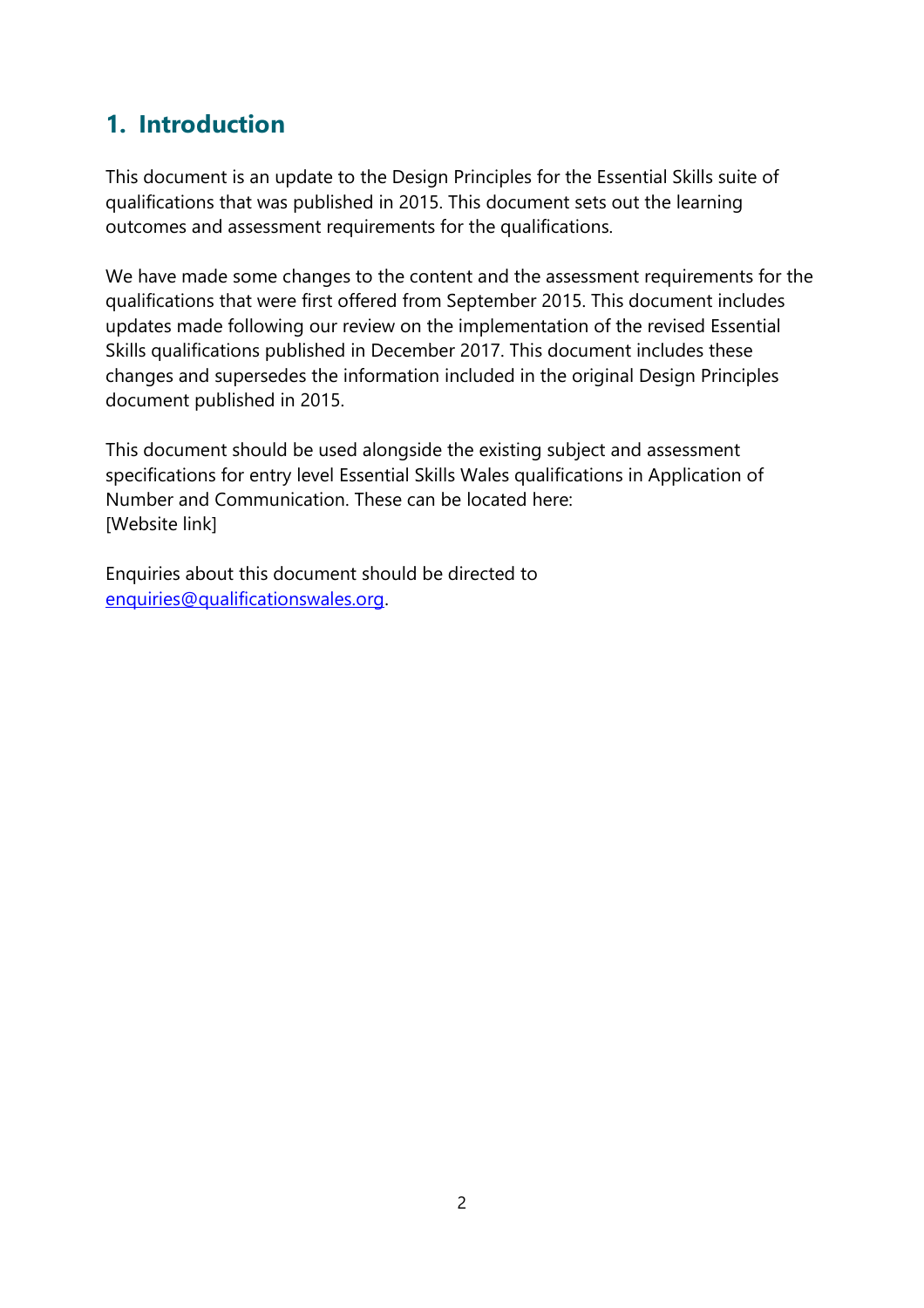# **2. Overall structure and aims**

The Essential Skills Wales suite of qualifications comprises:

**Essential Application of Number Skills; Essential Communication Skills; Essential Digital Literacy Skills; and Essential Employability Skills.**

All Essential Skills qualifications are available from entry level 1 to level 3, except for Essential Employability Skills, which is available from entry level 3 to level 3.

#### **2.1 Aims**

Essential Skills qualifications should enable candidates to develop and demonstrate an understanding of, and proficiency in, the essential skills that employers and next-stage educators value and that candidates need for progression and effective performance in learning, work and life.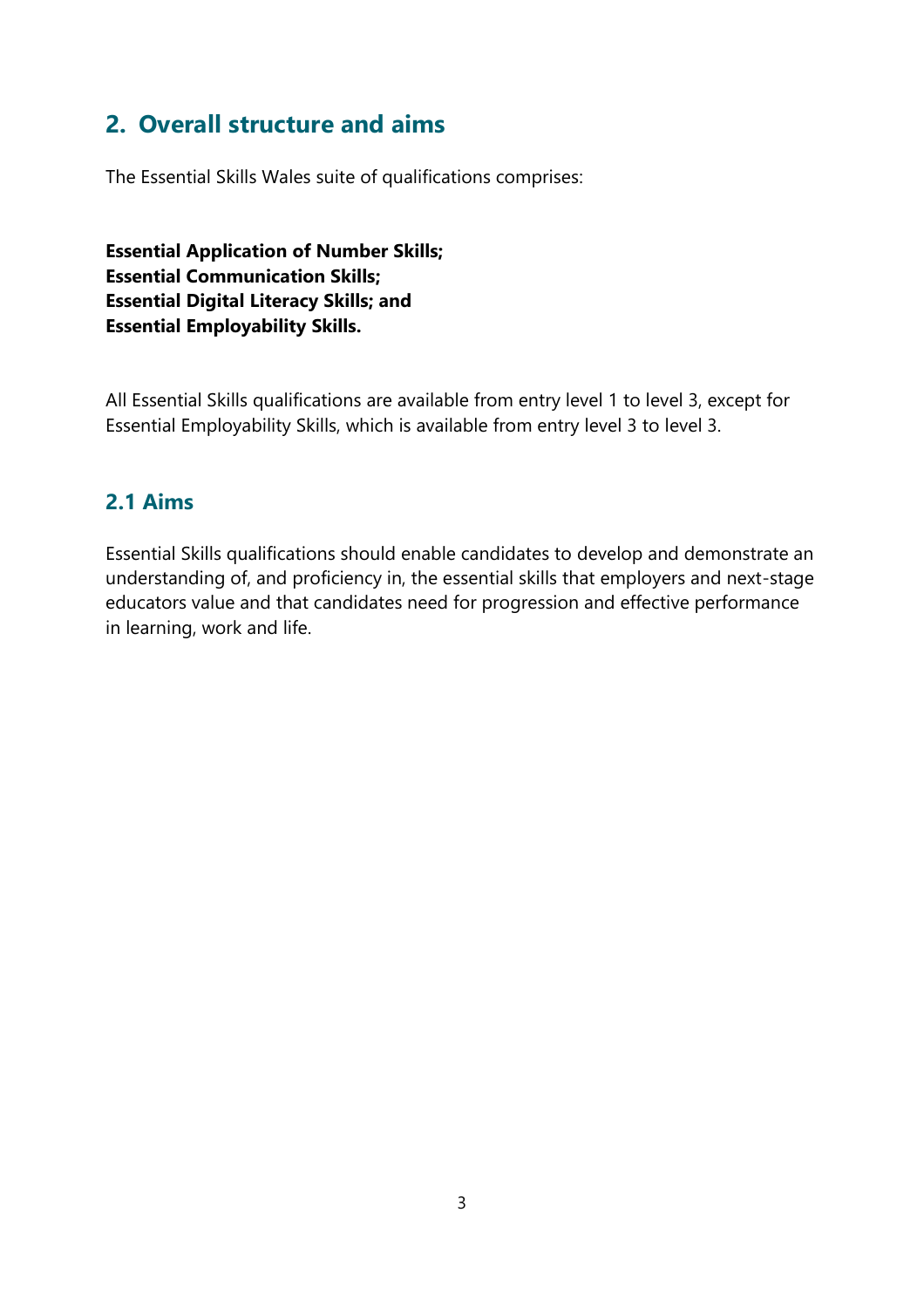# **3. Awarding body guidance**

To achieve the qualification in Essential Application of Number Skills or Essential Communication Skills at levels 1, 2 or 3, candidates must demonstrate their skills in both:

- a controlled task; and
- a confirmatory test.

To achieve the qualification in Essential Digital Literacy Skills or Essential Employability Skills at all levels, candidates must demonstrate their skills in both:

- a controlled task: and
- a structured discussion.

The controlled task measures subject-specific skills and candidates will need to show that they can utilise skills in a holistic manner which is relevant to real-life contexts.

The purpose of the confirmatory test and structured discussion is to confirm candidates' underpinning knowledge and skills.

The controlled task, confirmatory test and structured discussion are **summative assessments**. Candidates should take the assessments when they have developed the skills at the required level.

Assessments can be taken only once, however a candidate may undertake a **different** controlled task, confirmatory test or structured discussion at another time if they do not pass. Any candidate unsuccessful at the controlled task, confirmatory test or structured discussion should be allowed an opportunity for further learning and preparation before attempting to re-sit the Task or Test or reconvene the discussion.

## **3.1 Controlled tasks are:**

- externally set by awarding bodies *or* developed by centres and approved by awarding bodies;
- internally assessed by appropriately qualified staff using the relevant marking schemes;
- internally standardised by centres;
- externally quality assured by awarding bodies; and
- taken in accordance with controlled task guidance issued by the awarding bodies.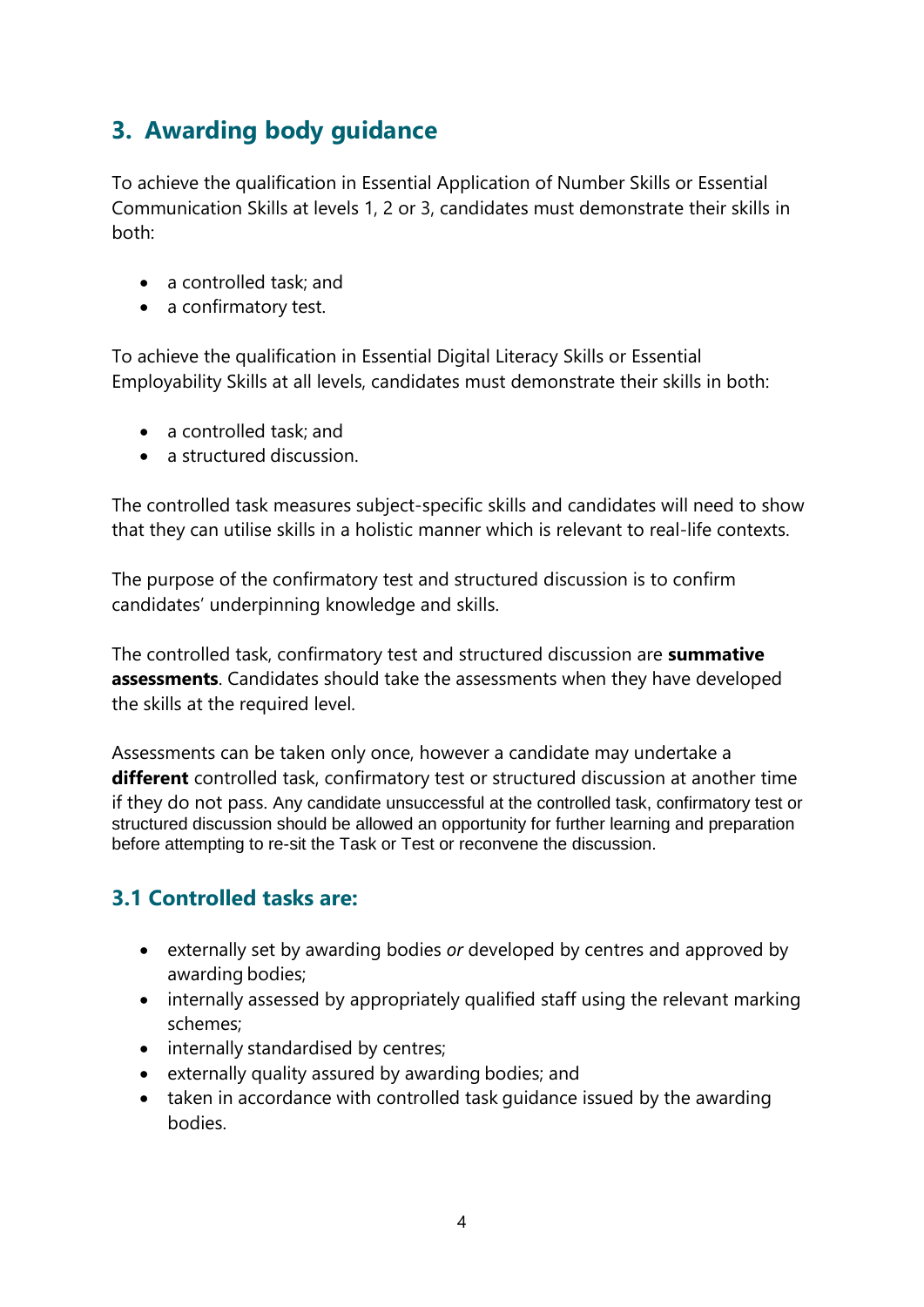#### **3.2 Controlled task time-period**

The controlled task must be completed under controlled conditions within a maximum of a consecutive eight-week period. The eight-week period does not include academic holiday periods and valid candidate absence. Special dispensation on the task duration and working period requirements may be allowed in extenuating circumstances (see awarding bodies' special considerations policies).

Assessors may provide candidates with the opportunity to clarify task requirements during the task but must not provide feedback on any work carried out by a candidate during the task. For example, informing a candidate that they have incorrectly answered a specific question in the task would be inappropriate. Appropriate clarification could be recommending that the candidate reviews their responses before submitting their completed task.

## **3.3 Controlled task duration**

- Entry level up to 6 hours (Essential Digital Literacy Skills and Essential Employability Skills)
- Level 1 up to 4 hours
- Level 2 up to 5 hours
- Level 3 up to 8 hours

Any additional research activity may take place outside of the maximum number of hours but must be within the consecutive eight-week period.

#### **3.4 Confirmatory tests are:**

- externally produced by awarding bodies;
- treated as confidential material by centres;
- taken unseen by candidates and completed unaided (except for any assistance allowed by reasonable adjustments);
- non-calculator for Essential Application of Number Skills;
- non-dictionary for Essential Communication Skills;
- externally marked; and
- compliant with confirmatory test guidance issued by awarding bodies.

## **3.5 Structured discussions are:**

- a one-to-one or a small group discussion of up to four candidates, held with the assessor;
- requiring candidate preparation;
- not a question and answer session;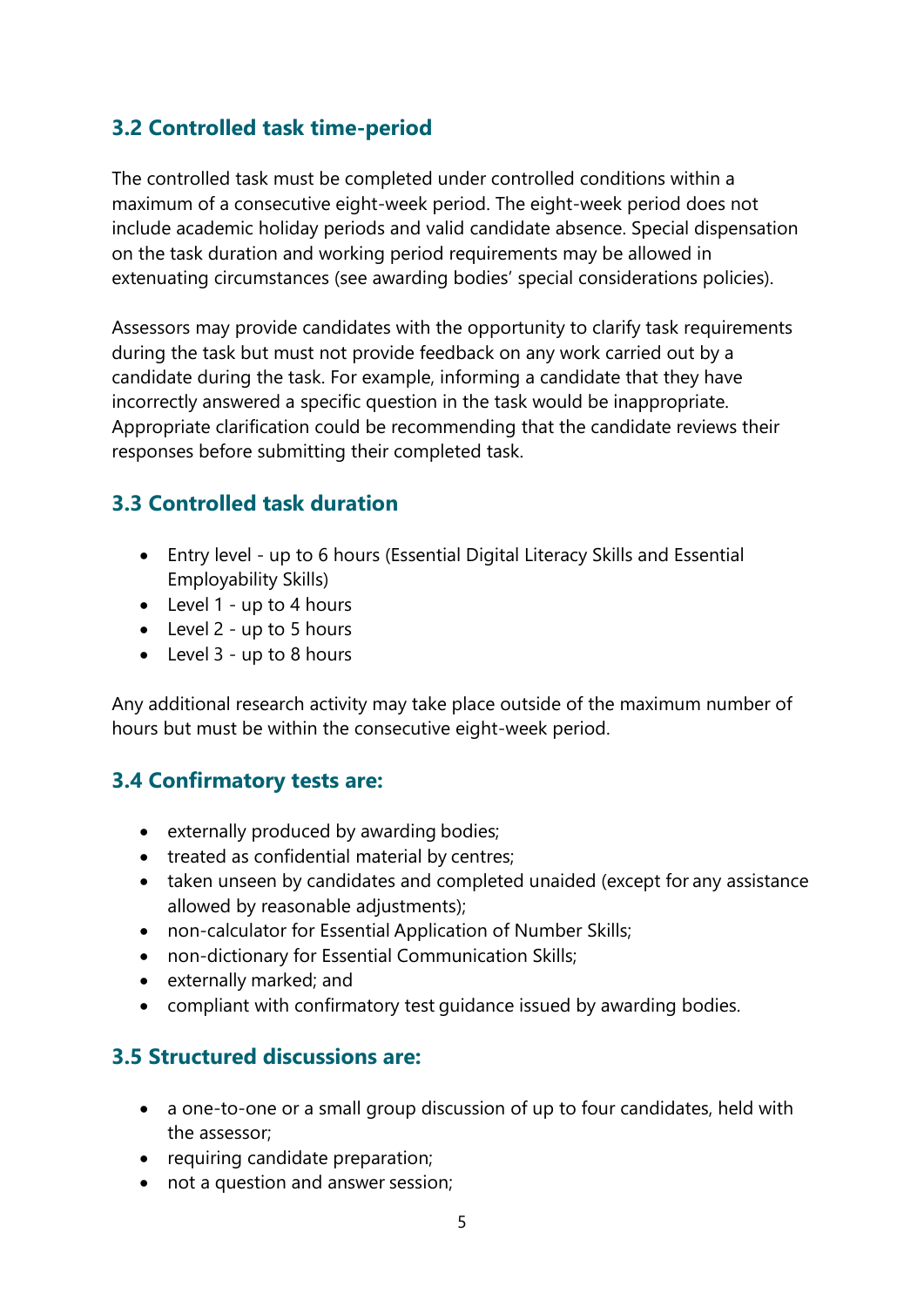- informed by the assessment of the controlled task; and
- directly related to candidates' responses to the controlled task.

# **4. Essential Application of Number Skills specification**

| <b>Essential Application of Number Skills Level 1</b>                                                                                                  |                                                                                                                                                                                                                                                                                                                                                                                                                                                                                                                                                                                                                                                                                                                                                        |  |  |
|--------------------------------------------------------------------------------------------------------------------------------------------------------|--------------------------------------------------------------------------------------------------------------------------------------------------------------------------------------------------------------------------------------------------------------------------------------------------------------------------------------------------------------------------------------------------------------------------------------------------------------------------------------------------------------------------------------------------------------------------------------------------------------------------------------------------------------------------------------------------------------------------------------------------------|--|--|
| <b>N1.1 Understand Numerical Data</b>                                                                                                                  |                                                                                                                                                                                                                                                                                                                                                                                                                                                                                                                                                                                                                                                                                                                                                        |  |  |
| <b>Learning outcome:</b>                                                                                                                               | <b>Candidates need to know how to:</b>                                                                                                                                                                                                                                                                                                                                                                                                                                                                                                                                                                                                                                                                                                                 |  |  |
| N1.1.1<br>Understand, plan and<br>describe how to<br>tackle a given<br>practical problem or<br>task that involves<br>numerical data and<br>information | a) plan and describe how to tackle a problem or task.                                                                                                                                                                                                                                                                                                                                                                                                                                                                                                                                                                                                                                                                                                  |  |  |
| N1.1.2                                                                                                                                                 |                                                                                                                                                                                                                                                                                                                                                                                                                                                                                                                                                                                                                                                                                                                                                        |  |  |
| Select relevant<br>numerical data and<br>information from at<br>least two different<br>sources relevant to<br>meeting the purpose<br>of a task         | a) read, understand and extract information from<br>tables, charts, simple graphs and diagrams;<br>b) read and understand numbers presented in<br>different ways, including large numbers in figures or<br>words, simple fractions, decimals, percentages,<br>ratios and negative numbers;<br>c) read scales on familiar measuring equipment using<br>everyday units;<br>d) read, measure and record time in common date and<br>time formats and in context;<br>e) use appropriate units and instruments to estimate,<br>read, measure and compare length, weight,<br>capacity, time and temperature;<br>use scales on diagrams to find and interpret<br>f)<br>information;<br>g) use mathematical properties of 2-D shapes to<br>record measurements. |  |  |
| <b>N1.2 Carry Out Calculations</b>                                                                                                                     |                                                                                                                                                                                                                                                                                                                                                                                                                                                                                                                                                                                                                                                                                                                                                        |  |  |
| <b>Learning outcome:</b>                                                                                                                               | <b>Candidates need to know how to:</b>                                                                                                                                                                                                                                                                                                                                                                                                                                                                                                                                                                                                                                                                                                                 |  |  |
| <b>N1.2</b>                                                                                                                                            | a) work to given levels of accuracy;                                                                                                                                                                                                                                                                                                                                                                                                                                                                                                                                                                                                                                                                                                                   |  |  |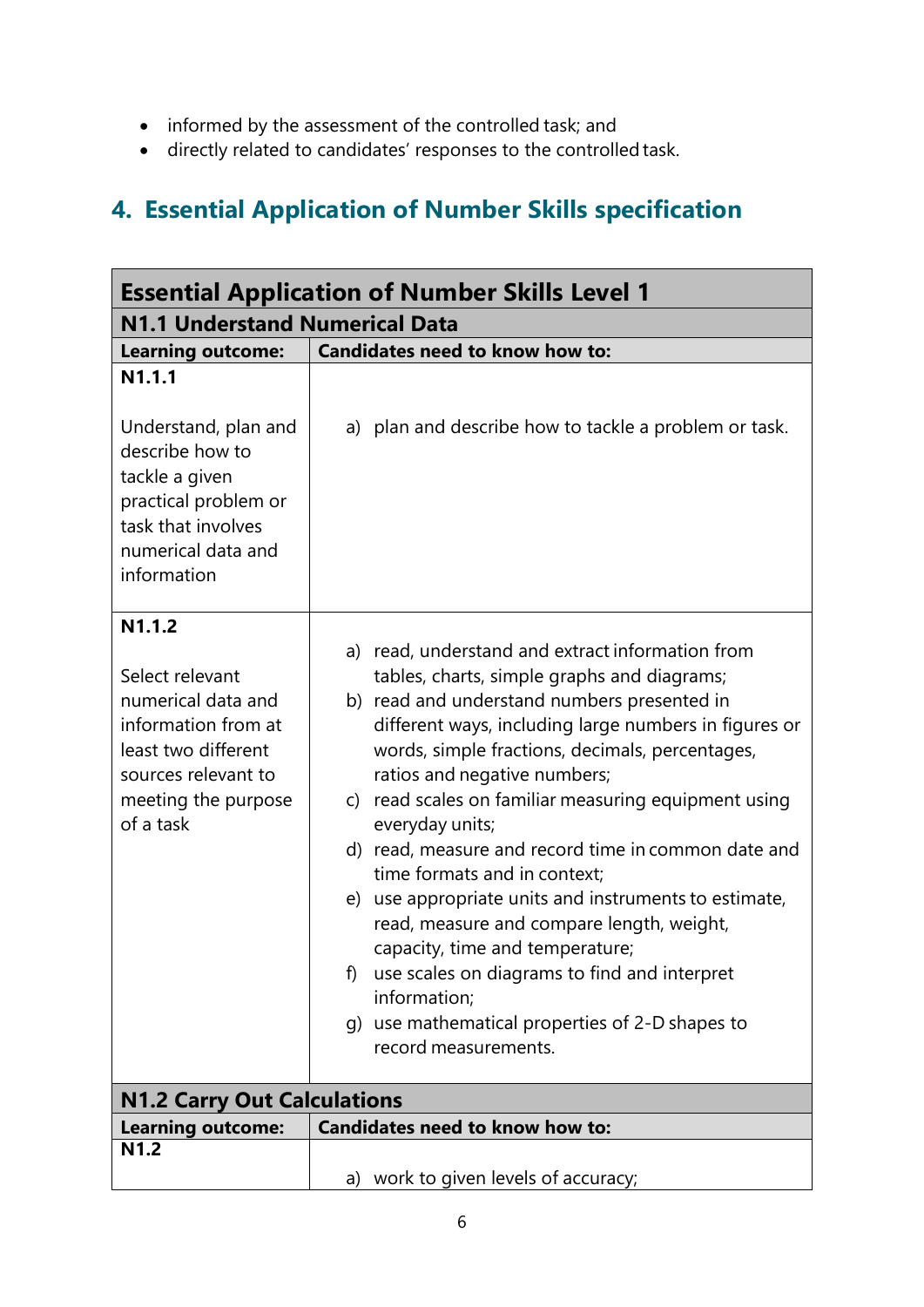| Use the data and                             | b) add and subtract with whole numbers and simple                                                                                      |
|----------------------------------------------|----------------------------------------------------------------------------------------------------------------------------------------|
| information identified                       | decimals, with and without a calculator;                                                                                               |
| in N1.1 to carry out                         | multiply and divide a simple decimal by a whole<br>C)                                                                                  |
| calculations                                 | number, with and without a calculator;                                                                                                 |
| appropriate to a task                        | d) use simple fractions and percentages;                                                                                               |
| to do with:                                  | e) use equivalencies between common fractions,                                                                                         |
| a) amounts or                                | percentages and decimals;                                                                                                              |
| sizes<br>b) scales or                        | add, subtract, multiply, divide and record sums of<br>f)<br>money;                                                                     |
| proportion                                   | g) calculate within a system by:                                                                                                       |
| c) handling<br>statistics                    | adding and subtracting common units of<br>measure;                                                                                     |
|                                              | converting units of measure;                                                                                                           |
|                                              | h) work out perimeters, areas and volumes;                                                                                             |
|                                              | use ratios and proportions;<br>i)                                                                                                      |
|                                              | use probability to show (using fractions, decimals<br>i)<br>and percentages) that some events are more likely<br>to occur than others; |
|                                              | k) find the range and average (mean) of up to 10                                                                                       |
|                                              | items;                                                                                                                                 |
|                                              | use different ways of checking methods and<br>$\vert$                                                                                  |
|                                              | calculations;                                                                                                                          |
|                                              |                                                                                                                                        |
|                                              | m) identify and correct errors;                                                                                                        |
|                                              | n) check that results make sense.                                                                                                      |
|                                              |                                                                                                                                        |
|                                              | N1.3 Interpret and Present Results and Findings                                                                                        |
| <b>Learning outcome:</b>                     | Candidates need to know how to:                                                                                                        |
| N1.3.1                                       |                                                                                                                                        |
| Choose how to                                | a) identify more than one appropriate way to present<br>findings to a given audience, including using tables,                          |
| present the results of<br>calculations using | charts, graphs or diagrams;                                                                                                            |
| tables, charts, graphs                       | b) use appropriate ways to present findings, including                                                                                 |
| or diagrams                                  | a table, chart, graph or diagram, using the correct<br>units;                                                                          |
|                                              |                                                                                                                                        |
|                                              | c) label work correctly.                                                                                                               |
| N1.3.2                                       |                                                                                                                                        |
|                                              | interpret results of calculations;<br>a)                                                                                               |
| Present and describe                         | show how results relate to a problem or task;<br>b)                                                                                    |
| the meaning of                               | describe meaning of results and explain how they<br>$\mathsf{C}$                                                                       |
| results and explain                          | meet the purpose of a task.                                                                                                            |
| how they meet the<br>purpose of a task       |                                                                                                                                        |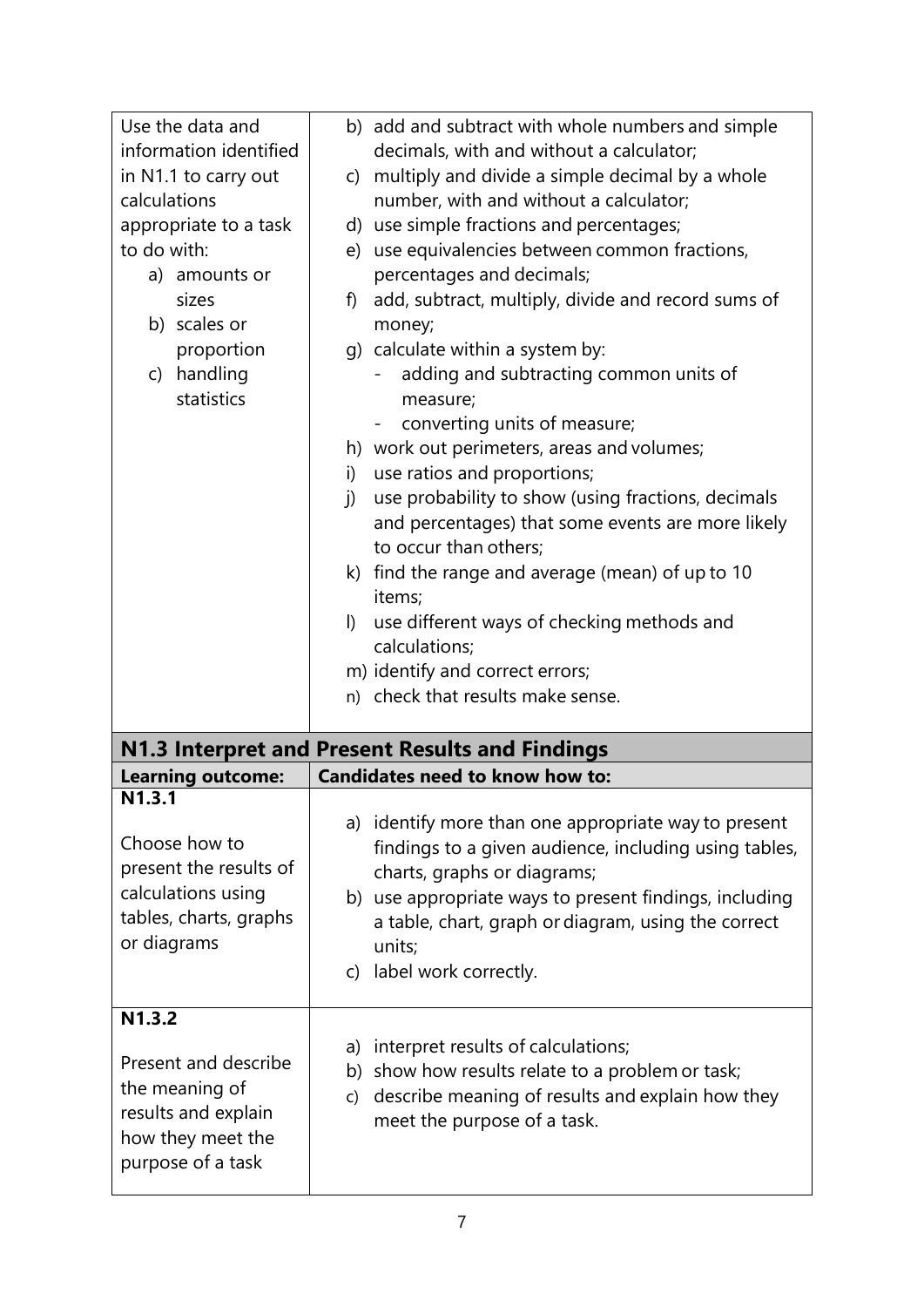| <b>Essential Application of Number Skills Level 2</b>                                                                                     |                                                                                                                                                                                                                                                                                                                                                                                                                                                                                                                                                                                    |  |  |
|-------------------------------------------------------------------------------------------------------------------------------------------|------------------------------------------------------------------------------------------------------------------------------------------------------------------------------------------------------------------------------------------------------------------------------------------------------------------------------------------------------------------------------------------------------------------------------------------------------------------------------------------------------------------------------------------------------------------------------------|--|--|
| <b>N2.1 Understand Numerical Data</b>                                                                                                     |                                                                                                                                                                                                                                                                                                                                                                                                                                                                                                                                                                                    |  |  |
| <b>Learning outcome:</b>                                                                                                                  | Candidates need to know how to:                                                                                                                                                                                                                                                                                                                                                                                                                                                                                                                                                    |  |  |
| N2.1.1                                                                                                                                    |                                                                                                                                                                                                                                                                                                                                                                                                                                                                                                                                                                                    |  |  |
| Identify and then plan<br>and describe how to<br>tackle a practical<br>problem or task that<br>involves numerical<br>data and information | a) plan and describe how to tackle a problem or task;<br>b) select and compare relevant information;<br>c) explain choice of methods when relevant.                                                                                                                                                                                                                                                                                                                                                                                                                                |  |  |
| N2.1.2                                                                                                                                    |                                                                                                                                                                                                                                                                                                                                                                                                                                                                                                                                                                                    |  |  |
| Collect relevant<br>numerical data and<br>information from a<br>range of sources to<br>meet the purpose of<br>a task                      | a) read, understand and interpret information from<br>tables, charts, graphs and diagrams;<br>b) read and understand numbers presented in<br>different ways;<br>c) read scales on a range of equipment to appropriate<br>levels of accuracy;<br>d) calculate time in different formats;<br>e) estimate, measure and compare length, weight,<br>capacity, temperature, using metric and, where<br>appropriate, imperial units;<br>recognise and use common 2-D representations of<br>f)<br>3-D objects;<br>g) estimate amounts and proportions;<br>h) understand compound measures. |  |  |
| <b>N2.2 Carry Out Calculations</b>                                                                                                        |                                                                                                                                                                                                                                                                                                                                                                                                                                                                                                                                                                                    |  |  |
| <b>Learning outcome:</b>                                                                                                                  | <b>Candidates need to know how to:</b>                                                                                                                                                                                                                                                                                                                                                                                                                                                                                                                                             |  |  |
| N2.2<br>Use data and<br>information collected<br>in N2.1 to carry out<br>calculations<br>appropriate to a task                            | a) show clearly methods of carrying out calculations<br>including working to appropriate levels of accuracy;<br>b) carry out calculations involving two or more steps,<br>with numbers of any size, with and without a<br>calculator;<br>c) use mental arithmetic involving whole numbers and                                                                                                                                                                                                                                                                                      |  |  |
| to do with:<br>a) amounts or<br>sizes<br>b) scales or<br>proportion<br>handling<br>C)                                                     | simple fractions;<br>d) work with, and convert between fractions, decimals<br>and percentages;<br>e) calculate with sums of money and convert between<br>currencies;                                                                                                                                                                                                                                                                                                                                                                                                               |  |  |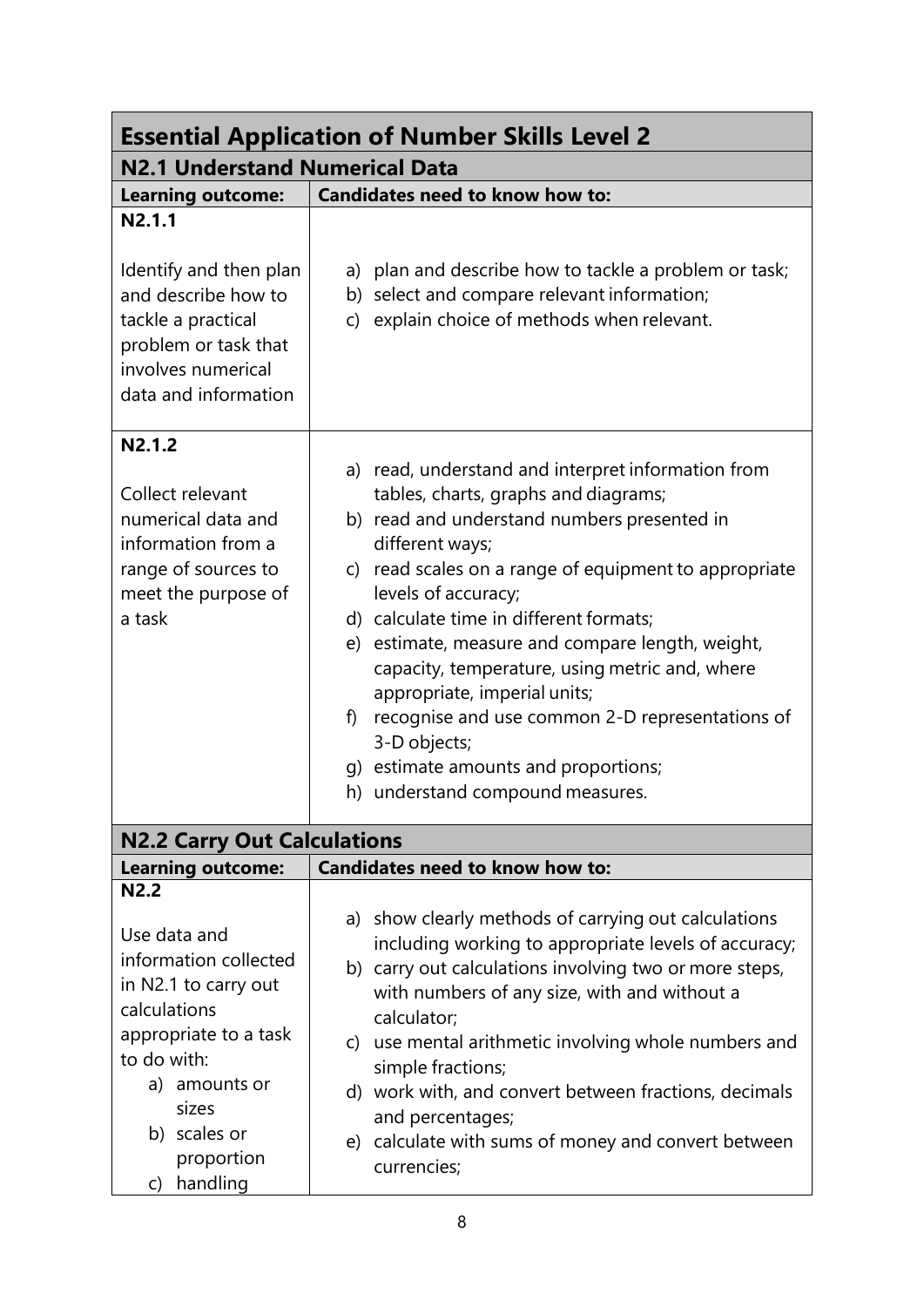| statistics               | f)           | calculate within a system and between systems                                                 |
|--------------------------|--------------|-----------------------------------------------------------------------------------------------|
| d) using formulae        |              | using:                                                                                        |
|                          |              | conversion tables and scales;                                                                 |
|                          |              | approximate conversion factors;                                                               |
|                          |              | g) solve problems involving 2-D shapes and parallel                                           |
|                          |              | lines;                                                                                        |
|                          |              | h) use proportions and calculate using ratios;                                                |
|                          | i)           | identify the range of possible outcomes of                                                    |
|                          |              | combined events through probability and record                                                |
|                          |              | the information using diagrams or tables;                                                     |
|                          | $\mathsf{I}$ | compare sets of data of a suitable size, selecting                                            |
|                          |              | and using the mean / median / mode as                                                         |
|                          |              | appropriate;                                                                                  |
|                          |              | k) use range to describe the spread within sets of data;                                      |
|                          | $\mathsf{D}$ | understand and use relevant formulae;                                                         |
|                          |              | m) calculate efficiently using whole numbers, fractions,                                      |
|                          |              | decimals and percentages;                                                                     |
|                          |              | n) use different ways of checking methods and                                                 |
|                          |              | calculations;                                                                                 |
|                          |              | o) identify and correct errors;<br>p) check that results make sense.                          |
|                          |              |                                                                                               |
|                          |              |                                                                                               |
|                          |              | N2.3 Interpret and Present Results and Findings                                               |
| <b>Learning outcome:</b> |              | <b>Candidates need to know how to:</b>                                                        |
| N2.3.1                   |              |                                                                                               |
|                          |              | a) understand what the results of calculations mean in                                        |
| Select two different     |              | the context of a problem or task;                                                             |
| ways to present          |              | b) identify and describe appropriate ways to present                                          |
| results using tables,    |              | findings to different audiences, including numerical,                                         |
| charts, graphs or        |              | graphical and written formats;                                                                |
| diagrams, as             |              | c) present findings effectively.                                                              |
| appropriate to meet      |              |                                                                                               |
| the purpose of a task    |              |                                                                                               |
| N2.3.2                   |              |                                                                                               |
|                          |              |                                                                                               |
| Present and explain      |              | a) construct complex tables, charts, graphs and                                               |
| methods and results,     |              | diagrams and label with titles, scales, axes and keys<br>appropriate to purpose and audience; |
| and how they meet        | b)           | use more than one way to present findings                                                     |
| the purpose and are      |              | including numerical, graphical and written formats;                                           |
| appropriate for a task   | $\mathsf{C}$ | explain methods used, highlighting main points of                                             |
|                          |              | findings and explain how /or if they meet purpose.                                            |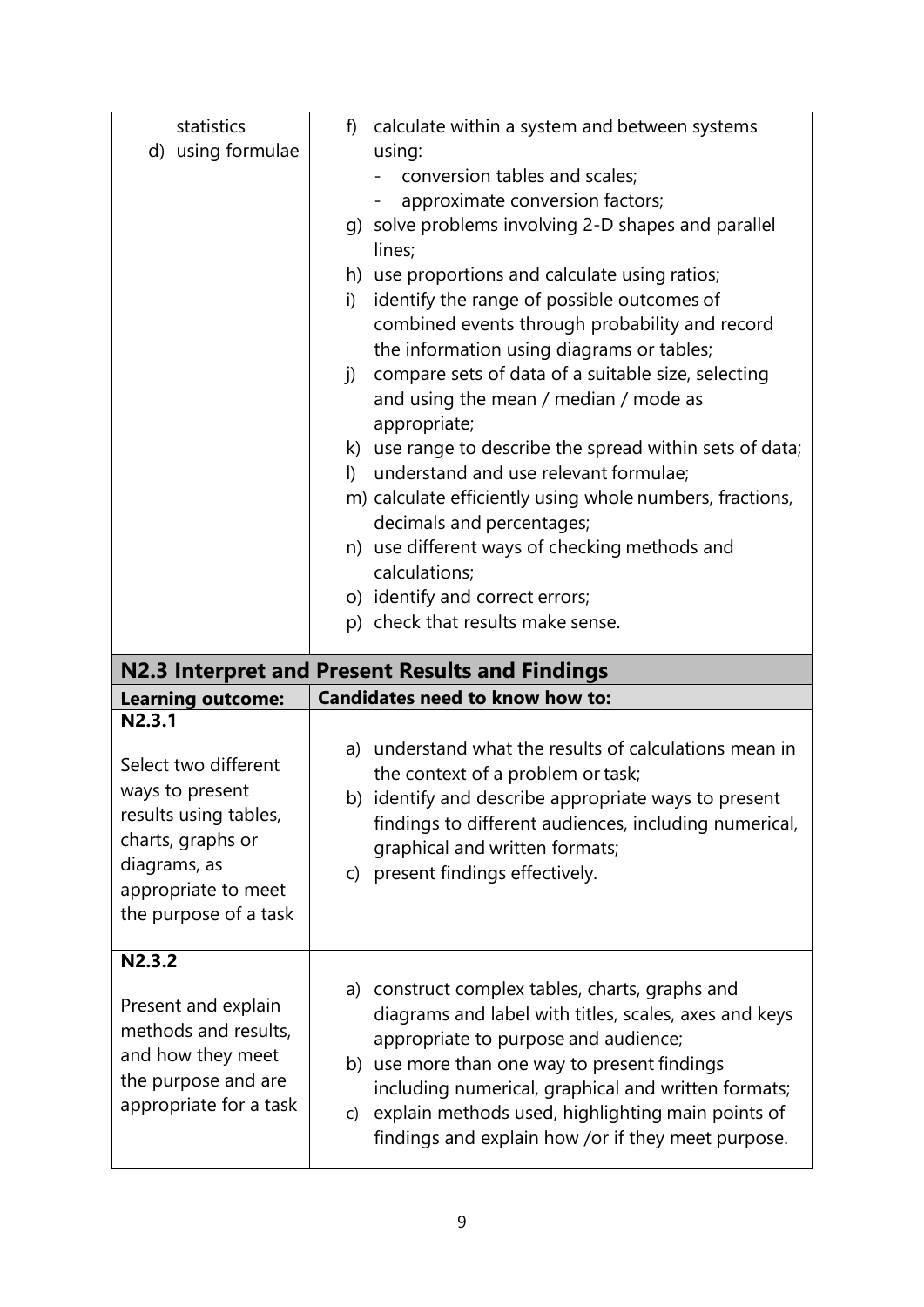| <b>Essential Application of Number Skills Level 3</b>                                                                                                                             |                                                                                                                                                                                                                                                                                                                                                                                                                                                                                                                                                                                                                                                                                 |  |  |
|-----------------------------------------------------------------------------------------------------------------------------------------------------------------------------------|---------------------------------------------------------------------------------------------------------------------------------------------------------------------------------------------------------------------------------------------------------------------------------------------------------------------------------------------------------------------------------------------------------------------------------------------------------------------------------------------------------------------------------------------------------------------------------------------------------------------------------------------------------------------------------|--|--|
| <b>N3.1 Understand Numerical Data</b>                                                                                                                                             |                                                                                                                                                                                                                                                                                                                                                                                                                                                                                                                                                                                                                                                                                 |  |  |
| <b>Learning outcome:</b>                                                                                                                                                          | Candidates need to know how to:                                                                                                                                                                                                                                                                                                                                                                                                                                                                                                                                                                                                                                                 |  |  |
| N3.1.1<br>Identify, analyse,<br>effectively describe<br>and plan how to<br>tackle a practical<br>problem or task that<br>involves a range of<br>numerical data and<br>information | a) identify, analyse and describe a problem or task and<br>its sub-problems;<br>b) plan how to tackle a problem by breaking it down<br>into a series of tasks;<br>c) plan how to obtain required data and information<br>d) select and critically compare relevant information;<br>e) consider range of possible methods to be used,<br>including grouping data;<br>f) choose relevant methods;<br>g) adapt methods as appropriate;                                                                                                                                                                                                                                             |  |  |
|                                                                                                                                                                                   | h) justify why methods are appropriate for a task.                                                                                                                                                                                                                                                                                                                                                                                                                                                                                                                                                                                                                              |  |  |
| N3.1.2<br>Collect relevant<br>numerical data and<br>information from a<br>range of sources to<br>meet the purpose of<br>a task                                                    | a) read and understand numbers presented in<br>different ways;<br>b) read, understand and interpret information from<br>tables, charts, graphs and diagrams;<br>c) use at least one large data set of a size appropriate<br>to a planned activity, and use this to meet the<br>purpose of the activity;<br>d) make accurate and reliable observations over time<br>and use suitable equipment to measure in a variety<br>of appropriate units;<br>e) group data into classes of width appropriate to the<br>data;<br>use estimation to help planning;<br>f)<br>g) read and understand ways of writing very large and<br>very small numbers;<br>h) understand compound measures. |  |  |
| <b>N3.2 Carry Out Calculations</b>                                                                                                                                                |                                                                                                                                                                                                                                                                                                                                                                                                                                                                                                                                                                                                                                                                                 |  |  |
| <b>Learning outcome:</b>                                                                                                                                                          | <b>Candidates need to know how to:</b>                                                                                                                                                                                                                                                                                                                                                                                                                                                                                                                                                                                                                                          |  |  |
| N3.2<br>Use the data and<br>information obtained<br>in N3.1 to carry out<br>calculations relevant                                                                                 | a) show clearly methods of carrying out calculations,<br>justifying levels of accuracy of results;<br>b) carry out multi-stage calculations efficiently with<br>numbers of any size;<br>c) use powers and roots;                                                                                                                                                                                                                                                                                                                                                                                                                                                                |  |  |
| to a task to do with:                                                                                                                                                             |                                                                                                                                                                                                                                                                                                                                                                                                                                                                                                                                                                                                                                                                                 |  |  |

٦

r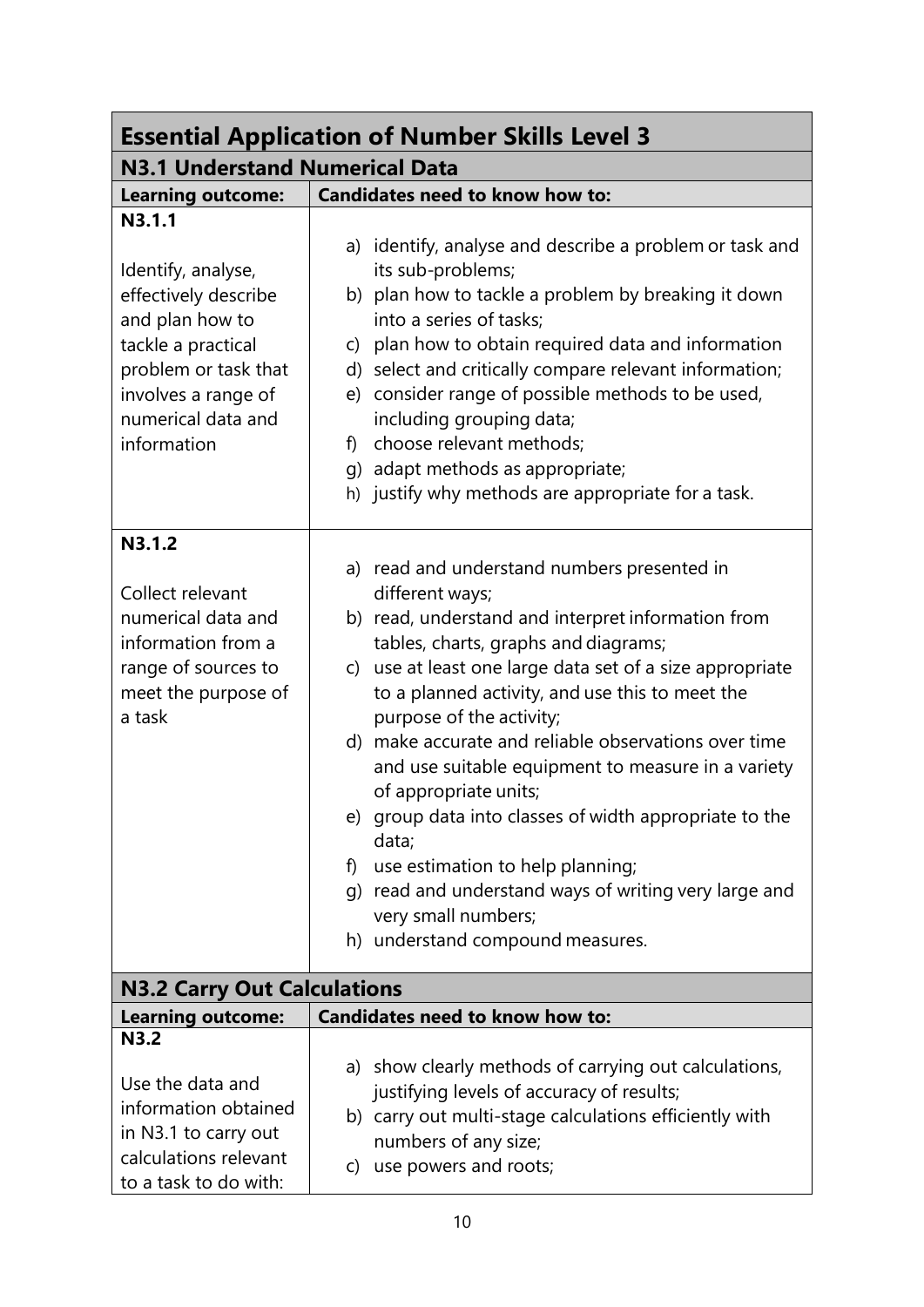| a) amounts or            | d) use compound measures;                                                                                     |
|--------------------------|---------------------------------------------------------------------------------------------------------------|
| sizes                    | e) use mental arithmetic involving numbers, simple                                                            |
| b) scales or             | fractions and percentages;                                                                                    |
| proportion               | calculate missing angles and sides in right-angled<br>f)                                                      |
| c) handling              | triangles from known sides and angles;                                                                        |
| statistics               | g) calculate with sums of money in different currencies;                                                      |
| d) using formulae        | h) calculate, measure, record and compare time in<br>different formats;                                       |
|                          | estimate, measure and compare dimensions and<br>i)<br>quantities using metric and, where appropriate,         |
|                          | imperial units, and check accuracy of estimates;                                                              |
|                          | calculate within and between systems and make<br>j)                                                           |
|                          | accurate comparisons;                                                                                         |
|                          | k) solve problems involving irregular 2-D shapes<br>work out actual dimensions from scale drawings<br>$\vert$ |
|                          | and scale quantities up and down;                                                                             |
|                          | m) work out proportional change;                                                                              |
|                          | n) compare distributions, using measures of average                                                           |
|                          | and interquartile range, and estimate mean, median                                                            |
|                          | and range of grouped data;                                                                                    |
|                          | o) rearrange and use formulae, equations and                                                                  |
|                          | expressions;                                                                                                  |
|                          | p) use estimation and other checking procedures to                                                            |
|                          | identify and correct errors in methods, calculations                                                          |
|                          | and results;                                                                                                  |
|                          | q) check that results make sense.                                                                             |
|                          | N3.3 Interpret and Present Results and Findings                                                               |
| <b>Learning outcome:</b> | Candidates need to know how to:                                                                               |
| N3.3.1                   |                                                                                                               |
| Select two different     | a) understand what the results of calculations mean in                                                        |
| ways to present          | the context of a problem or task;                                                                             |
| results using tables,    | b) select and use appropriate methods to effectively                                                          |
| charts, graphs or        | present and illustrate findings, showing trends and                                                           |
| diagrams, as             | making comparisons, including numerical, graphical                                                            |
| appropriate to meet      | and written formats;                                                                                          |
| the purpose of a task,   | c) justify choice of methods of presentation.                                                                 |
| and justify choice       |                                                                                                               |
| N3.3.2                   |                                                                                                               |
|                          |                                                                                                               |
| Present results and      | a) construct complex tables, charts, graphs and<br>diagrams, and label with titles, scales, axes, and keys    |
| findings and justify     |                                                                                                               |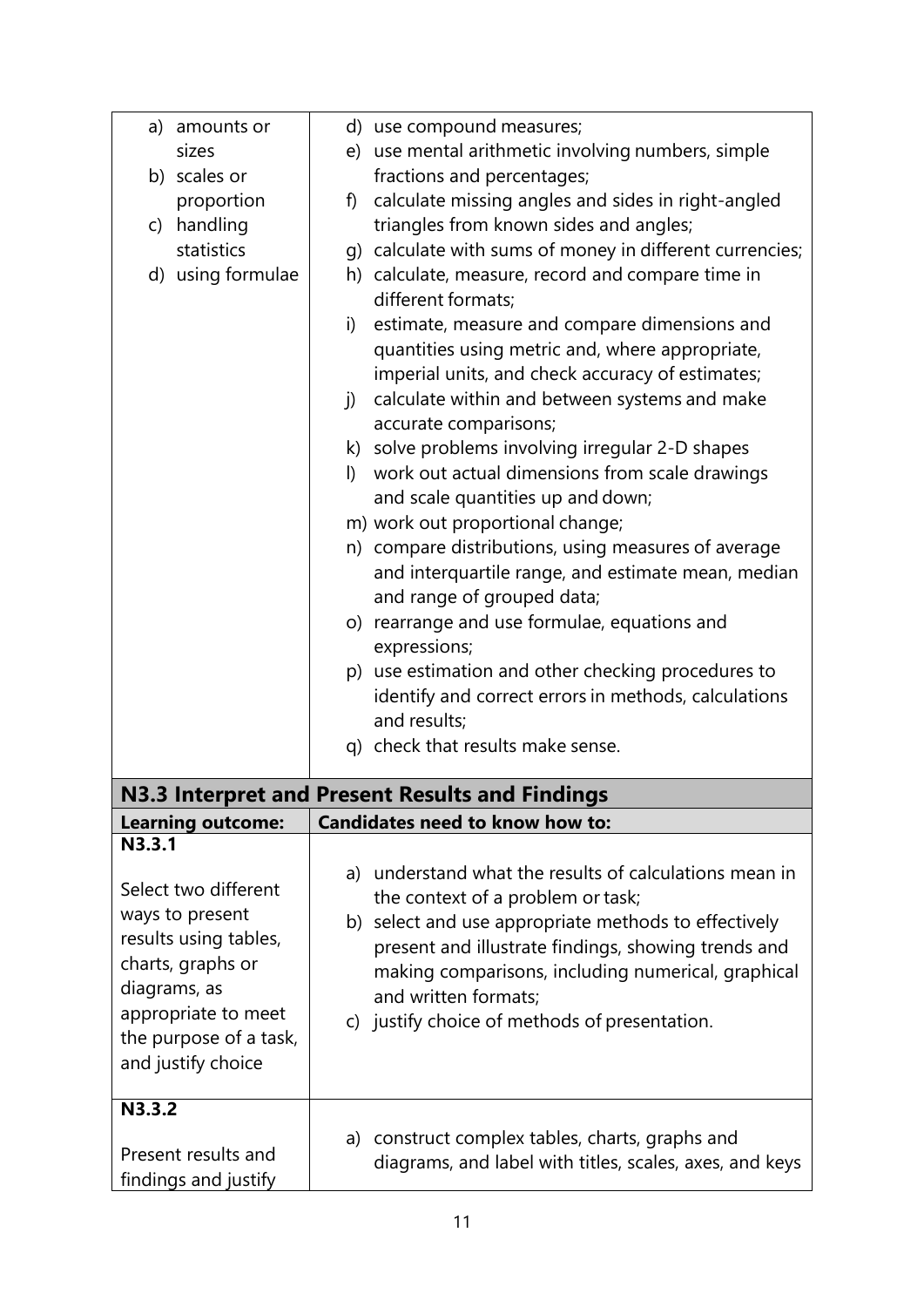| how they meet the     | appropriate to purpose and audience;                                                                                          |
|-----------------------|-------------------------------------------------------------------------------------------------------------------------------|
| purpose, and are      | b) use more than one way to present results including                                                                         |
| appropriate to a task | numerical, graphical and written formats;<br>c) justify methods used highlighting main points of                              |
|                       | findings and explain how far results meet purpose;                                                                            |
|                       | d) draw appropriate conclusions based on findings,<br>including how possible sources of error might have<br>affected results. |
|                       |                                                                                                                               |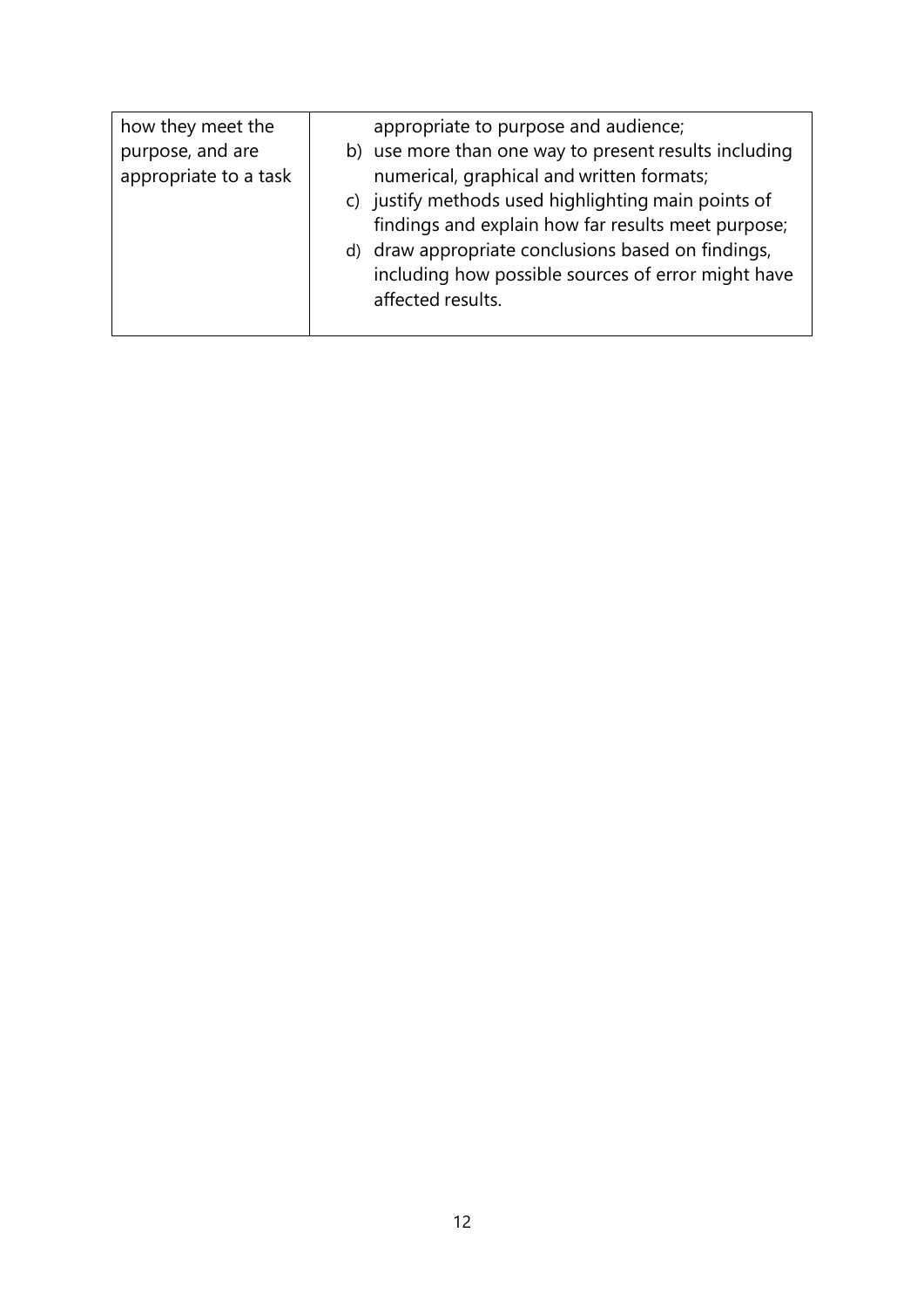# **4.1 Essential Application of Number Skills amplification of assessment requirements**

These qualifications are about demonstrating skills in:

- understanding numerical data;
- carrying out calculations; and
- interpreting and presenting results and findings;

in order to tackle problems or tasks that are met in education, training, work or social roles.

#### **4.1.1 Assessment**

Candidates will be assessed via a controlled task and a confirmatory test to confirm that their skills meet the Essential Application of Number Skills specification at the required level.

The controlled task is an activity that covers all three components (N1/2/3.1, N1/2/3.2 and N1/2/3.3).

The confirmatory test is externally assessed and confirms candidates' underpinning knowledge and skills.

Assessments will be taken when skills have been taught and developed at the required level.

#### **4.1.2 Access Statement**

The controlled task and confirmatory test should be made accessible to those with particular assessment requirements without compromising achievement at the required standard. Centres should use initial assessment to identify any necessary individual support or adjustments.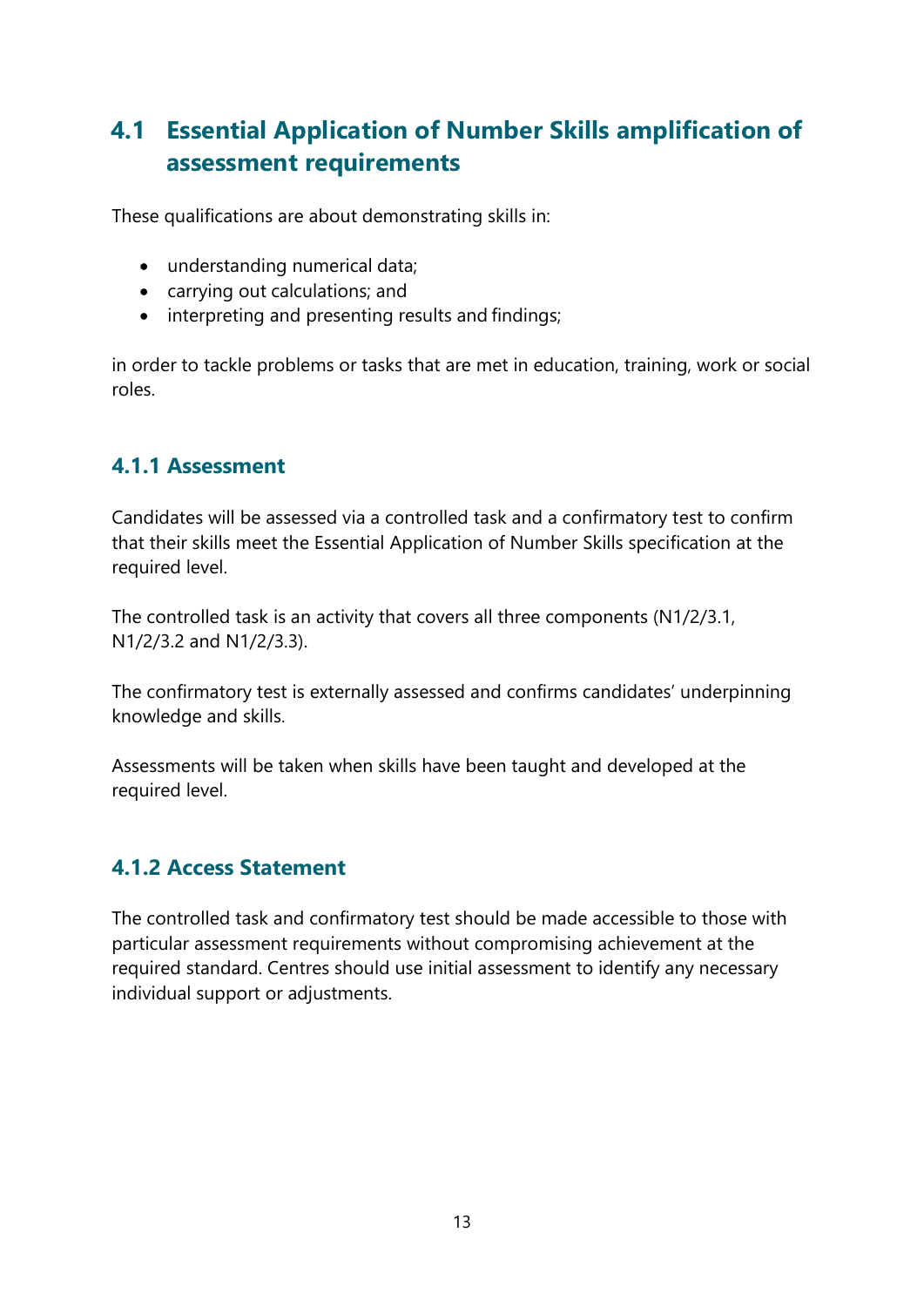# **4.2 Controlled task and confirmatory test specification**

- 1. The Essential Application of Number Skills qualification will be awarded to candidates who demonstrate that their skills meet the specification in both the controlled task and the confirmatory test.
- 2. The controlled task assesses subject-specific skills that may not necessarily be assessed in the confirmatory test and must show candidates utilising the skills in relevant and real-life contexts.
- 3. The purpose of the confirmatory test is to confirm candidates' underpinning knowledge and skills.
- 4. Both the controlled task and confirmatory test are summative assessments. Candidates should take the assessments when they have developed the skills to the required level.
- 5. This specification is intended to provide writers with detailed information about the acceptable content, coverage and questions to support the development of assessments at levels 1, 2 and 3.
- 6. This specification has been designed to support the development and production of assessments in Welsh and English.
- 7. This specification should be read in conjunction with:
	- a) Level 1, 2 and 3 Essential Application of Number Skills specifications; and
	- b) Essential Skills Wales Suite of Qualifications Handbook, as issued by awarding bodies.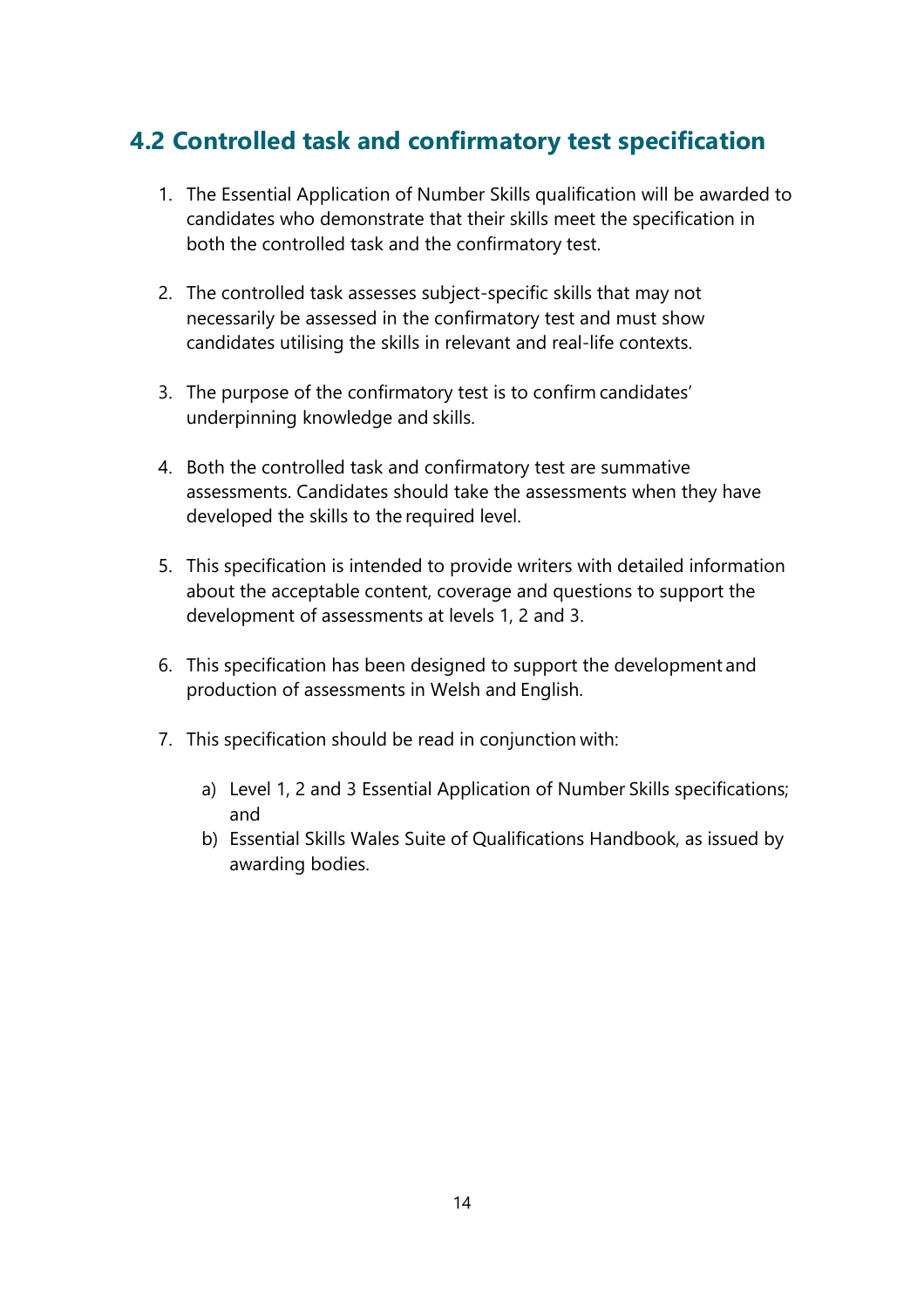#### **4.2.1 Controlled task**

Controlled tasks are externally set or developed by centres and approved by awarding bodies.

All controlled tasks must meet the requirements of the Essential Application of Number Skills specifications.

A marking guide must be produced to accompany each controlled task, explicitly referencing the assessment requirements and the specification.

Assessors may provide candidates with the opportunity to clarify task requirements during the assessment. However, assessors must not provide feedback on any work carried out by a candidate during the assessment. For example, informing a candidate that they have incorrectly answered a specific question in the task would be inappropriate. Appropriate clarification could be recommending that the candidate reviews their responses before submitting their completed task.

#### **4.2.2 Duration**

Level 1 - up to 4 hours Level 2 - up to 5 hours Level 3 - up to 8 hours

The task must be designed to be completed in its entirety within the maximum hours stated for each level. The task must be completed under controlled conditions within a maximum of a consecutive eight-week period. The eightweek period does not include academic holiday periods and valid candidate absence. Special dispensation on the task duration and working period requirements may be allowed in extenuating circumstances (see awarding bodies' special considerations policies).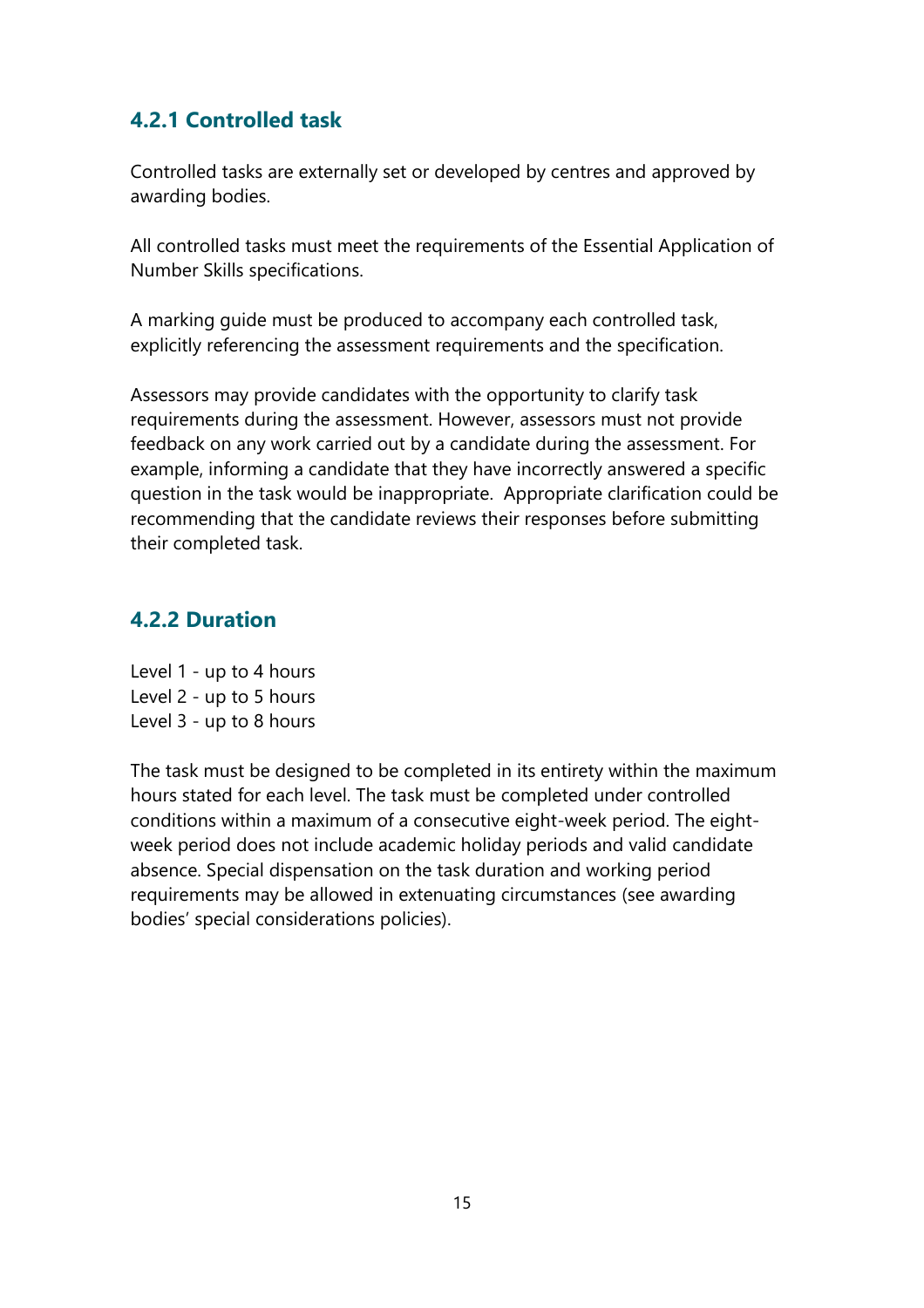## **4.2.3 Confirmatory test**

The confirmatory test for Essential Application of Number Skills at levels 1, 2 and 3 must be completed in addition to the controlled task. The confirmatory test is intended to:

- confirm candidates' underpinning knowledge and skills in relation to the relevant standard; and
- provide additional rigour to the assessment process.

All tests developed for this purpose will be based on a common specification. They should consist of fixed-response (multiple choice) items, delivered as an onscreen or paper-based test. Each test at levels 1 and 2 should include a maximum of 20 items, and is intended to have a maximum duration of 30 minutes at level 1 and 45 minutes at level 2. Each test at level 3 should include a maximum of 30 items and is intended to have a maximum duration of 60 minutes.

Each multiple-choice item must have one correct answer (key statement) with three strong distractors. Each item should be worth one mark.

Questions should be broadly scenario-based, using everyday contexts that are likely to be relevant and engaging to candidates.

Source materials must be free of any form of bias (for example, gender, ethnicity, or age-related) which might favour or disadvantage any candidate or groups of candidates.

All tests must be conducted under invigilated conditions (e.g. Joint Council for Qualifications Instructions for Conducting Examinations or similar).

Candidates are **not** permitted to use calculators during any of the Essential Application of Number Skills tests.

A pass mark will be determined for each test following an agreed statistical procedure.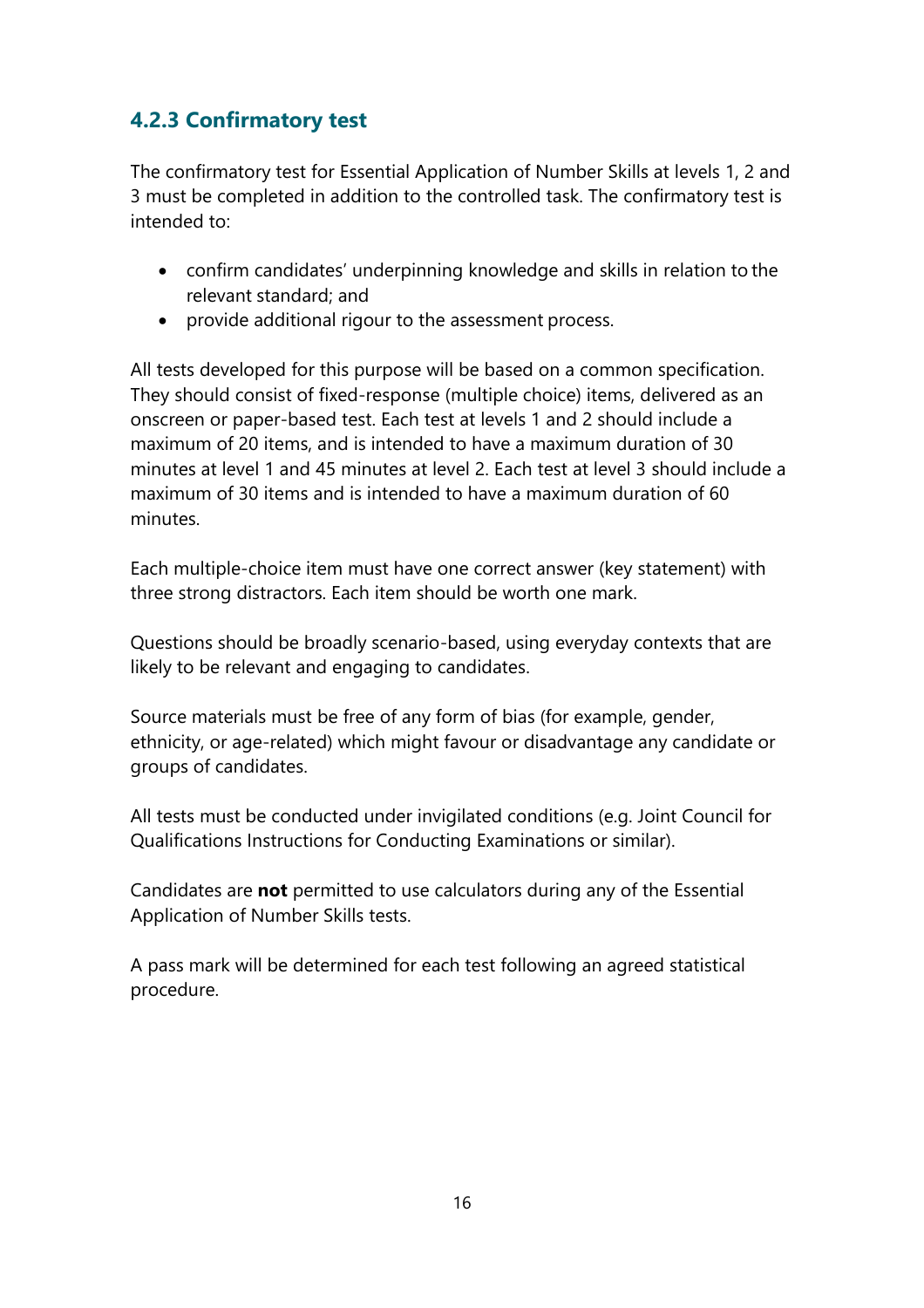## **4.2.4 Controlled task – Essential Application of Number Skills**

#### **Controlled task specification**

The task must be designed to integrate the assessment of the three components. The task should cover these components in reasonably balanced proportions, with between 30 – 40% of the marks allocated to each component and must engage these areas in coherent, purposeful and relevant activities.

When completing the task, candidates must show evidence of manual calculations - calculators and digital software must not be used to carry out all calculations.

#### **Task plan**

Candidates will be required to follow the process below in line with the three skill areas:

- What do I want to find out?
- How will I do it?
- How do I present my findings?

| <b>Level 1 Understand Numerical Data</b>                                                                                                                                                                          | <b>Level 2 Understand Numerical Data</b>                                                                                                                                                                         | <b>Level 3 Understand Numerical Data</b>                                                                                                                                                                |
|-------------------------------------------------------------------------------------------------------------------------------------------------------------------------------------------------------------------|------------------------------------------------------------------------------------------------------------------------------------------------------------------------------------------------------------------|---------------------------------------------------------------------------------------------------------------------------------------------------------------------------------------------------------|
| N1.1 Understand Numerical Data                                                                                                                                                                                    | N2.1 Understand Numerical Data                                                                                                                                                                                   | N3.1 Understand Numerical Data                                                                                                                                                                          |
| The task must require candidates to<br>select relevant numerical data and<br>information from at least two different<br>source documents. A range of source<br>documents must be provided to support<br>the task. | The task will require candidates to select<br>relevant numerical data and information<br>from at least three different source<br>documents. A range of source documents<br>must be provided to support the task. | The task must require candidates to<br>select numerical data and information<br>from at least three different source<br>documents. A range of source documents<br>must be provided to support the task. |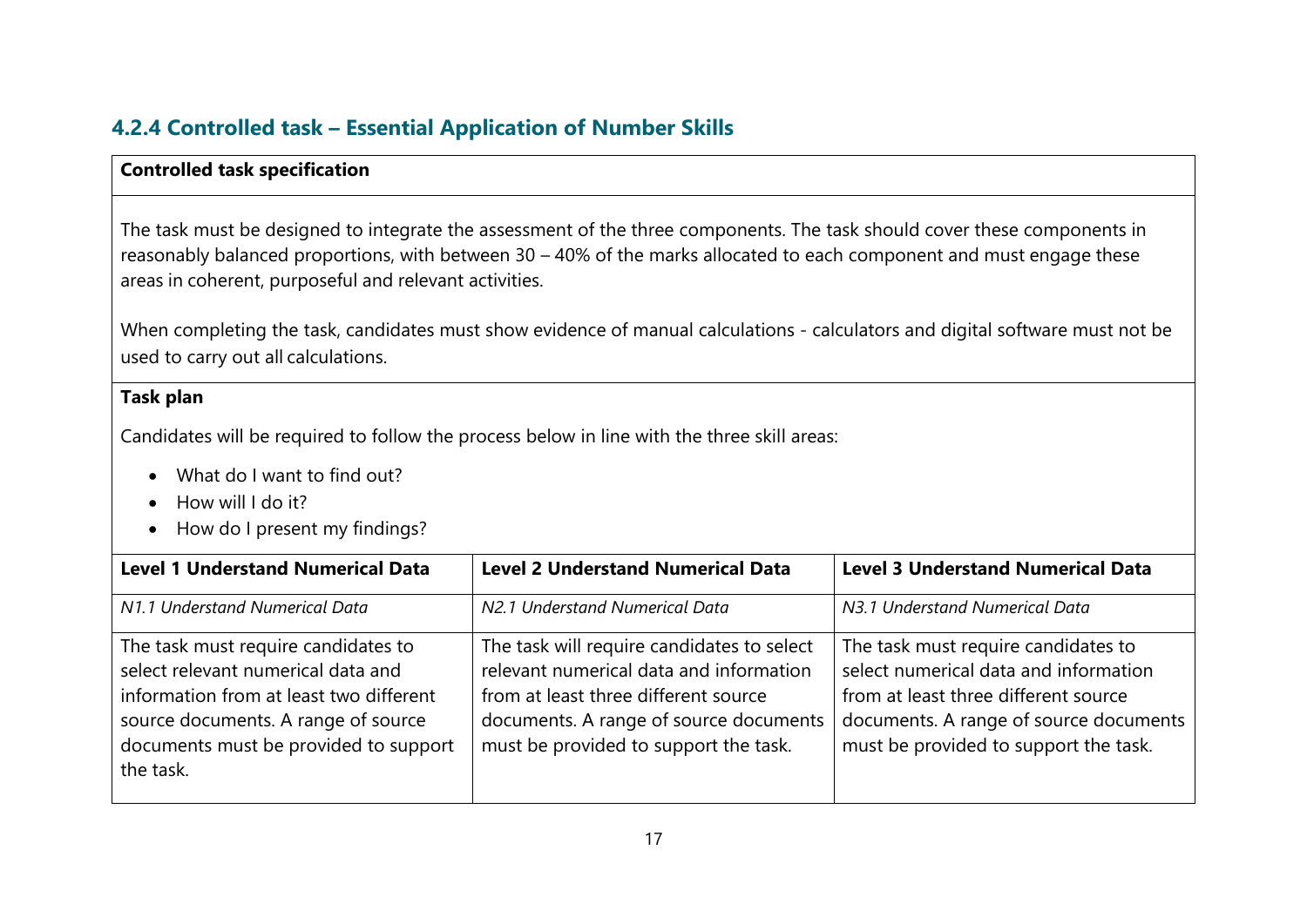| The source documents must include at     | The source documents must include at                             | The source documents must include at                                                                         |
|------------------------------------------|------------------------------------------------------------------|--------------------------------------------------------------------------------------------------------------|
| least two of the following at the        | least two of the following at the                                | least two of the following at the                                                                            |
| appropriate level:                       | appropriate level:                                               | appropriate level:                                                                                           |
| tables<br>charts<br>graphs<br>diagrams   | tables<br>$\bullet$<br>charts<br>graphs<br>diagrams<br>$\bullet$ | tables<br>charts<br>graphs<br>diagrams<br>At least one source document must be a<br>large, complex data set. |
| The task must require candidates to      | The task must require candidates to                              | The task must require candidates to plan                                                                     |
| plan their approach based upon the       | plan their approach based upon the                               | their approach based upon the source                                                                         |
| source material they have chosen.        | source material they have obtained.                              | material they have obtained.                                                                                 |
| The task must require candidates to plan | The task must require candidates to                              | The task must require candidates to                                                                          |
| and describe how they are going to       | identify, then plan, and describe how                            | plan and describe how they are going                                                                         |
| tackle the task.                         | they are going to tackle the task.                               | to tackle the task.                                                                                          |
| <b>Level 1 Carry Out Calculations</b>    | <b>Level 2 Carry Out Calculations</b>                            | <b>Level 3 Carry Out Calculations</b>                                                                        |
| N1.2 Carry Out Calculations              | N2.2 Carry Out Calculations                                      | N3.2 Carry Out Calculations                                                                                  |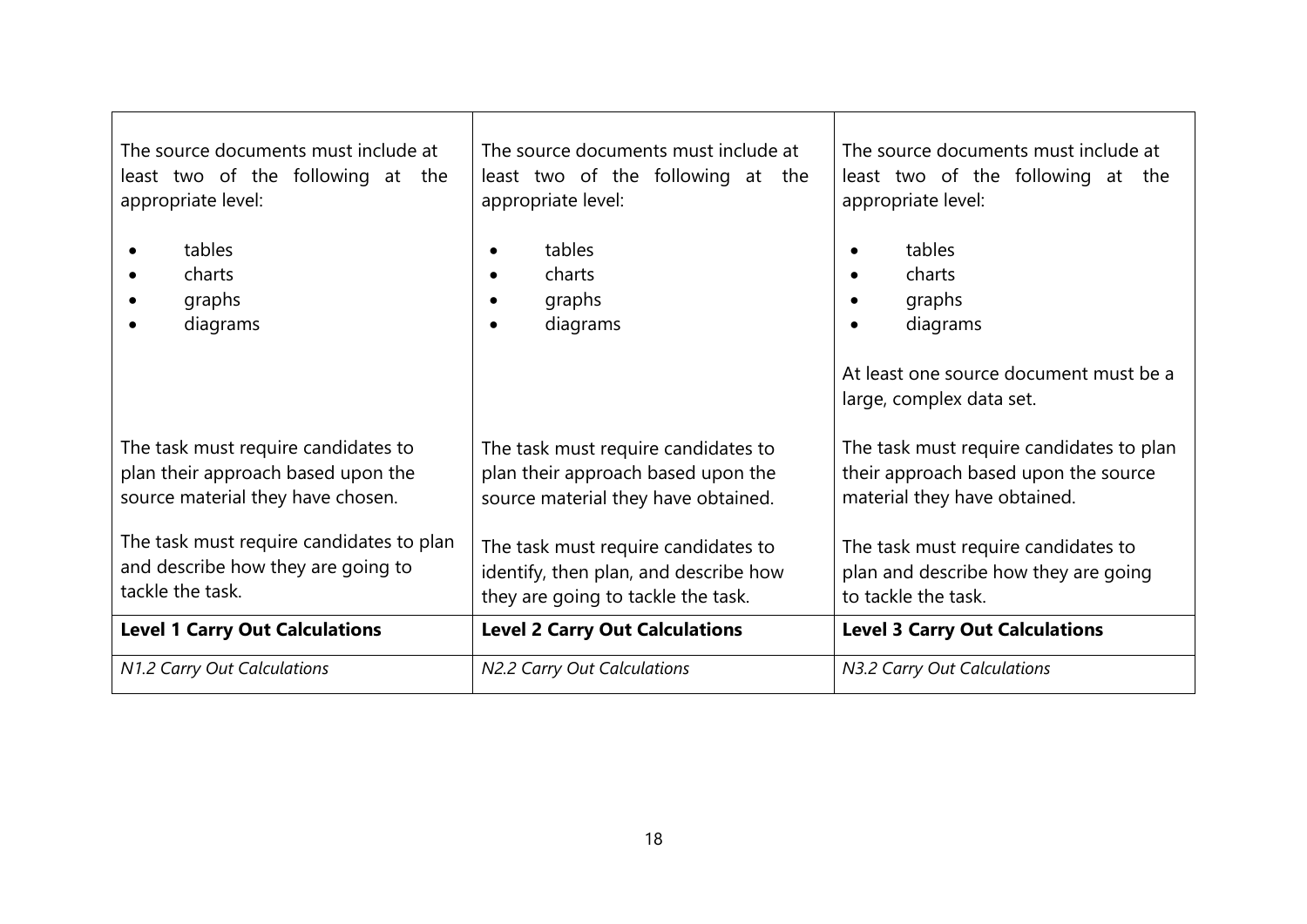| The task must be designed to require the<br>candidate to carry out calculations from<br>at least two of the following three<br>categories:                                                                                                                                                           | The task must be designed to require<br>the candidate to carry out calculations<br>from at least two of the following three<br>categories:                                                                                                             | The task must be designed to require the<br>candidate to carry out calculations from<br>at least two of the following three<br>categories:                                                                                                              |
|------------------------------------------------------------------------------------------------------------------------------------------------------------------------------------------------------------------------------------------------------------------------------------------------------|--------------------------------------------------------------------------------------------------------------------------------------------------------------------------------------------------------------------------------------------------------|---------------------------------------------------------------------------------------------------------------------------------------------------------------------------------------------------------------------------------------------------------|
| 1) amounts or sizes                                                                                                                                                                                                                                                                                  | 1) amounts or sizes                                                                                                                                                                                                                                    | 1) amounts or sizes                                                                                                                                                                                                                                     |
| 2) scales or proportion                                                                                                                                                                                                                                                                              | 2) scales or proportion                                                                                                                                                                                                                                | 2) scales or proportion                                                                                                                                                                                                                                 |
| 3) handling statistics                                                                                                                                                                                                                                                                               | 3) handling statistics                                                                                                                                                                                                                                 | 3) handling statistics                                                                                                                                                                                                                                  |
|                                                                                                                                                                                                                                                                                                      | The task should require the use of<br>formulae in at least one of the above skills.                                                                                                                                                                    | The task should require the use of<br>formulae in at least one of the above<br>categories.                                                                                                                                                              |
| The task must require candidates to<br>demonstrate the skills that comprise<br>these categories in a way that provides<br>evidence of proficiency at the level. This<br>must include a minimum of four of the<br>underpinning skills from $N1.2 b - k$ .<br>The task must require candidates to show | The task must require candidates to<br>demonstrate the skills that comprise<br>these categories in a way that provides<br>evidence of proficiency at the level. This<br>must include a minimum of five of the<br>underpinning skills from N2.2 b, d-m. | The task must require candidates to<br>demonstrate the skills that comprise<br>these categories in a way that provides<br>evidence of proficiency at the level. This<br>must include a minimum of six of the<br>underpinning skills from N3.2 b-d, f-o. |
| they have worked to the levels of<br>accuracy required for the purpose and<br>context.                                                                                                                                                                                                               | The task must require candidates to show<br>that they have worked to the levels of<br>accuracy (e.g. decimal places/significant<br>figures) required for the purpose and<br>context.                                                                   | The task must require candidates to<br>show that they have worked to the levels<br>of accuracy required for the purpose and<br>context.                                                                                                                 |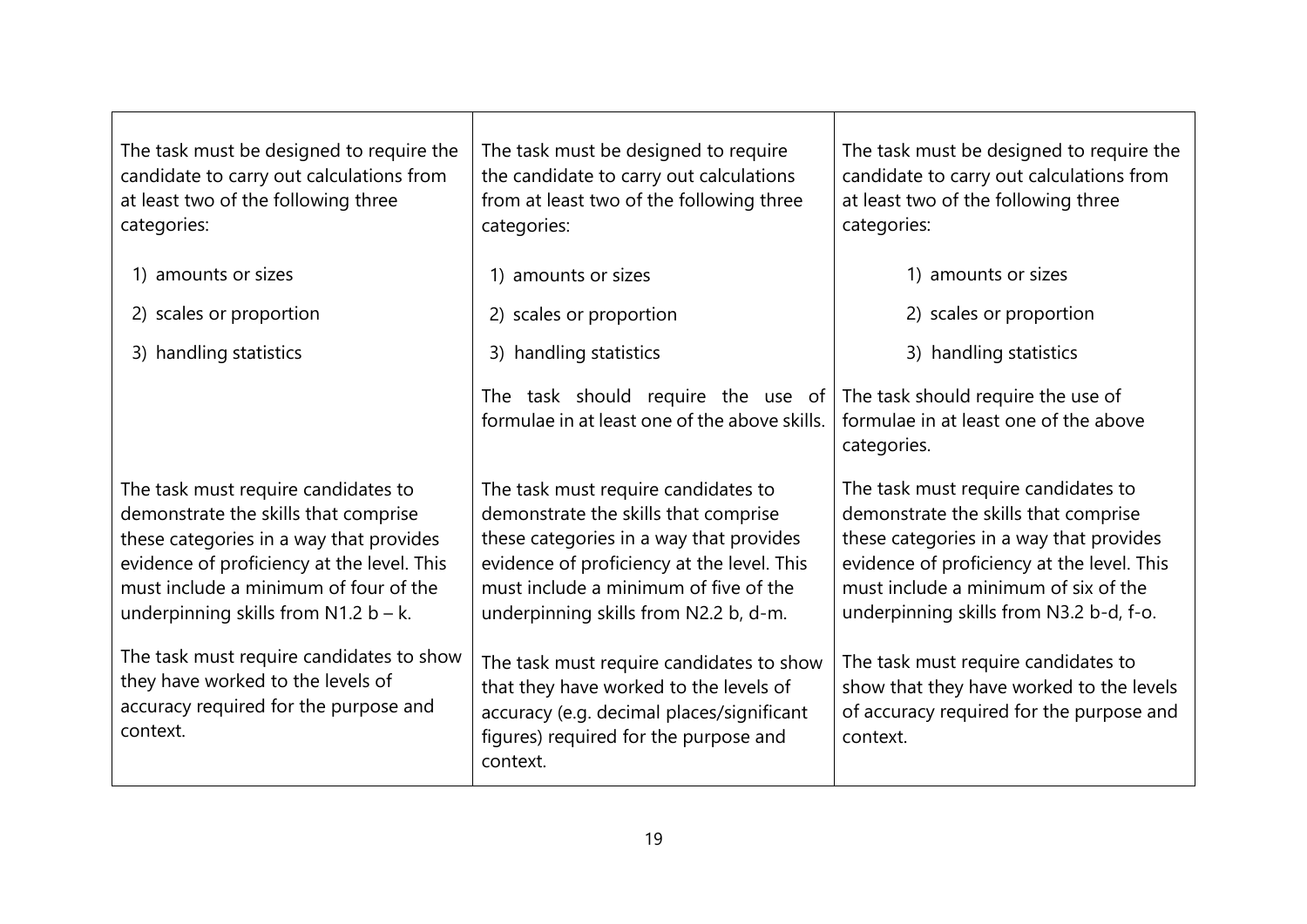| Level 1 Interpret and Present Results      | <b>Level 2 Interpret and Present Results</b>                                                                                                                                                                              | <b>Level 3 Interpret and Present Results</b>                                                                                                                                                                                                |
|--------------------------------------------|---------------------------------------------------------------------------------------------------------------------------------------------------------------------------------------------------------------------------|---------------------------------------------------------------------------------------------------------------------------------------------------------------------------------------------------------------------------------------------|
| and Findings                               | and Findings                                                                                                                                                                                                              | and Findings                                                                                                                                                                                                                                |
| N1.3 Interpret and Present Results and     | N2.3 Interpret and Present Results and                                                                                                                                                                                    | N3.3 Interpret and Present Results and                                                                                                                                                                                                      |
| Findings                                   | Findings                                                                                                                                                                                                                  | Findings                                                                                                                                                                                                                                    |
| The task must require candidates to        | The task must require candidates to                                                                                                                                                                                       | The task must require candidates to                                                                                                                                                                                                         |
| choose how to present the results of       | select how to present the results of their                                                                                                                                                                                | select how to present the results of their                                                                                                                                                                                                  |
| their calculations, using two different    | calculations, using two different and                                                                                                                                                                                     | calculations, using two different and                                                                                                                                                                                                       |
| and appropriate ways, from:                | appropriate ways, from:                                                                                                                                                                                                   | appropriate ways, from:                                                                                                                                                                                                                     |
| tables<br>charts<br>graphs or<br>diagrams  | tables<br>comparative / component<br>bar charts or pie charts<br>line graphs or<br>diagrams                                                                                                                               | complex tables<br>comparative / component<br>bar charts or pie charts<br>multiple line graphs / line graphs<br>or<br>complex diagrams                                                                                                       |
| The task must require candidates to        | and explain why these ways are                                                                                                                                                                                            | and explain why these ways are                                                                                                                                                                                                              |
| present and describe their findings - they | appropriate to meet the purpose of the                                                                                                                                                                                    | appropriate to meet the purpose of the                                                                                                                                                                                                      |
| must explain their results and how they    | task.                                                                                                                                                                                                                     | task.                                                                                                                                                                                                                                       |
| relate to the purpose of the task.         | The task must require candidates to<br>present their results and findings<br>effectively.<br>The task must require candidates to<br>explain, emphasising the key points, what<br>their results mean and how, and / or if, | The task must require candidates to<br>present their results and explain their<br>findings, emphasising key points and<br>justifying how, and / or if, their methods<br>and results meet their purpose, and are<br>appropriate to the task. |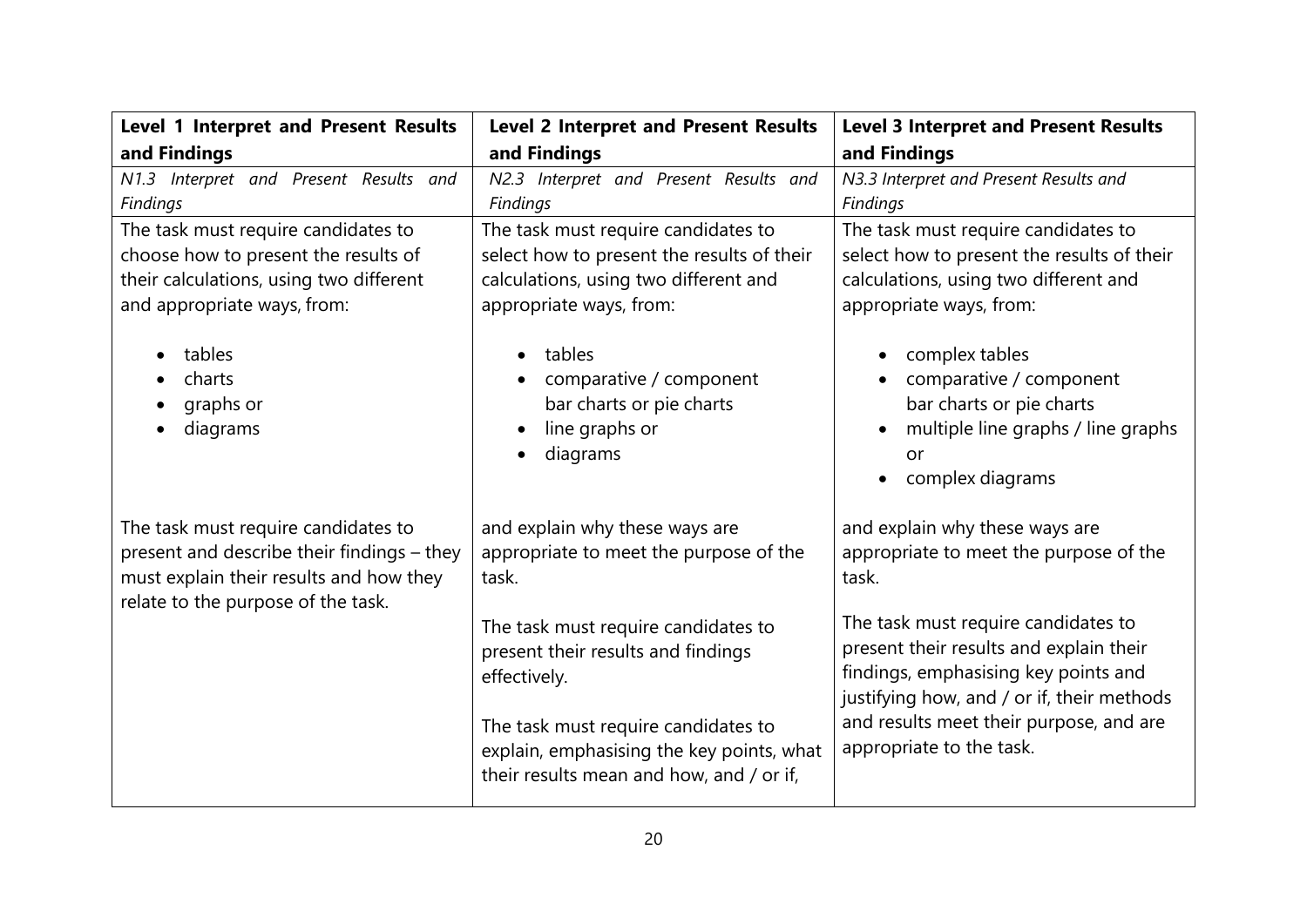| their methods and results meet their      |
|-------------------------------------------|
| purpose, and are appropriate to the task. |
|                                           |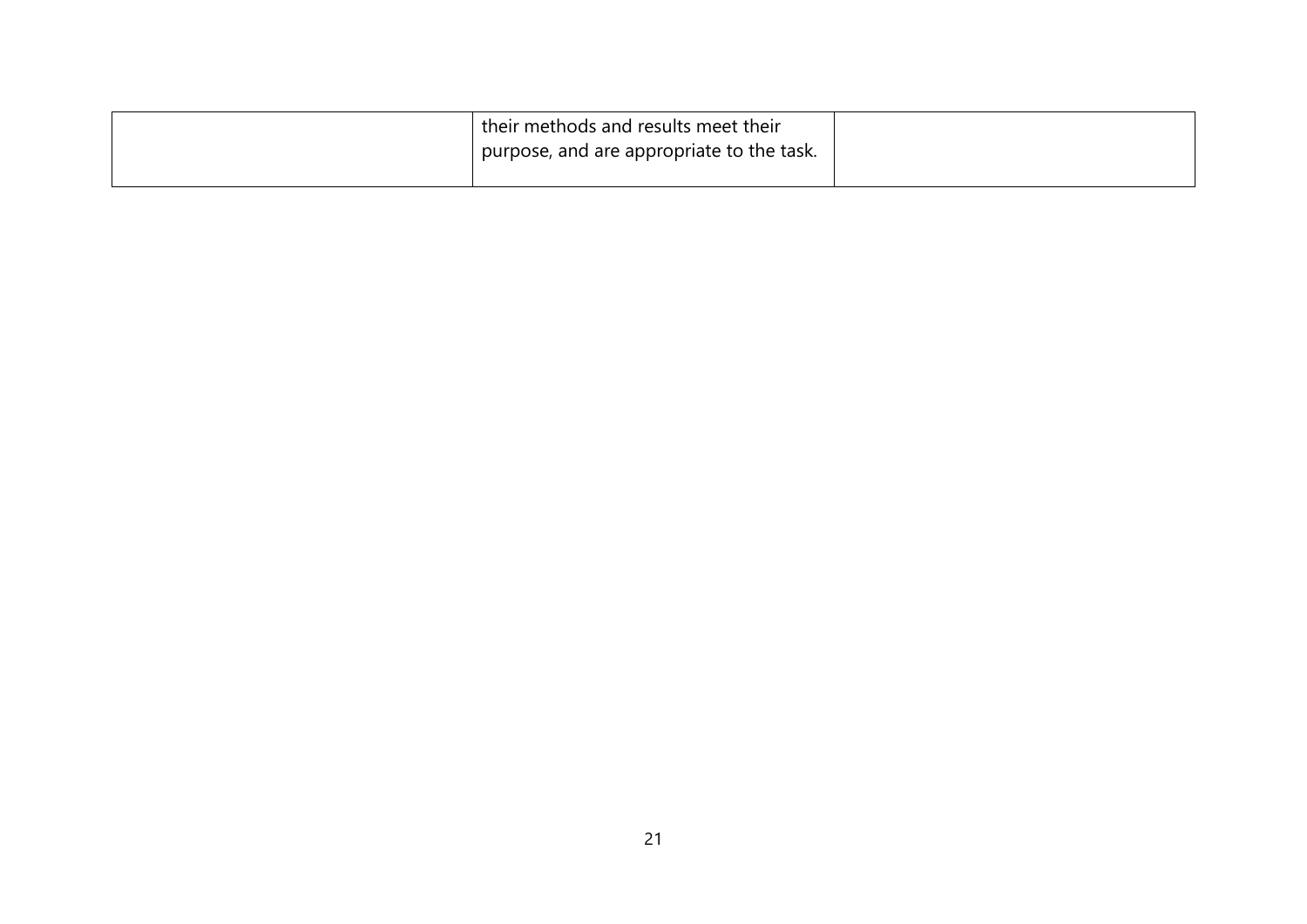## **4.2.5 Confirmatory test - Essential Application of Number Skills Level 1**

#### **Confirmatory test specification**

- The Essential Application of Number Skills test at level 1 will assess aspects of N1.1 and N1.2.
- The test should consist of a maximum of 20 items, structured as follows to address these areas of the specification for Essential Application of Number Skills at level 1:

| <b>Skill</b><br><b>Standard</b> | Skills being assessed (Candidates need to know how to)                                                                                                                           | <b>Covered</b> | <b>Number of</b><br>items / marks | Weighting |
|---------------------------------|----------------------------------------------------------------------------------------------------------------------------------------------------------------------------------|----------------|-----------------------------------|-----------|
| N <sub>1.1</sub>                | read, understand and extract information from tables, diagrams,<br>charts and simple graphs                                                                                      | Always         | $\overline{2}$                    |           |
|                                 | read and understand numbers presented in different ways,<br>including large numbers in figures or words, simple fractions,<br>decimals, percentages, ratios and negative numbers | Always         | $\overline{2}$                    | 7-9 items |
|                                 | read scales on familiar measuring equipment using everyday units                                                                                                                 | Always         | $\overline{2}$                    |           |
|                                 | read, measure and record time in common date and time formats<br>and in context                                                                                                  | Sampled        | $0 - 1$                           |           |
|                                 | use scales on diagrams to find and interpret information                                                                                                                         | Sampled        | $0 - 1$                           |           |
|                                 | use mathematical properties of 2D shapes to record measurements                                                                                                                  | Sampled        | $0 - 1$                           |           |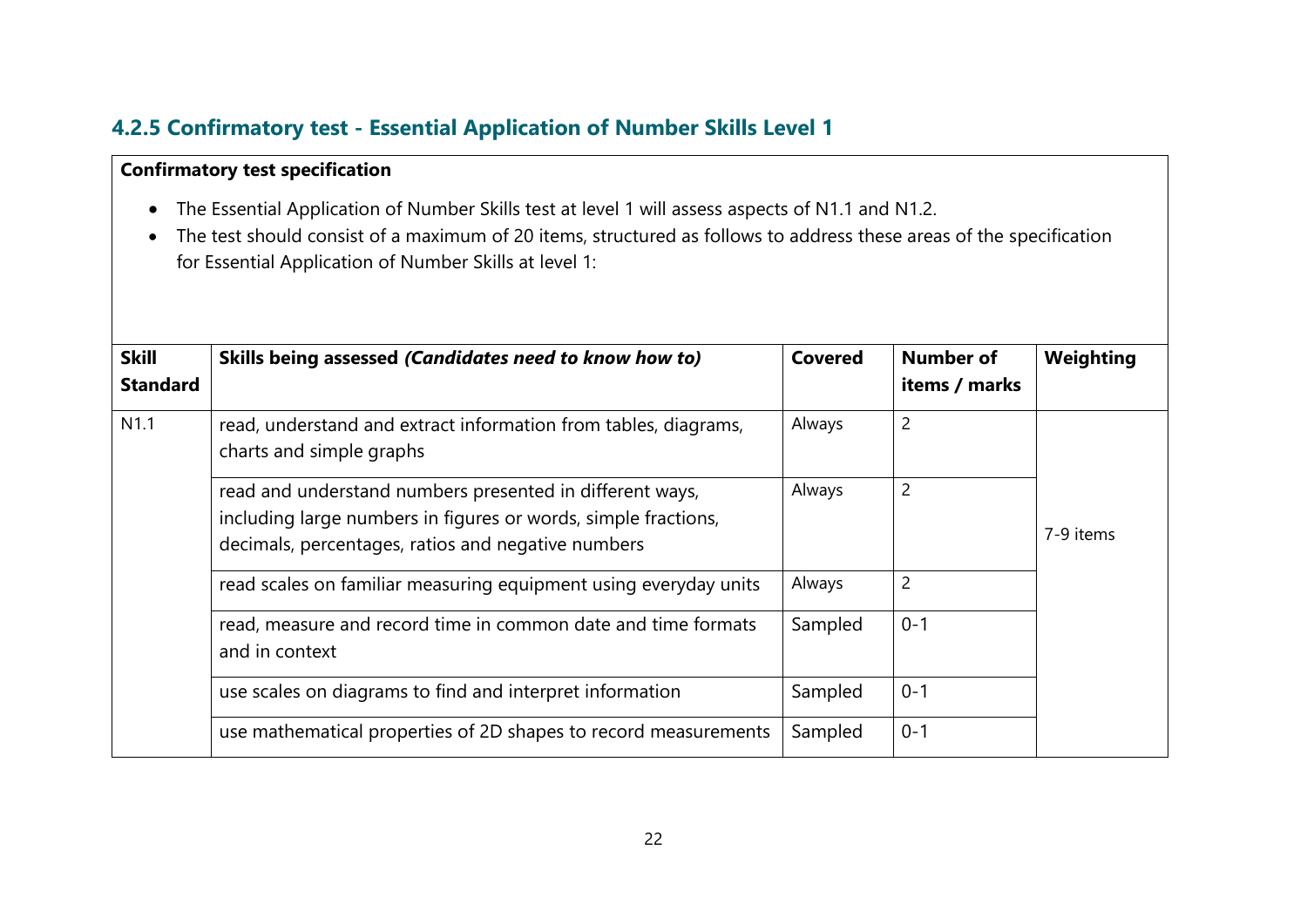| N1.2 | add and subtract with whole numbers and simple decimals without<br>a calculator | Always  | $\overline{c}$ |             |
|------|---------------------------------------------------------------------------------|---------|----------------|-------------|
|      | multiply and divide a simple decimal by a whole number, without a<br>calculator | Always  | $\overline{2}$ |             |
|      | use simple fractions and percentages                                            | Always  | $\overline{2}$ |             |
|      | use equivalences between common fractions, percentages and<br>decimals          | Always  | $\overline{c}$ | 11-13 items |
|      | add, subtract, multiply, divide and record sums of money                        | Always  | $\overline{2}$ |             |
|      | calculate within a system by                                                    |         |                |             |
|      | adding and subtracting common units of measure                                  | Sampled | $0 - 1$        |             |
|      | converting units of measure                                                     | Sampled | $0 - 1$        |             |
|      | work out perimeters, areas and volumes                                          | Sampled | $0 - 1$        |             |
|      | use ratios and proportions                                                      | Sampled | $0 - 1$        |             |
|      | find the range and average (mean) of up to 10 items                             | Always  | 1              |             |
|      | <b>Total</b>                                                                    |         | 20             |             |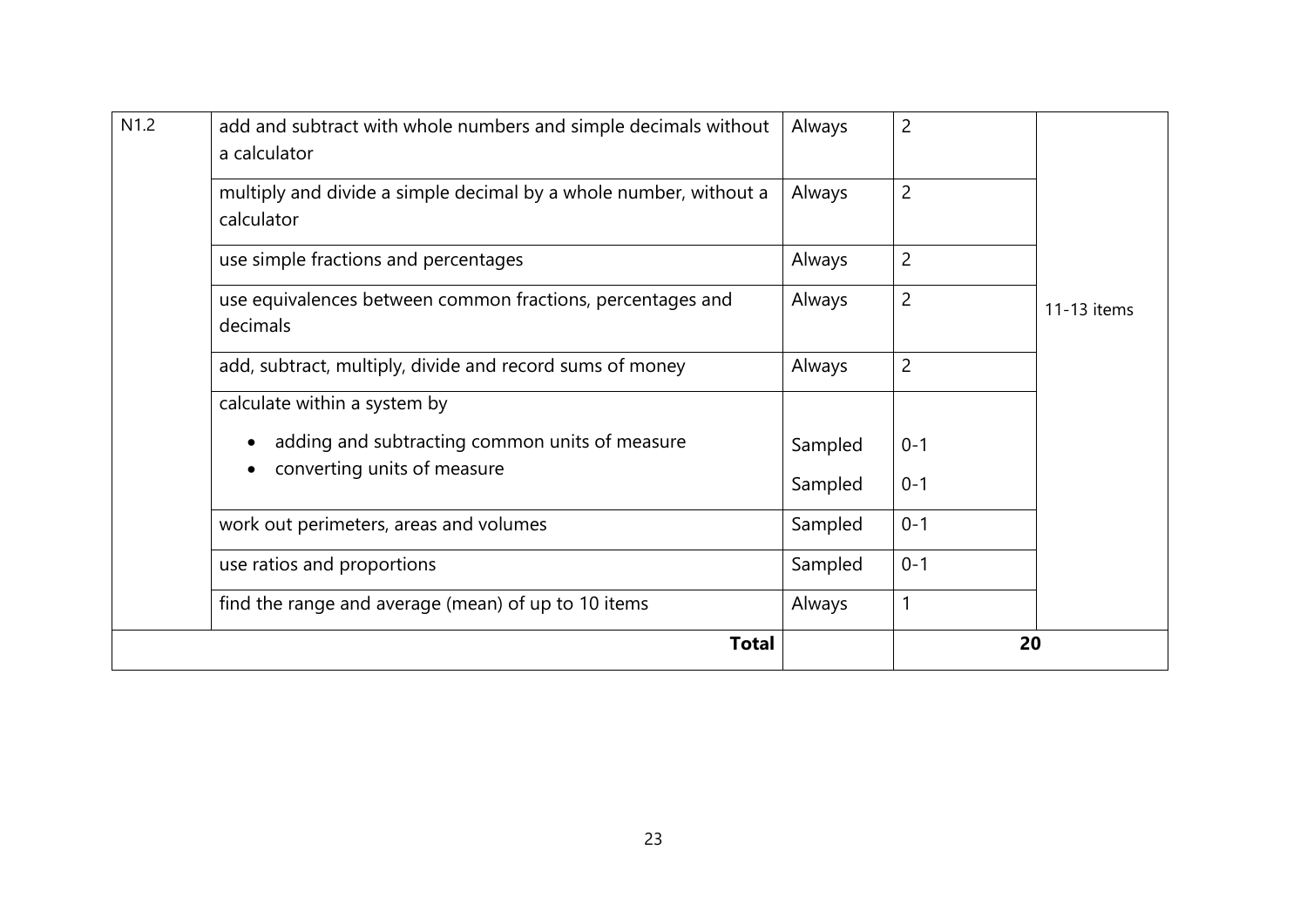## **4.2.6 Confirmatory test - Essential Application of Number Skills Level 2**

#### **Confirmatory test specification**

- The Essential Application of Number Skills test at level 2 will assess aspects of N2.1 and N2.2.
- The test should consist of a maximum of 20 items, structured as follows to address these areas of the specification for Essential Application of Number Skills at level 2:

| <b>Skill</b><br><b>Standard</b> | Skills being assessed (Candidates need to know how to)                                                | <b>Covered</b> | <b>Number of</b><br>items / marks | Weighting |  |
|---------------------------------|-------------------------------------------------------------------------------------------------------|----------------|-----------------------------------|-----------|--|
| N2.1                            | read, understand and interpret information from tables, diagrams,<br>charts and graphs                | Always         | $\overline{2}$                    |           |  |
|                                 | read and understand numbers presented in different ways                                               | Sampled        | $0 - 1$                           |           |  |
|                                 | read scales on a range of equipment to given levels of accuracy                                       | Sampled        | $0 - 1$                           | 4-6 items |  |
|                                 | calculate time in different formats                                                                   | Sampled        | $0 - 1$                           |           |  |
|                                 | understand compound measures                                                                          | Sampled        | $0 - 1$                           |           |  |
| N2.2                            | carry out calculations involving two or more steps, with numbers of<br>any size, without a calculator | Always         | $\overline{2}$                    |           |  |
|                                 | work with, and convert between fractions, decimals and<br>percentages                                 | Always         | $\overline{2}$                    |           |  |
|                                 | calculate with sums of money and convert between currencies                                           | Always         | 2                                 |           |  |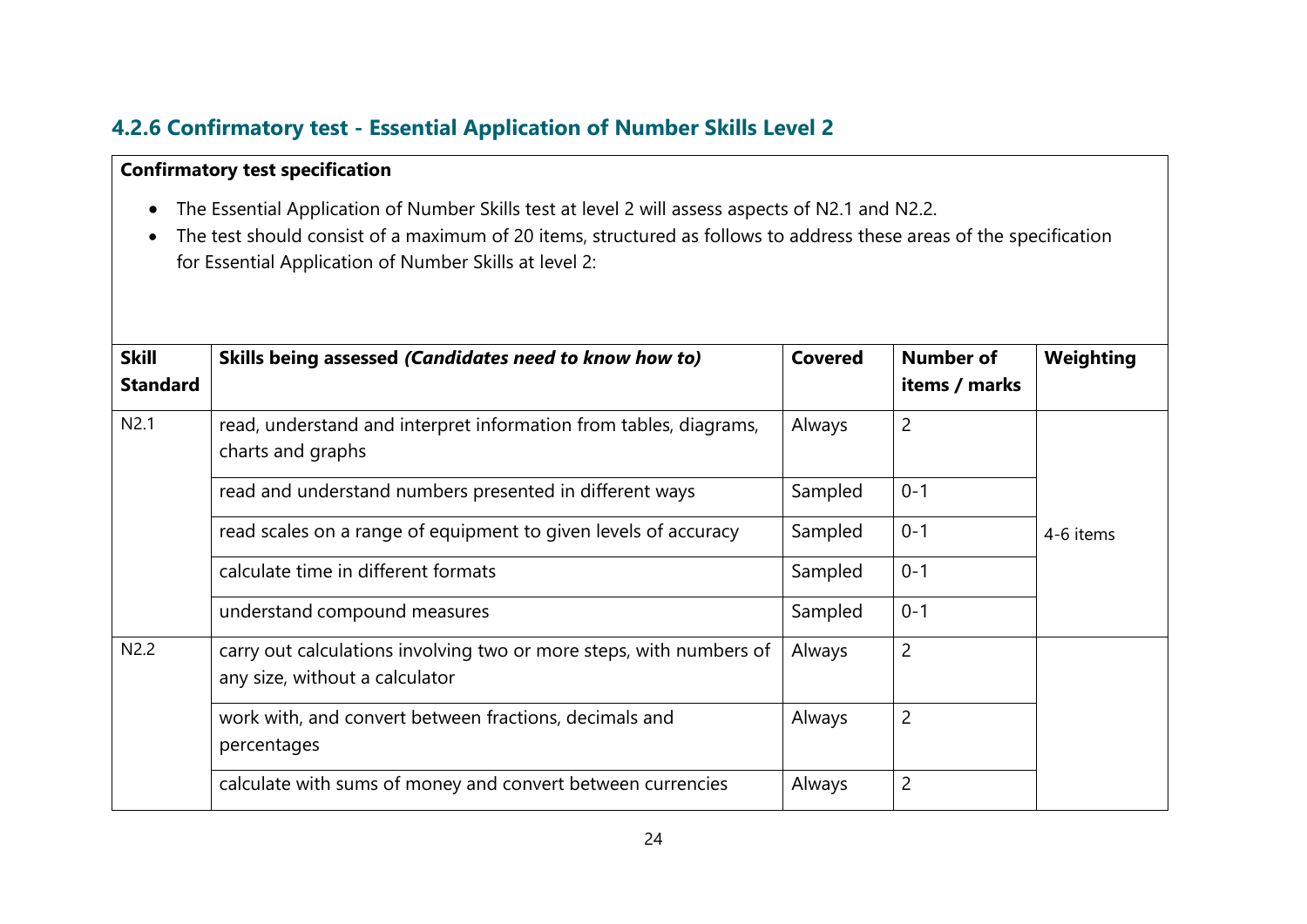| calculate within a system and between systems using:                                                         |         |                |             |
|--------------------------------------------------------------------------------------------------------------|---------|----------------|-------------|
| Conversion tables and scales                                                                                 | Sampled | $0 - 1$        |             |
| Approximate conversion factors                                                                               | Sampled | $0 - 1$        |             |
| use proportions and calculate using ratio                                                                    | Always  | $\overline{c}$ |             |
| identify the range of possible outcomes of combined events<br>through probability and record the information | Sampled | $0 - 1$        |             |
| compare sets of data of a suitable size, selecting and using the<br>mean/median/mode as appropriate          | Sampled | $0 - 1$        | 14-16 items |
| use range to describe the spread within sets of data                                                         | Sampled | $0 - 1$        |             |
| understand and use relevant formulae                                                                         | Always  | $\overline{c}$ |             |
| calculate (efficiently) using whole numbers, fractions, decimals and                                         | Always  | $\overline{c}$ |             |
| percentages                                                                                                  |         |                |             |
| <b>Total</b>                                                                                                 |         | 20             |             |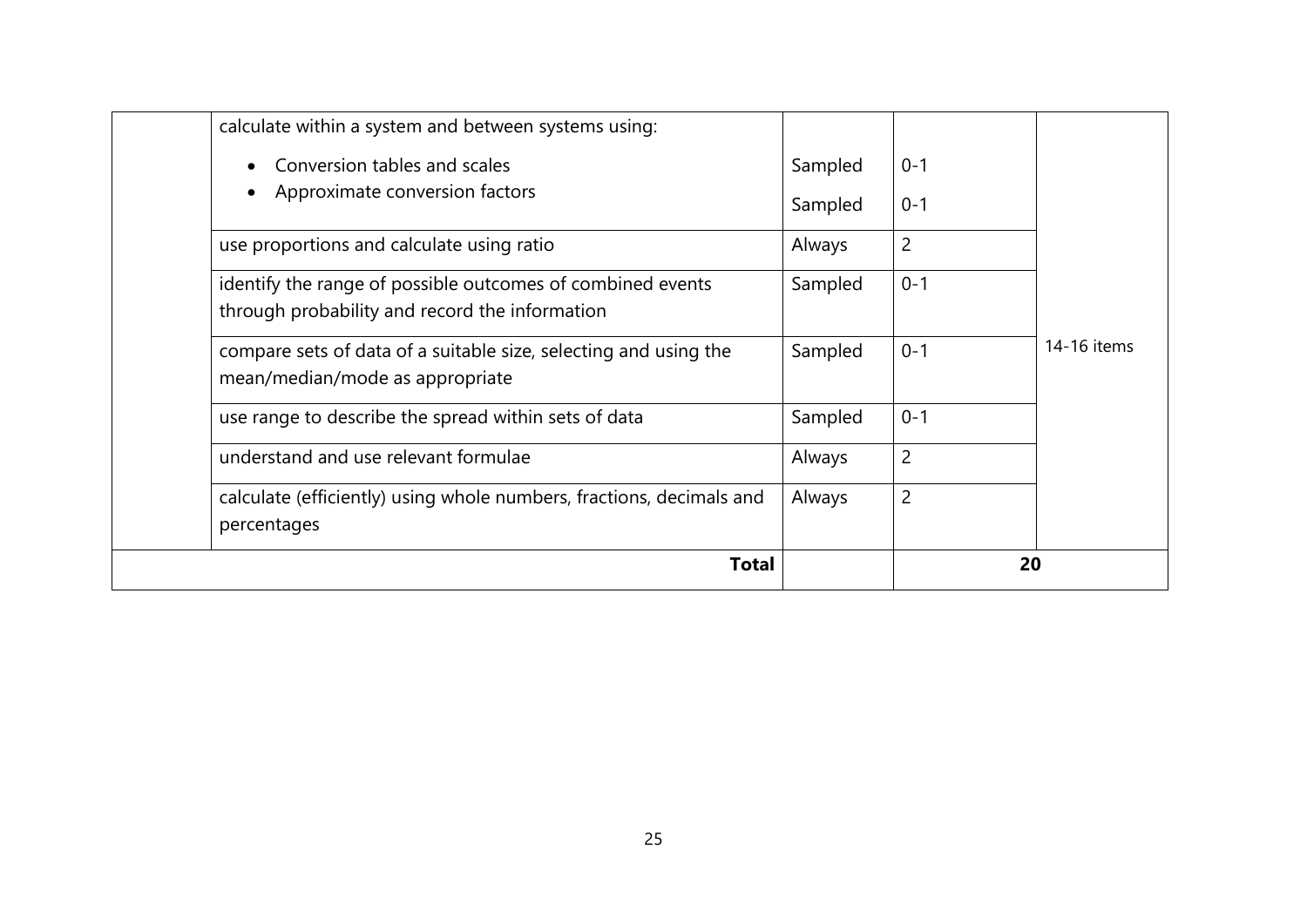## **4.2.7 Confirmatory test - Essential Application of Number Skills Level 3**

#### **Confirmatory test specification**

- The Essential Application of Number Skills test at level 3 will assess aspects of N3.1 and N3.2.
- The test should consist of a maximum of 30 items, structured as follows to address these areas of the specification for Essential Application of Number Skills at level 3:

| <b>Skill</b><br><b>Standard</b> | Skills being assessed (Candidates need to know how to)                                    | <b>Covered</b> | <b>Number of</b><br>items / marks | Weighting  |
|---------------------------------|-------------------------------------------------------------------------------------------|----------------|-----------------------------------|------------|
| N3.1                            | read and understand numbers presented in different ways                                   | Always         | $2 - 3$                           |            |
|                                 | read, understand and interpret information from tables, diagrams,<br>charts and graphs    | Always         | $5 - 7$                           | 7-10 items |
| N3.2                            | carry out multi-stage calculations efficiently with numbers of any<br>size                | Always         | 3                                 |            |
|                                 | use powers and roots                                                                      | Always         | 3                                 |            |
|                                 | use compound measures                                                                     | Always         | $\overline{3}$                    |            |
|                                 | work out missing angles and sides in right-angled triangles from<br>known side and angles | Always         | $1 - 2$                           |            |
|                                 | calculate, measure, record and compare time in different formats                          | Always         | $1 - 2$                           |            |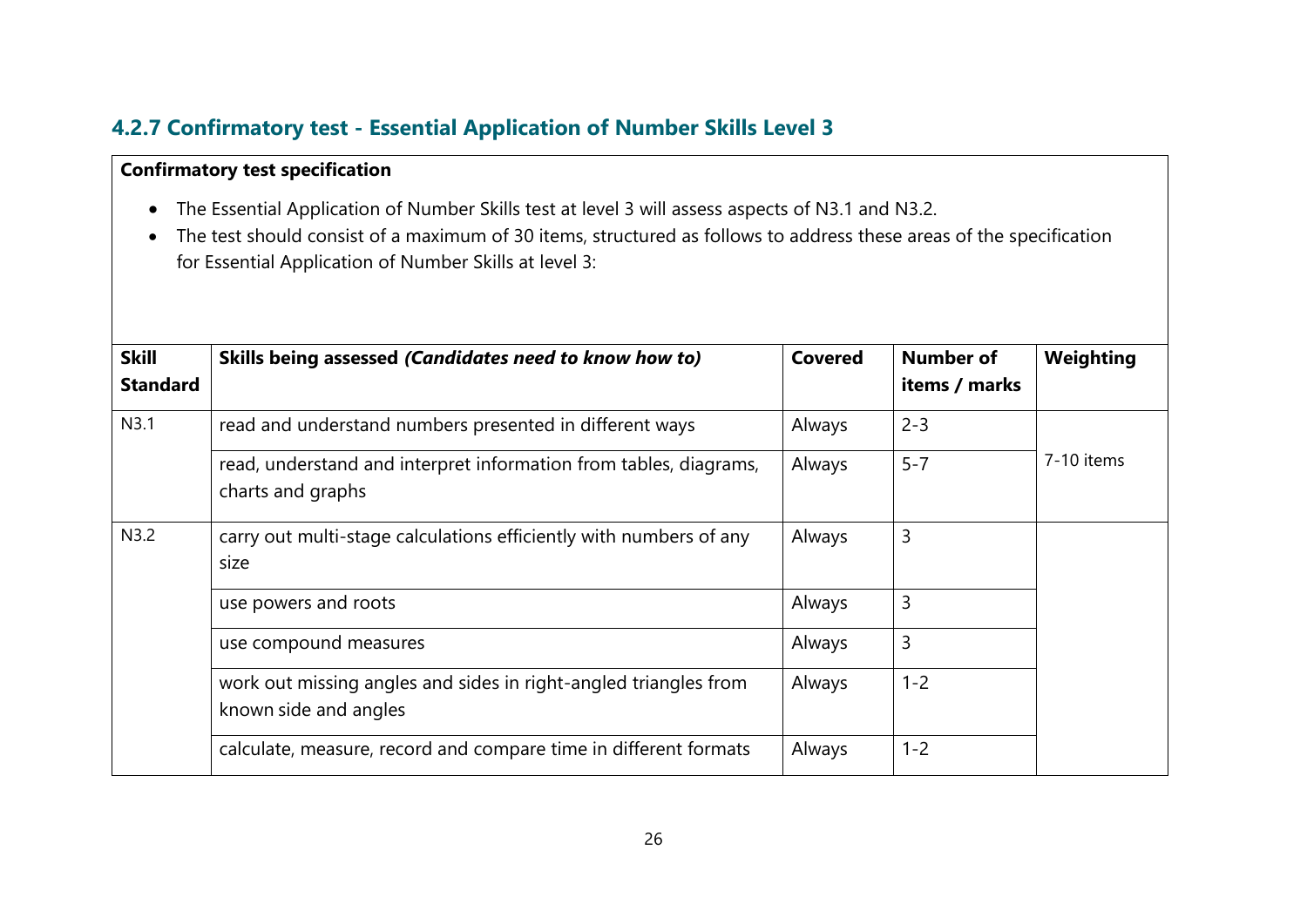| <b>Total</b>                                                                       |        |         | 30          |
|------------------------------------------------------------------------------------|--------|---------|-------------|
| rearrange and use formulae, equations and expressions                              | Always | 3       |             |
| work out proportional change                                                       | Always | 1-2     | 20-23 items |
| work out actual dimensions from scale drawings and scale<br>quantities up and down | Always | $1 - 2$ |             |
| solve problems involving irregular 2-D shapes                                      | Always | 1-2     |             |
| calculate within and between systems and make accurate<br>comparisons              | Always | 3       |             |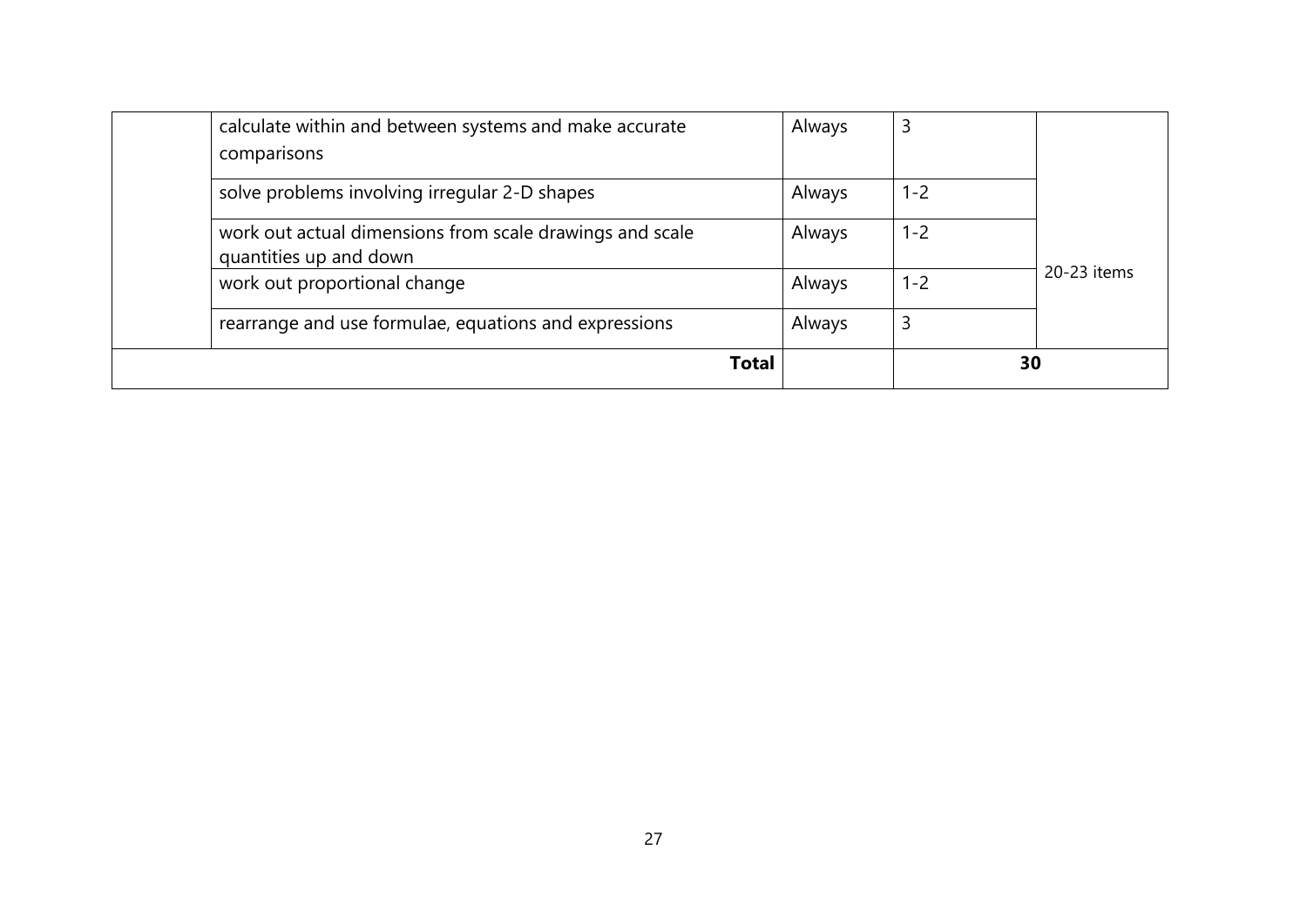# **5. Essential Communication Skills specification**

| <b>Essential Communication Skills Level 1</b>                  |                                                                                                                                                |  |  |  |
|----------------------------------------------------------------|------------------------------------------------------------------------------------------------------------------------------------------------|--|--|--|
| <b>C1.1 Speaking and Listening</b>                             |                                                                                                                                                |  |  |  |
| <b>Learning outcome:</b>                                       | Candidates need to know how to:                                                                                                                |  |  |  |
| C <sub>1.1</sub>                                               |                                                                                                                                                |  |  |  |
| Take part in formal<br>discussions with two<br>or more people  | Understand and respond to spoken language in different<br>contexts:                                                                            |  |  |  |
|                                                                | a) prepare for discussions in order to say things and<br>provide information that is relevant to the subject<br>and purpose of the discussion; |  |  |  |
|                                                                | b) make clear and relevant contributions to<br>discussions;                                                                                    |  |  |  |
|                                                                | c) respect the turn-taking rights of others during<br>discussion;                                                                              |  |  |  |
|                                                                | d) use appropriate phrases or gestures in order to join<br>in the discussion;                                                                  |  |  |  |
|                                                                | e) identify relevant detail and information in<br>explanations, instructions and discussions in at least<br>two different contexts;            |  |  |  |
|                                                                | pay close attention and respond constructively to<br>f)<br>what others say;<br>g) clarify and confirm understanding.                           |  |  |  |
|                                                                |                                                                                                                                                |  |  |  |
| Speak to<br>communicate:                                       | h) judge when to speak and how much to say;<br>clearly express statements of fact, opinion,<br>i)                                              |  |  |  |
| information<br>feelings<br>opinions                            | questions, explanations and descriptions of familiar<br>topics as appropriate;<br>use strategies to support speech;<br>j)                      |  |  |  |
| questions                                                      | k) present information and ideas in a logical sequence<br>so that it is easy for listeners to follow and                                       |  |  |  |
| on familiar topics<br>using appropriate<br>language and in two | understand;<br>respond to questions about familiar topics;<br>$\vert$<br>m) clearly convey feelings and opinions in a way that is              |  |  |  |
| or more contexts:                                              | balanced and assertive without being aggressive;<br>n) use language appropriate to listeners and context.                                      |  |  |  |
|                                                                |                                                                                                                                                |  |  |  |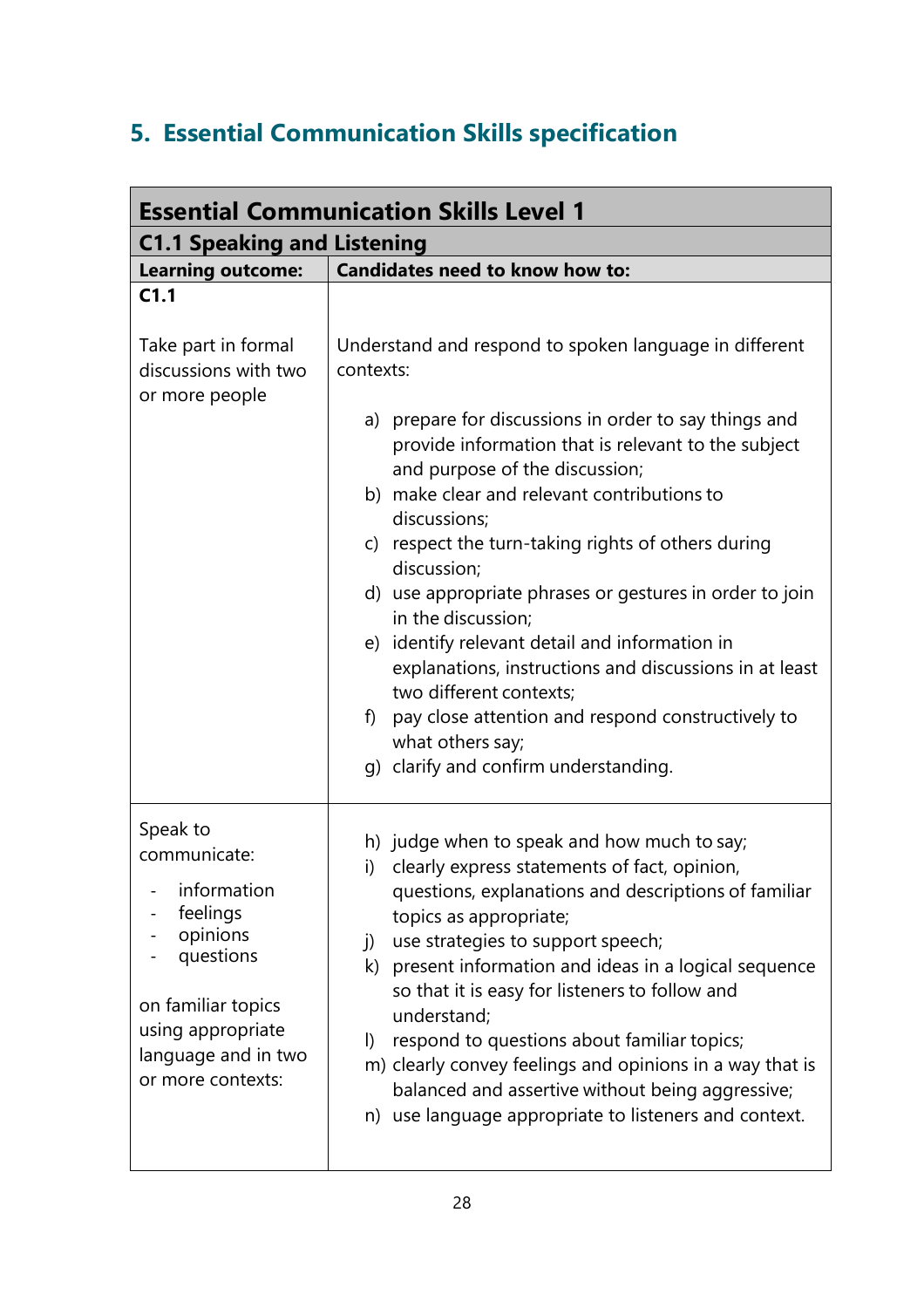| <b>C1.2 Reading</b>                                                                                                                                                   |                                                                                                                                                                                                                                                                                                                                                                                                                                                                                                                                                                                                                                                                                                                                                                                                |
|-----------------------------------------------------------------------------------------------------------------------------------------------------------------------|------------------------------------------------------------------------------------------------------------------------------------------------------------------------------------------------------------------------------------------------------------------------------------------------------------------------------------------------------------------------------------------------------------------------------------------------------------------------------------------------------------------------------------------------------------------------------------------------------------------------------------------------------------------------------------------------------------------------------------------------------------------------------------------------|
| <b>Learning outcome:</b>                                                                                                                                              | <b>Candidates need to know how to:</b>                                                                                                                                                                                                                                                                                                                                                                                                                                                                                                                                                                                                                                                                                                                                                         |
| C1.2<br>Read, understand and<br>obtain information<br>independently to<br>meet purpose(s) from<br>at least two different<br>types of document                         | a) identify the main points and ideas in documents<br>and images;<br>b) read and understand relevant key words and<br>phrases to suit purpose;<br>c) recognise the purpose of a variety of documents;<br>d) use organisational and structural features to locate<br>information;<br>e) obtain information from text and images, including<br>inferring meaning that is not explicit in the<br>document, if required;                                                                                                                                                                                                                                                                                                                                                                           |
|                                                                                                                                                                       | find the meaning of words and phrases that have<br>f)<br>not been understood.                                                                                                                                                                                                                                                                                                                                                                                                                                                                                                                                                                                                                                                                                                                  |
| <b>C1.3 Writing</b>                                                                                                                                                   |                                                                                                                                                                                                                                                                                                                                                                                                                                                                                                                                                                                                                                                                                                                                                                                                |
| <b>Learning outcome:</b>                                                                                                                                              | <b>Candidates need to know how to:</b>                                                                                                                                                                                                                                                                                                                                                                                                                                                                                                                                                                                                                                                                                                                                                         |
| C1.3<br>Write two short<br>documents to<br>communicate<br>information to<br>familiar audiences<br>using language that<br>is appropriate to<br>purpose and<br>audience | a) plan and draft writing;<br>b) present relevant information, ideas and opinions in<br>document types that suit purpose and audience;<br>make meaning clear;<br>$\mathsf{C}$<br>d) construct sentences accurately, including compound<br>sentences using appropriate conjunctions;<br>organise writing in paragraphs that demonstrate a<br>e)<br>logical sequence;<br>f) judge the relevance of information and the amount<br>of detail to include for the purpose;<br>g) use language suitable for purpose and audience;<br>h) use relevant images, where appropriate, to help the<br>reader understand main points;<br>spell correctly;<br>i)<br>use punctuation correctly;<br>$\overline{D}$<br>k) use grammar correctly;<br>check and, where necessary, revise documents.<br>$\mathsf{I}$ |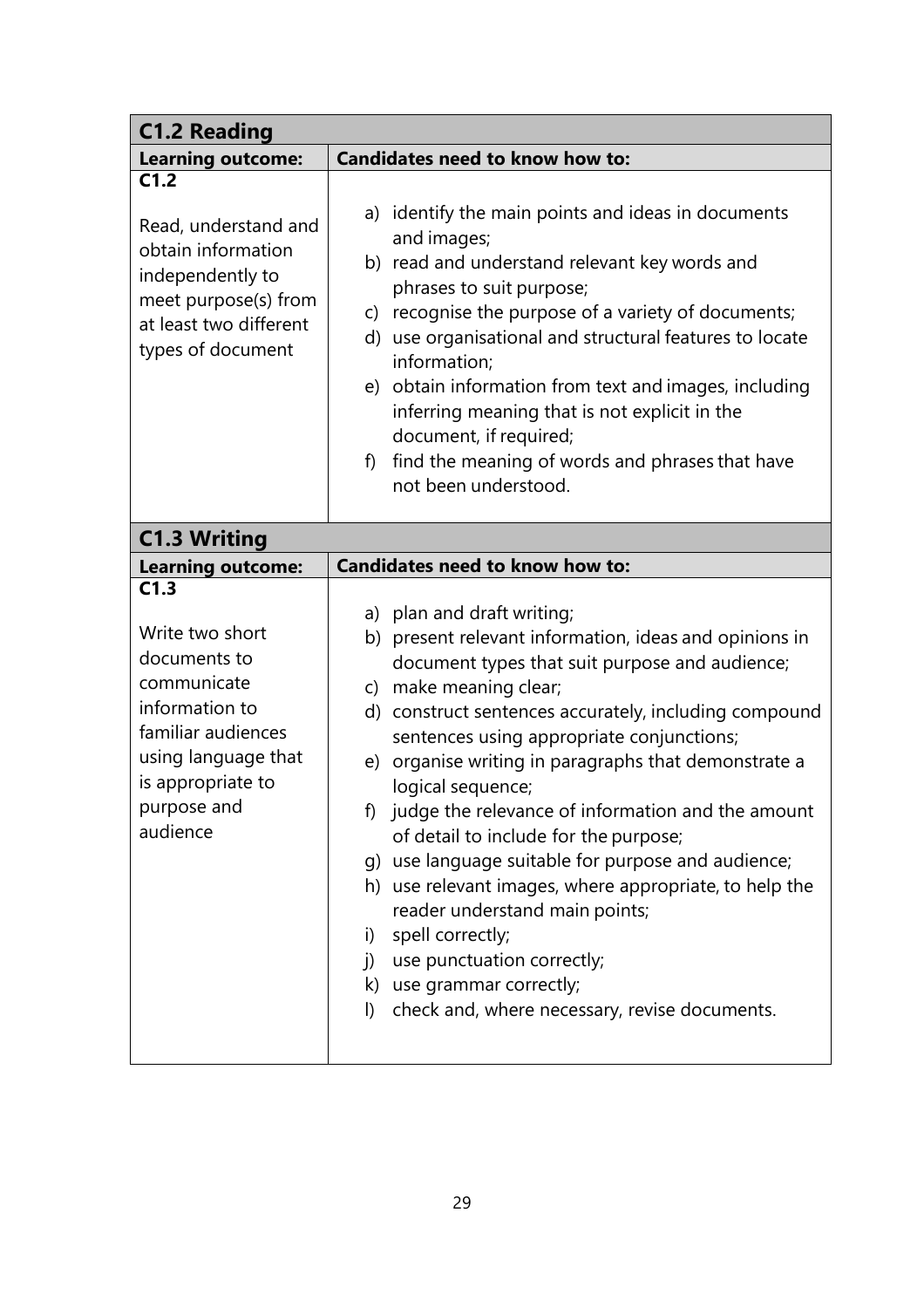| <b>Essential Communication Skills Level 2</b>                                                              |                                                                                                                                                                                                                                                                                                                                                                                                                                                                                                                                                                                                                 |  |  |
|------------------------------------------------------------------------------------------------------------|-----------------------------------------------------------------------------------------------------------------------------------------------------------------------------------------------------------------------------------------------------------------------------------------------------------------------------------------------------------------------------------------------------------------------------------------------------------------------------------------------------------------------------------------------------------------------------------------------------------------|--|--|
| <b>C2.1 Speaking and Listening</b>                                                                         |                                                                                                                                                                                                                                                                                                                                                                                                                                                                                                                                                                                                                 |  |  |
| <b>Learning outcome:</b>                                                                                   | Candidates need to know how to:                                                                                                                                                                                                                                                                                                                                                                                                                                                                                                                                                                                 |  |  |
| C <sub>2.1</sub>                                                                                           |                                                                                                                                                                                                                                                                                                                                                                                                                                                                                                                                                                                                                 |  |  |
| Take part in formal<br>discussions with two<br>or more other people                                        | prepare for discussions and talks / presentations<br>a)<br>in order to say things and provide information<br>that is relevant to the subject and purpose of the<br>discussion and talk / presentation;                                                                                                                                                                                                                                                                                                                                                                                                          |  |  |
| Give a talk<br>/presentation of at                                                                         | b) make clear and relevant contributions in a way<br>that suits purpose and situation;                                                                                                                                                                                                                                                                                                                                                                                                                                                                                                                          |  |  |
| least four minutes to<br>an audience of at<br>least three people<br>Understand and                         | use appropriate phrases and gestures in order to<br>$\mathsf{C}$<br>join in the discussion; change the topic or bring it<br>back to the point, without interrupting the<br>speaker, being over-assertive or aggressive or<br>appearing to be 'taking over';                                                                                                                                                                                                                                                                                                                                                     |  |  |
| respond to spoken<br>language on different                                                                 | d) support opinions and arguments with<br>evidence;                                                                                                                                                                                                                                                                                                                                                                                                                                                                                                                                                             |  |  |
| topics and in different<br>contexts                                                                        | summarise information from reading and from<br>e)<br>other sources to suit purpose;                                                                                                                                                                                                                                                                                                                                                                                                                                                                                                                             |  |  |
| Speak to                                                                                                   | speak clearly in a way suitable for subject,<br>f<br>purpose, audience and situation;                                                                                                                                                                                                                                                                                                                                                                                                                                                                                                                           |  |  |
| communicate:<br>information<br>feelings<br>$\overline{\phantom{0}}$                                        | keep to the subject and structure<br>q)<br>talk/presentation in a logical sequence to help<br>the audience follow a line of thought or series<br>of events;                                                                                                                                                                                                                                                                                                                                                                                                                                                     |  |  |
| opinions<br>$\overline{\phantom{0}}$<br>questions                                                          | h) use a variety of ways to support the main points<br>of the talk/presentation;                                                                                                                                                                                                                                                                                                                                                                                                                                                                                                                                |  |  |
| on familiar and<br>unfamiliar topics,<br>using appropriate<br>language and non-<br>verbal<br>communication | identify relevant detail and information in<br>i)<br>explanations, instructions and discussions on at<br>least two topics and in at least two contexts;<br>respond constructively to criticism;<br>j)<br>k) clarify and confirm understanding;<br>identify the speaker's intentions;<br>$\vert$<br>m) use varied vocabulary and expressions to suit<br>purpose;<br>n) provide further detail and development to clarify<br>or confirm understanding;<br>o) use appropriate strategies including language<br>and non-verbal communication to support<br>speech;<br>p) confirm that listeners understand meaning. |  |  |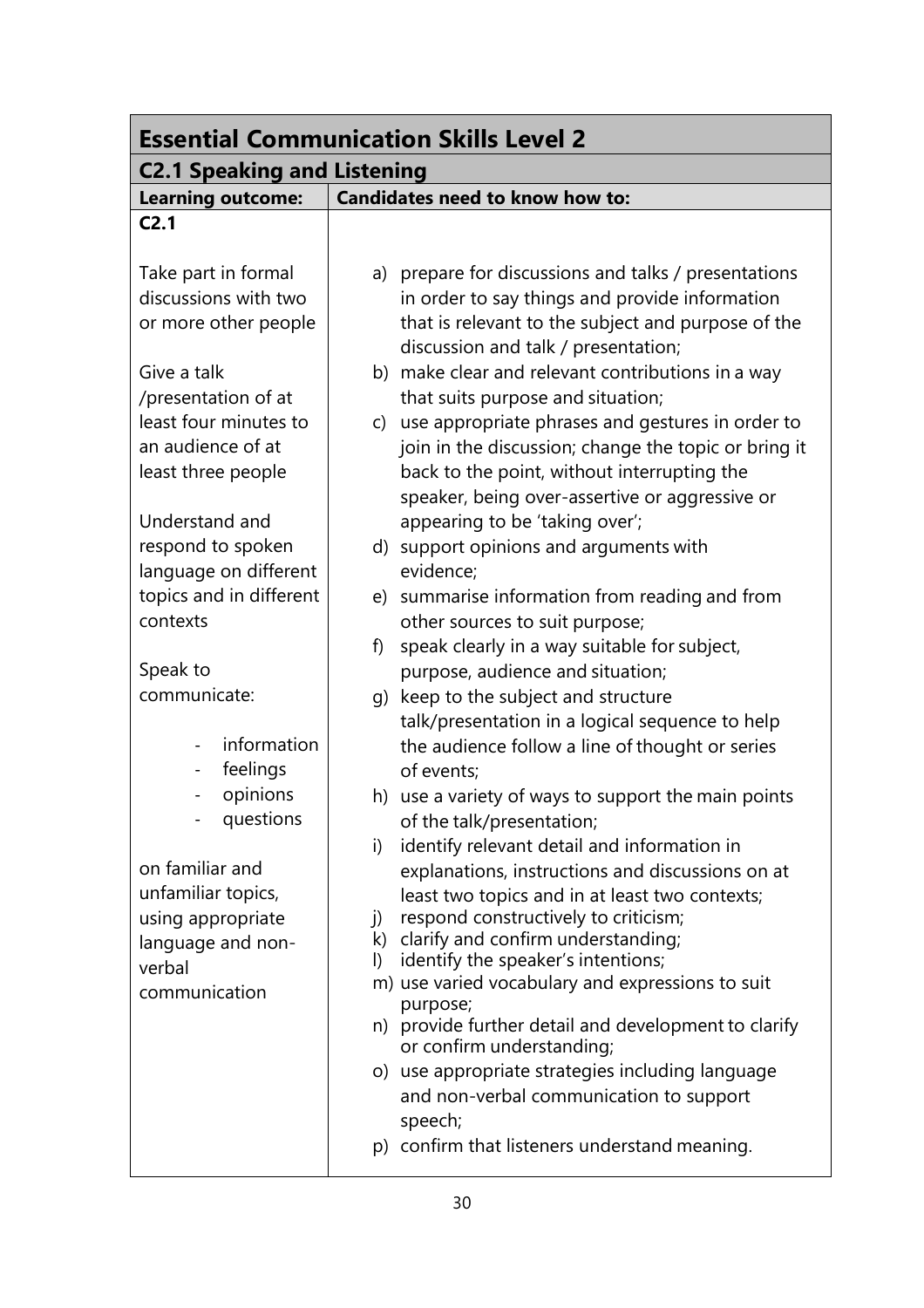| <b>C2.2 Reading</b>                                                                                                                                           |                                                                                                                                                                                                                                                                                                                                                                                                                                                                                                                                                                                                                                                                                                                                                        |
|---------------------------------------------------------------------------------------------------------------------------------------------------------------|--------------------------------------------------------------------------------------------------------------------------------------------------------------------------------------------------------------------------------------------------------------------------------------------------------------------------------------------------------------------------------------------------------------------------------------------------------------------------------------------------------------------------------------------------------------------------------------------------------------------------------------------------------------------------------------------------------------------------------------------------------|
| <b>Learning outcome:</b>                                                                                                                                      | <b>Candidates need to know how to:</b>                                                                                                                                                                                                                                                                                                                                                                                                                                                                                                                                                                                                                                                                                                                 |
| C <sub>2.2</sub>                                                                                                                                              |                                                                                                                                                                                                                                                                                                                                                                                                                                                                                                                                                                                                                                                                                                                                                        |
| Read, understand and<br>summarise<br>information<br>independently from<br>at least two different<br>documents about the<br>same subject                       | a) use a variety of strategies to identify the main<br>points, ideas and lines of argument and reasoning<br>from text and images including by inference;<br>b) recognise the writer's purpose and intentions,<br>including where they are implicit;<br>read and understand a wide range of vocabulary;<br>C)<br>d) locate and understand information using<br>organisational features;<br>find the meaning of words and phrases not<br>e)<br>understood, using reference materials<br>use different types of continuous documents to<br>f)<br>obtain relevant information;<br>g) read critically to evaluate information and to<br>compare information, ideas and opinions from<br>different sources;<br>h) summarise information from documents.      |
| <b>C2.3 Writing</b>                                                                                                                                           |                                                                                                                                                                                                                                                                                                                                                                                                                                                                                                                                                                                                                                                                                                                                                        |
| <b>Learning outcome:</b>                                                                                                                                      | Candidates need to know how to:                                                                                                                                                                                                                                                                                                                                                                                                                                                                                                                                                                                                                                                                                                                        |
| C <sub>2.3</sub>                                                                                                                                              |                                                                                                                                                                                                                                                                                                                                                                                                                                                                                                                                                                                                                                                                                                                                                        |
| Write documents that<br>communicate<br>different information<br>to different audiences<br>using language that<br>is appropriate to<br>purpose and<br>audience | a) summarise information from reading and / or other<br>sources to suit purpose;<br>b) plan and draft writing;<br>present relevant information, ideas and opinions in<br>$\mathsf{C}$<br>document types that suit both purpose and<br>audience;<br>d) make meaning clear;<br>e) construct complex sentences using a variety of<br>appropriate conjunctions;<br>organise writing in paragraphs that help to make<br>f).<br>meaning clear;<br>g) structure writing to help readers follow and<br>understand main points;<br>h) present information and ideas in a logical or<br>persuasive sequence;<br>use different styles of writing including formal and<br>i)<br>informal language to suit different purposes and<br>audiences;<br>spell correctly; |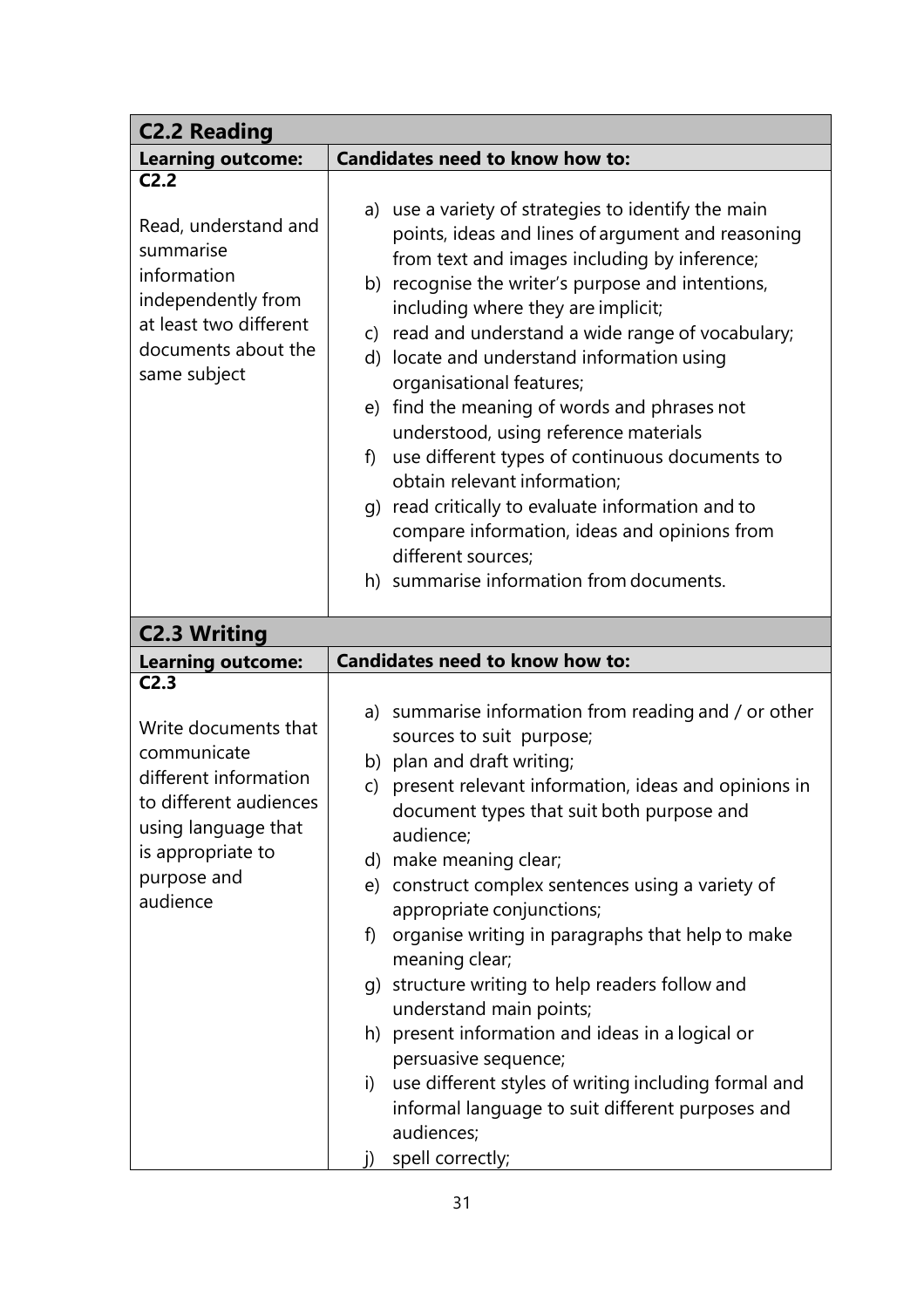| k) use punctuation correctly;                   |
|-------------------------------------------------|
| I) use grammar correctly;                       |
| m) check and, where necessary, revise document. |
|                                                 |

| <b>Essential Communication Skills Level 3</b> |                                                            |  |  |  |  |
|-----------------------------------------------|------------------------------------------------------------|--|--|--|--|
| <b>C3.1 Speaking and Listening</b>            |                                                            |  |  |  |  |
| <b>Learning outcome:</b>                      | Candidates need to know how to:                            |  |  |  |  |
| C3.1                                          |                                                            |  |  |  |  |
|                                               | a) prepare for discussions and talks / presentations in    |  |  |  |  |
| Take part in formal                           | order to say things and communicate complex                |  |  |  |  |
| discussions with two                          | information that is relevant to the purpose of the         |  |  |  |  |
| or more other people                          | discussion and talk / presentation;                        |  |  |  |  |
|                                               | b) take part in a group discussion to move the             |  |  |  |  |
| Give a talk/                                  | discussion forward and work towards agreement,             |  |  |  |  |
| presentation of at                            | where appropriate;                                         |  |  |  |  |
| least eight minutes to                        | make clear and relevant contributions in a way that<br>C)  |  |  |  |  |
| an audience of at                             | suits purpose and situation;                               |  |  |  |  |
| least three people                            | d) develop points and ideas with a sensitive awareness     |  |  |  |  |
|                                               | of others' feelings, beliefs and opinions;                 |  |  |  |  |
|                                               | e) use techniques and identify signals to contribute to    |  |  |  |  |
|                                               | the discussion and enable others to contribute;            |  |  |  |  |
|                                               | summarise and synthesise complex information to<br>f)      |  |  |  |  |
|                                               | suit purpose;                                              |  |  |  |  |
|                                               | g) speak clearly and use language and a style of           |  |  |  |  |
|                                               | presentation to suit the complexity, purpose and           |  |  |  |  |
|                                               | formality of the situation and needs of the audience;      |  |  |  |  |
|                                               | h) keep to the subject and structure talk/presentation     |  |  |  |  |
|                                               | in a logical sequence to help the audience follow a        |  |  |  |  |
|                                               | line of thought or series of events;                       |  |  |  |  |
|                                               | use a variety of techniques to engage the audience,<br>i)  |  |  |  |  |
|                                               | including using images and other material to               |  |  |  |  |
|                                               | support or enhance speech;                                 |  |  |  |  |
|                                               | identify relevant detail in complex spoken language;<br>j) |  |  |  |  |
|                                               | k) understand and follow detailed explanations and         |  |  |  |  |
|                                               | complex instructions on a range of topics in familiar      |  |  |  |  |
|                                               | and less-familiar contexts;                                |  |  |  |  |
|                                               | respond appropriately to enquiries;<br>I)                  |  |  |  |  |
|                                               | m) give and respond constructively to feedback,            |  |  |  |  |
|                                               | including criticism;                                       |  |  |  |  |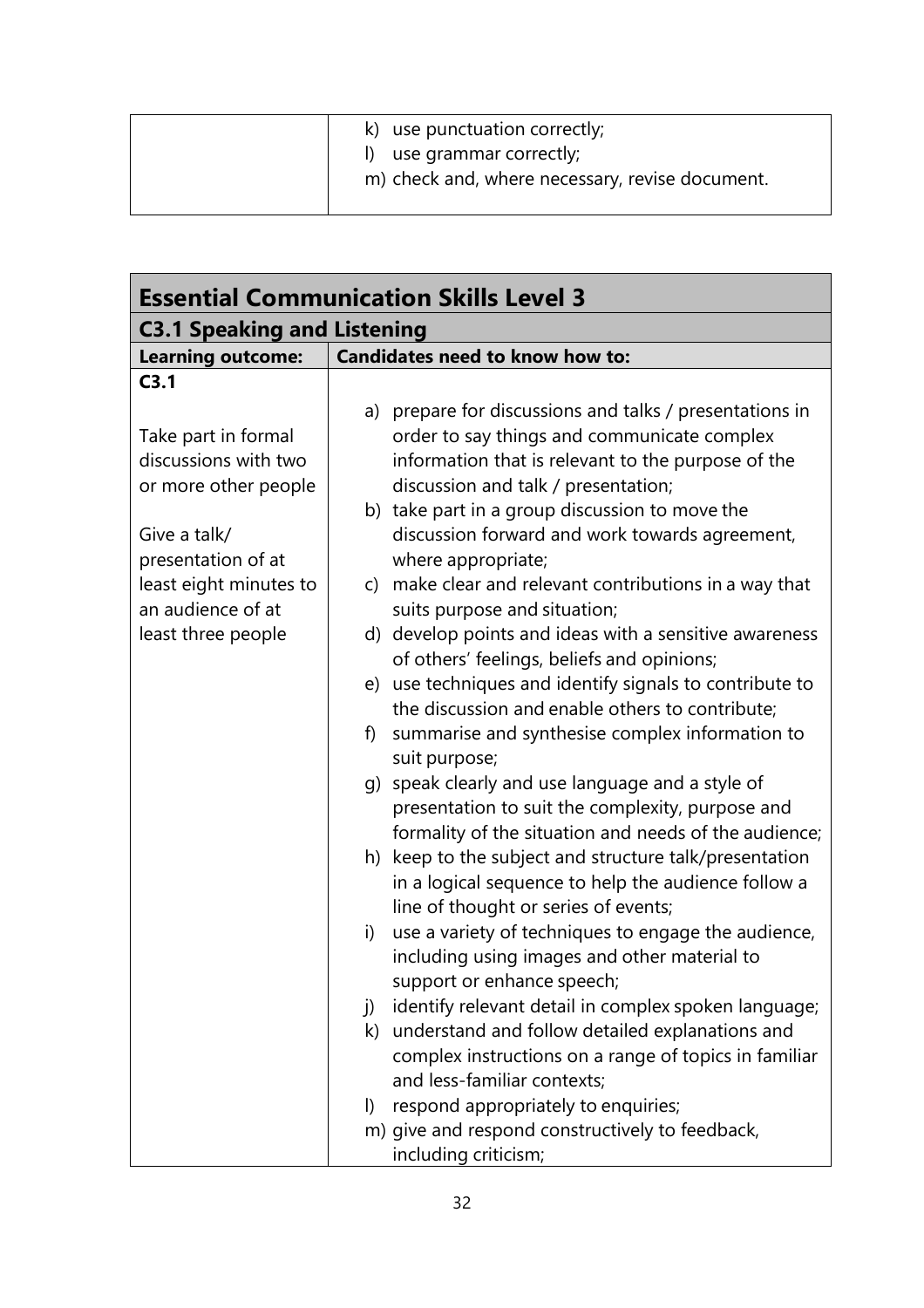|                          |    | n) use strategies to show listening and to clarify and |
|--------------------------|----|--------------------------------------------------------|
|                          |    | confirm understanding;                                 |
|                          |    | o) identify the speaker's intentions;                  |
|                          |    | p) use appropriate varied and specialist vocabulary    |
|                          |    | and expressions to suit topics, purposes and           |
|                          |    | situations;                                            |
|                          |    | q) confirm that listeners understand meaning;          |
|                          | r) | provide further detail and development to clarify or   |
|                          |    | confirm understanding;                                 |
|                          |    | s) use appropriate strategies, including language and  |
|                          |    | non-verbal communication to support speech;            |
|                          | t) | adapt language and speech to suit different            |
|                          |    | subjects, purposes and situations.                     |
| <b>C3.2 Reading</b>      |    |                                                        |
| <b>Learning outcome:</b> |    | Candidates need to know how to:                        |
| C3.2                     |    |                                                        |
|                          |    | a) read and understand specialist and complex          |
| Read, understand and     |    | vocabulary;                                            |
| synthesise               |    | b) use a variety of strategies to identify the main    |
| information from         |    | points, ideas and lines of argument, and reasoning     |
| different documents      |    | from text and images including by inference;           |
| about the same           | C) | recognise the writer's purpose and intentions,         |
| subject                  |    | including where they are implicit;                     |
|                          |    | d) locate and understand information using             |
|                          |    | organisational features;                               |
|                          |    | e) find the meaning of words and phrases not           |
|                          |    | understood using reference materials;                  |
|                          | f) | read critically to compare and evaluate accounts       |
|                          |    | and recognise opinion and possible bias;               |
|                          |    | g) select and explore a range of documents to obtain   |
|                          |    | relevant information;                                  |
|                          |    | h) explore and understand complex information and      |
|                          |    | lines of reasoning in documents;                       |
|                          | i) | synthesise information from documents.                 |
|                          |    |                                                        |
| <b>C3.3 Writing</b>      |    |                                                        |
| <b>Learning outcome:</b> |    | <b>Candidates need to know how to:</b>                 |
| C3.3                     |    |                                                        |
| Write documents of       |    | a) plan and draft writing;                             |
| different types          |    | b) select and use formats, styles and techniques of    |
| communicating            |    | writing that are appropriate to communicating          |
|                          |    | purpose and the complexity of the subject matter to    |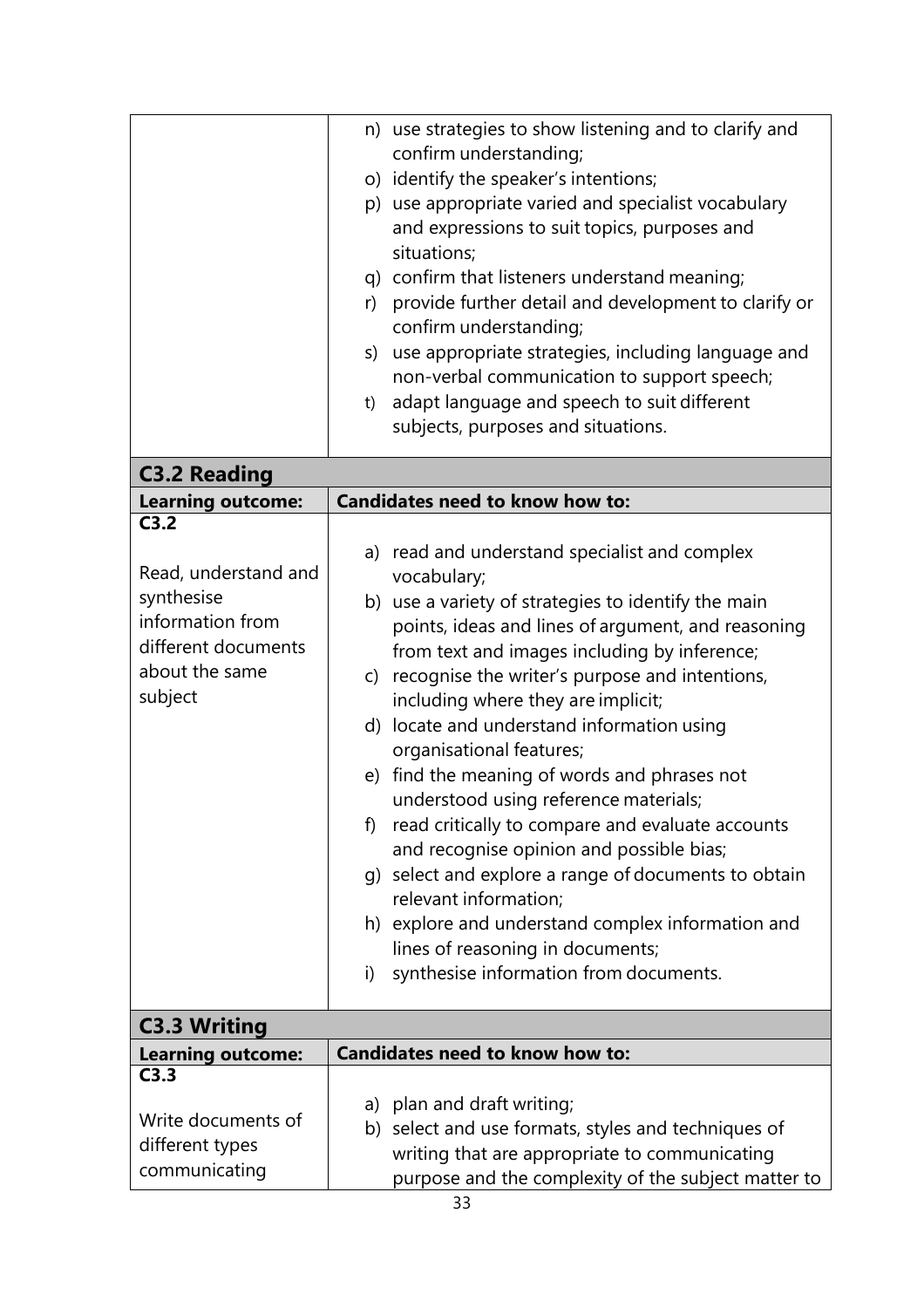| different complex    |    | the audience;                                       |
|----------------------|----|-----------------------------------------------------|
| information, using   |    | c) organise material coherently to suit the length, |
| language and formats |    | complexity and purpose of the document;             |
| that are appropriate |    | d) use an appropriate style and tone to suit the    |
| both to purpose and  |    | audience, the degree of formality required and the  |
| audience             |    | nature of the subject;                              |
|                      |    | e) present information and ideas in a logical or    |
|                      |    | persuasive sequence;                                |
|                      | f) | make meaning clear;                                 |
|                      |    | q) spell correctly;                                 |
|                      |    | h) use punctuation correctly;                       |
|                      | i) | use grammar correctly;                              |
|                      |    | check and, where necessary, revise documents.       |
|                      |    |                                                     |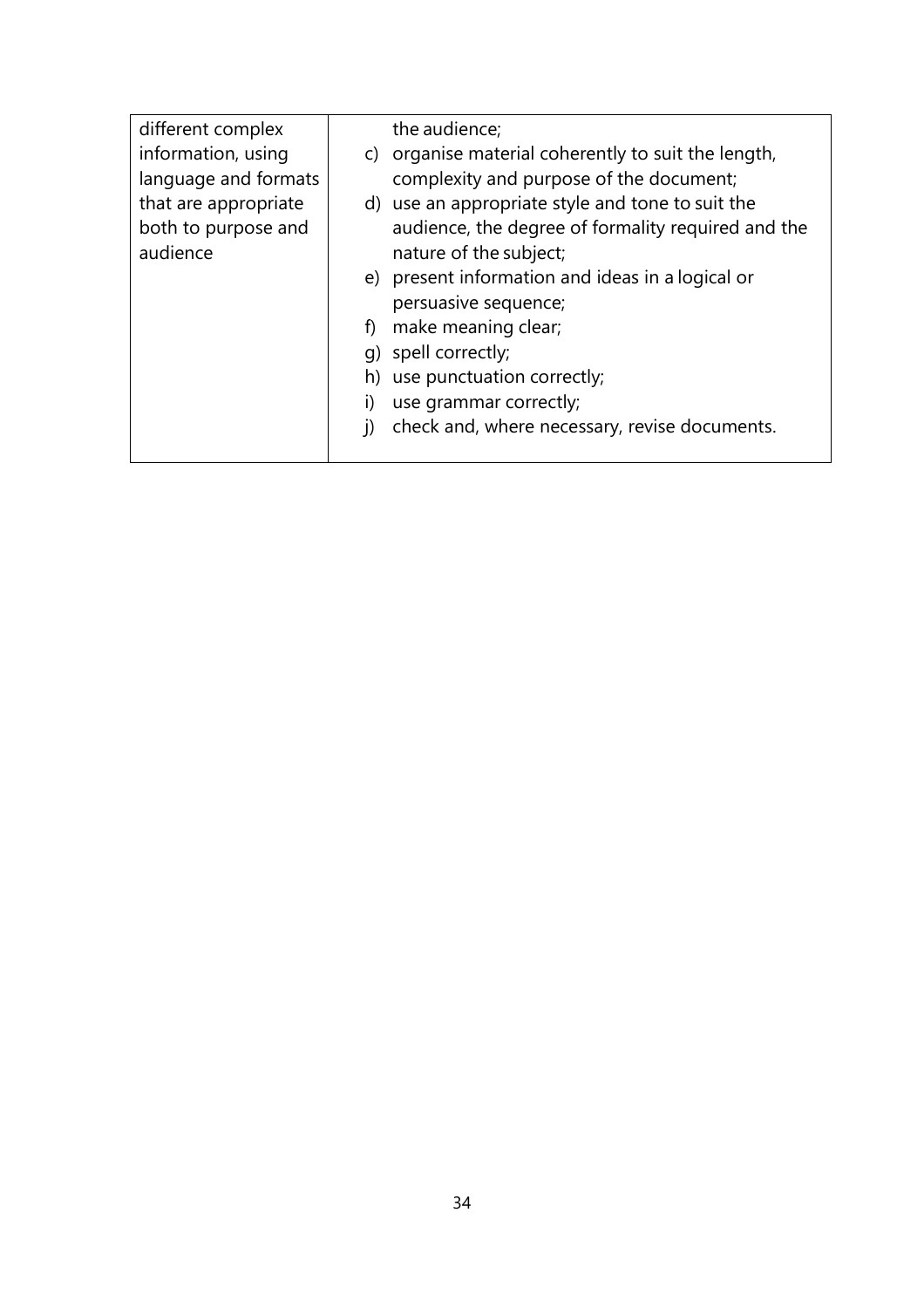# **5.1 Essential Communication Skills amplification of assessment requirements**

These qualifications are about demonstrating skills in:

- speaking and listening;
- reading; and
- writing;

in:

- familiar contexts, some of which must be formal, connected with education, training, work or social roles at level 1.
- familiar and less familiar contexts some of which must be formal, connected with education, training or social roles at levels 2 and 3.

## **5.1.1 Assessment**

Candidates will be assessed via a controlled task and a confirmatory test to confirm that their skills meet the Essential Communication Skills specification at the required level.

Assessments will be taken when skills have been taught and developed at the required level.

## **5.1.2 Access statement**

The controlled task and confirmatory test should be made accessible to those with particular assessment requirements without compromising achievement at the required standard. Centres should use initial assessment to identify any necessary individual support or adjustments.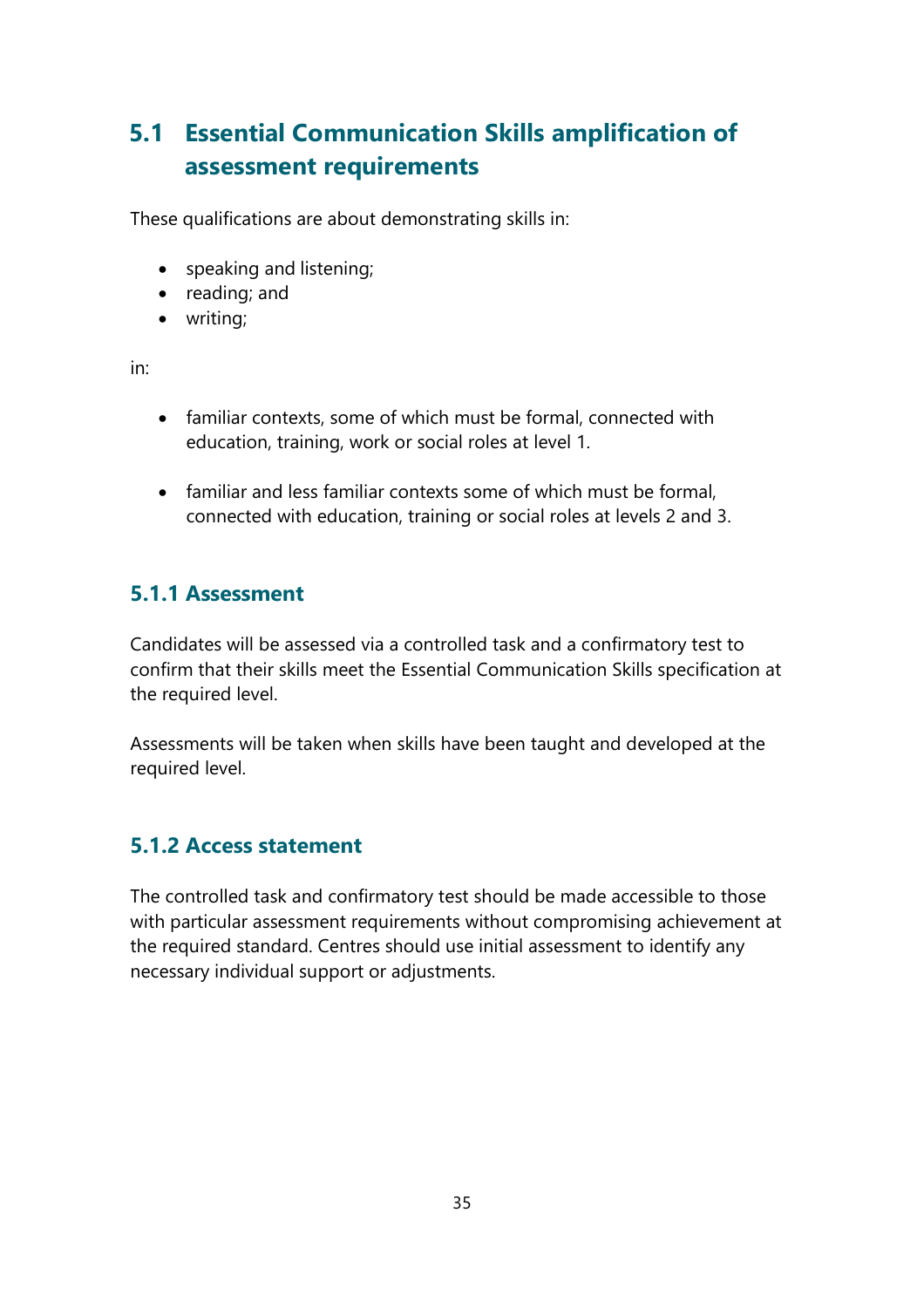## **5.2 Controlled task and confirmatory test specification**

- 1. The Essential Communication Skills qualification will be awarded to candidates who demonstrate that their skills meet the specification in both the controlled task and the confirmatory test.
- 2. The controlled task assesses subject-specific skills that may not necessarily be assessed in the test and must show candidates utilising the skills in relevant and real-life contexts.
- 3. The purpose of the confirmatory test is to confirm candidates' underpinning knowledge and skills.
- 4. Both the controlled task and the confirmatory test are summative assessments. Candidates should take the assessments when they have developed the skills at the required level.
- 5. This specification is intended to provide writers with detailed information about the acceptable content, coverage and questions to support the development of assessments at levels 1, 2 and 3.
- 6. This specification has been designed to support the development and production of assessments in English and Welsh.
- 7. This specification should be read in conjunction with:
	- a) Level 1, 2 and 3 Essential Communication Skills specifications, and
	- b) Essential Skills Wales Suite of Qualifications Handbook as issued by awarding bodies.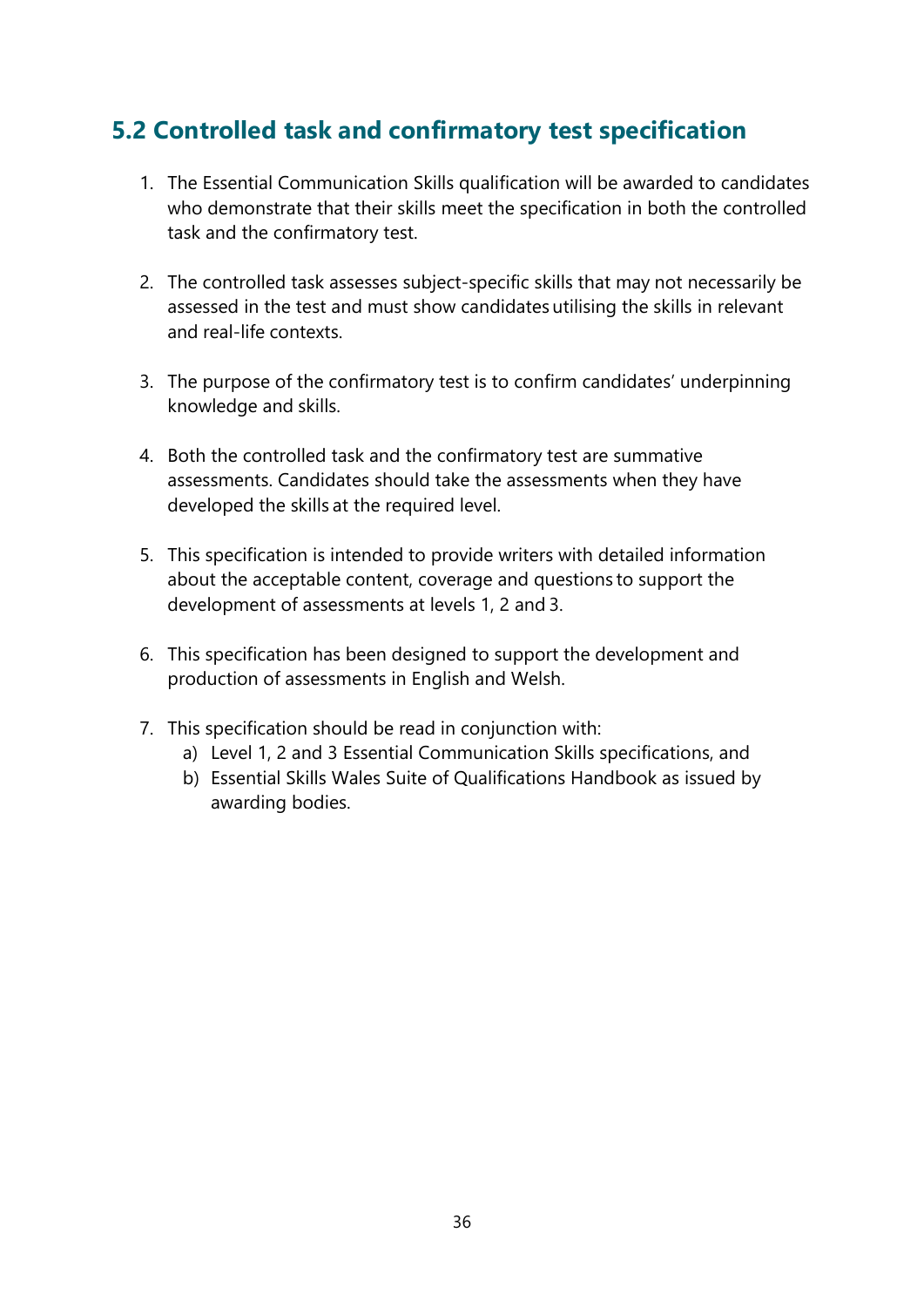## **5.2.1 Controlled task**

Controlled tasks are externally set or developed by centres and approved by awarding bodies.

All controlled tasks must meet the requirements of the Essential Communication Skills specifications.

A marking guide must be produced to accompany each task, explicitly referencing the assessment requirements and the specification.

Assessors may provide candidates with the opportunity to clarify task requirements during the assessment. However, assessors must not provide feedback on any work carried out by a candidate during the assessment. For example, informing a candidate that they have incorrectly answered a specific question would be inappropriate. Appropriate clarification could be recommending that the candidate reviews their responses before submitting their completed task.

### **5.2.2 Duration**

Level 1 - up to 4 hours Level 2 - up to 5 hours Level 3 - up to 8 hours

The task must be designed to be completed in its entirety within the maximum hours stated for each level. The task must be completed under controlled conditions within a maximum of a consecutive eight-week period. The eight-week period does not include academic holiday periods and valid candidate absence. Special dispensation on the task duration and working period requirements may be allowed in extenuating circumstances (see awarding bodies' special considerations policies).

### **5.2.3 Partial re-sits**

Partial re-sits will be permitted for the controlled task for Essential Communication Skills at levels 2 and 3 from 1 August 2018. Specific information about partial re-sits, including the time allowance for re-sits, can be found in the controlled task guidance issued by awarding bodies.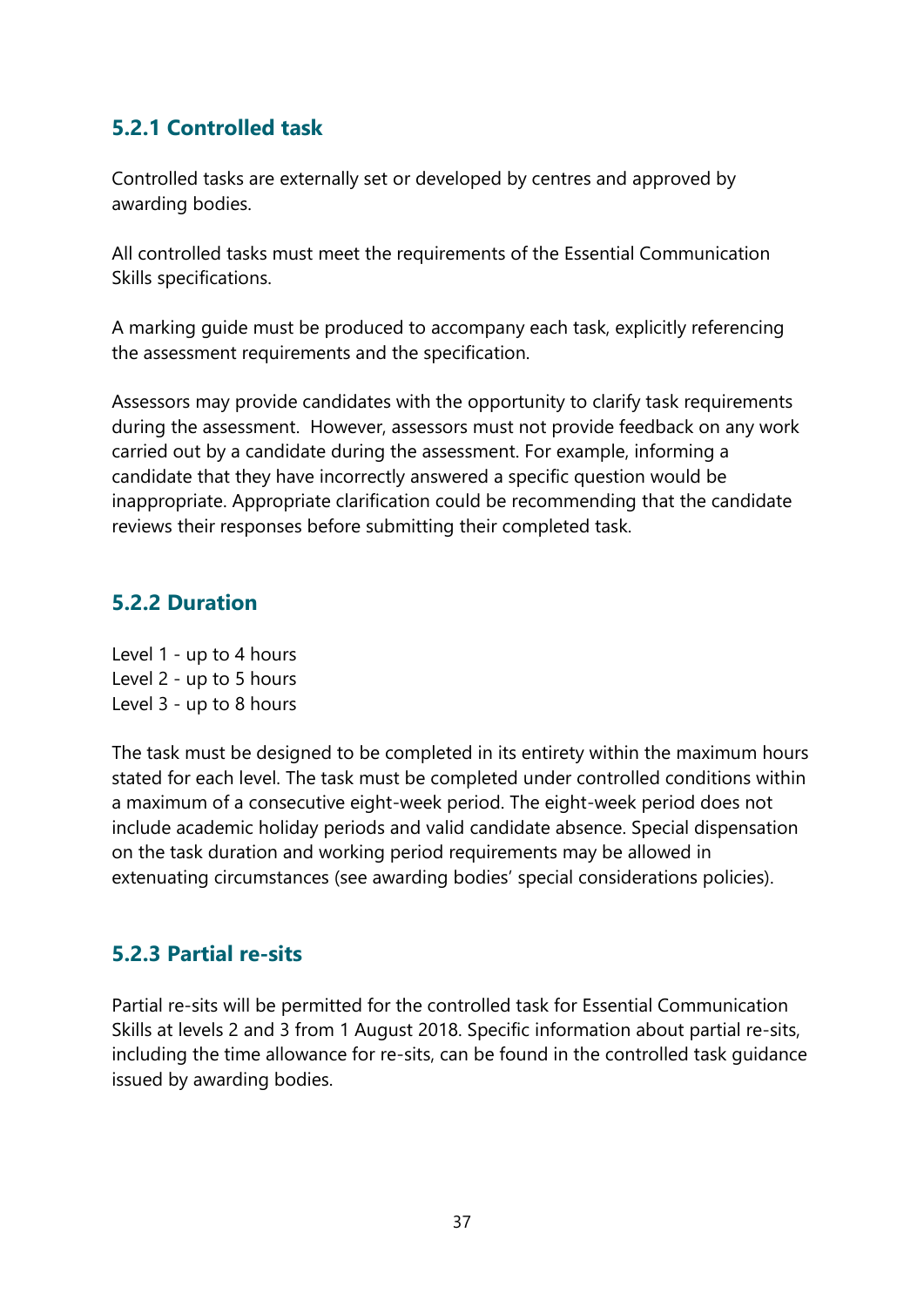## **5.2.4 Confirmatory test**

The confirmatory test for Essential Communication Skills at levels 1, 2 and 3 is completed in addition to the controlled task. The confirmatory test is intended to:

- confirm candidates' underpinning knowledge and skills in relation to the relevant standard, and
- provide additional rigour to the assessment process.

All tests developed for this purpose will be based on a common specification. They should consist of fixed-response (multiple choice) items that are delivered as either an onscreen or paper-based test. Each test at levels 1 and 2 should include a maximum of 20 items, and is intended to have a maximum duration of 30 minutes at level 1 and 45 minutes at level 2. Each test at level 3 should include a maximum of 30 items and is intended to have a maximum duration of 60 minutes.

Each multiple-choice item must have one correct answer (key statement) with three strong distractors. Each item should be worth one mark.

Questions should be broadly scenario-based, using everyday contexts that are likely to be relevant and engaging to candidates.

Source materials must be free of any form of bias (for example, gender, ethnicity, or age-related) which might favour or disadvantage any candidate or groups of candidates.

All tests will be conducted under invigilated conditions (e.g. Joint Council for Qualifications - Instructions for Conducting Examinations or similar).

Dictionaries (of any kind) must **not** be used during any of the Essential Communication Skills tests.

A pass mark will be determined for each testfollowing an agreed statistical procedure.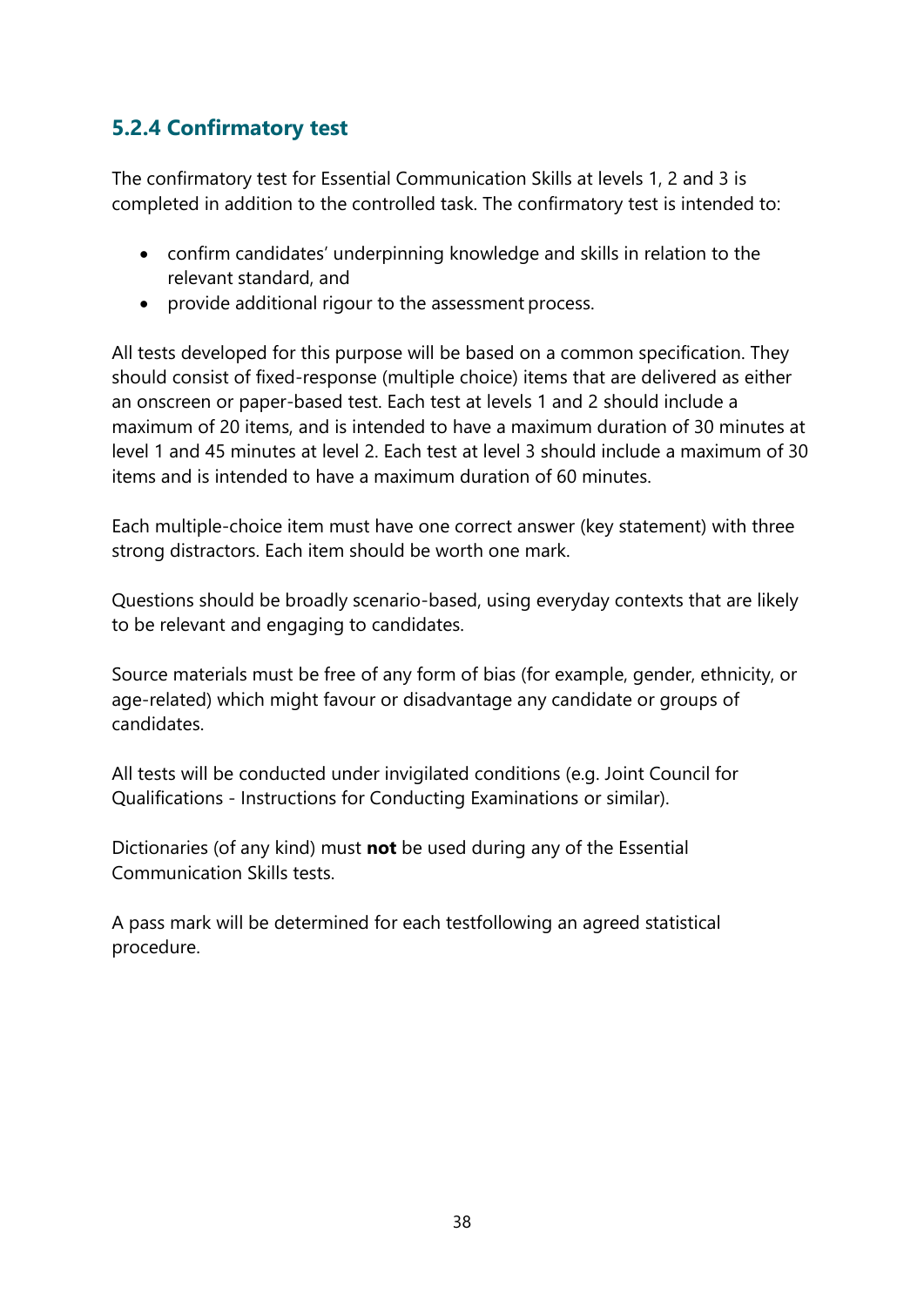| C1.1 Speaking and Listening<br>C2.1 Speaking and Listening<br>C3.1 Speaking and Listening<br>discussion.<br>The task must require candidates to<br>demonstrate these skills in groups of 3 -<br>6 people. If there are 3 people in the<br>the discussion must be of a sufficient<br>length to give candidates adequate<br>opportunities to meet the subject<br>specification at this level.                                                    | Level 3 Speaking and Listening -<br><b>Formal Discussion</b> | Level 2 Speaking and Listening -<br><b>Formal Discussion</b> | Level 1 Speaking and Listening -<br><b>Formal Discussion</b> |
|------------------------------------------------------------------------------------------------------------------------------------------------------------------------------------------------------------------------------------------------------------------------------------------------------------------------------------------------------------------------------------------------------------------------------------------------|--------------------------------------------------------------|--------------------------------------------------------------|--------------------------------------------------------------|
| Candidates should use their preparation from the reading task to inform their<br>discussion.<br>The task must require candidates to demonstrate these skills in groups of $3 - 6$<br>people. The minimum duration of the discussion must be between 10<br>- 20 minutes, depending on the size of the group. The discussion must be of a<br>sufficient length to give candidates adequate opportunities to meet the assessment<br>requirements. |                                                              |                                                              |                                                              |
|                                                                                                                                                                                                                                                                                                                                                                                                                                                |                                                              |                                                              |                                                              |
|                                                                                                                                                                                                                                                                                                                                                                                                                                                | Candidates should use their preparation                      |                                                              |                                                              |
|                                                                                                                                                                                                                                                                                                                                                                                                                                                | from the reading task to inform their                        |                                                              |                                                              |
|                                                                                                                                                                                                                                                                                                                                                                                                                                                |                                                              |                                                              |                                                              |
|                                                                                                                                                                                                                                                                                                                                                                                                                                                |                                                              |                                                              |                                                              |
|                                                                                                                                                                                                                                                                                                                                                                                                                                                |                                                              |                                                              |                                                              |
|                                                                                                                                                                                                                                                                                                                                                                                                                                                |                                                              |                                                              |                                                              |
|                                                                                                                                                                                                                                                                                                                                                                                                                                                | discussion, the minimum duration of the                      |                                                              |                                                              |
|                                                                                                                                                                                                                                                                                                                                                                                                                                                | discussion must be 15 minutes and 25                         |                                                              |                                                              |
|                                                                                                                                                                                                                                                                                                                                                                                                                                                | minutes for six candidates in the group.                     |                                                              |                                                              |
|                                                                                                                                                                                                                                                                                                                                                                                                                                                | Centres may use their discretion for                         |                                                              |                                                              |
|                                                                                                                                                                                                                                                                                                                                                                                                                                                | group sizes within this range; however,                      |                                                              |                                                              |
|                                                                                                                                                                                                                                                                                                                                                                                                                                                |                                                              |                                                              |                                                              |
|                                                                                                                                                                                                                                                                                                                                                                                                                                                |                                                              |                                                              |                                                              |
|                                                                                                                                                                                                                                                                                                                                                                                                                                                |                                                              |                                                              |                                                              |
|                                                                                                                                                                                                                                                                                                                                                                                                                                                |                                                              |                                                              |                                                              |
|                                                                                                                                                                                                                                                                                                                                                                                                                                                |                                                              |                                                              |                                                              |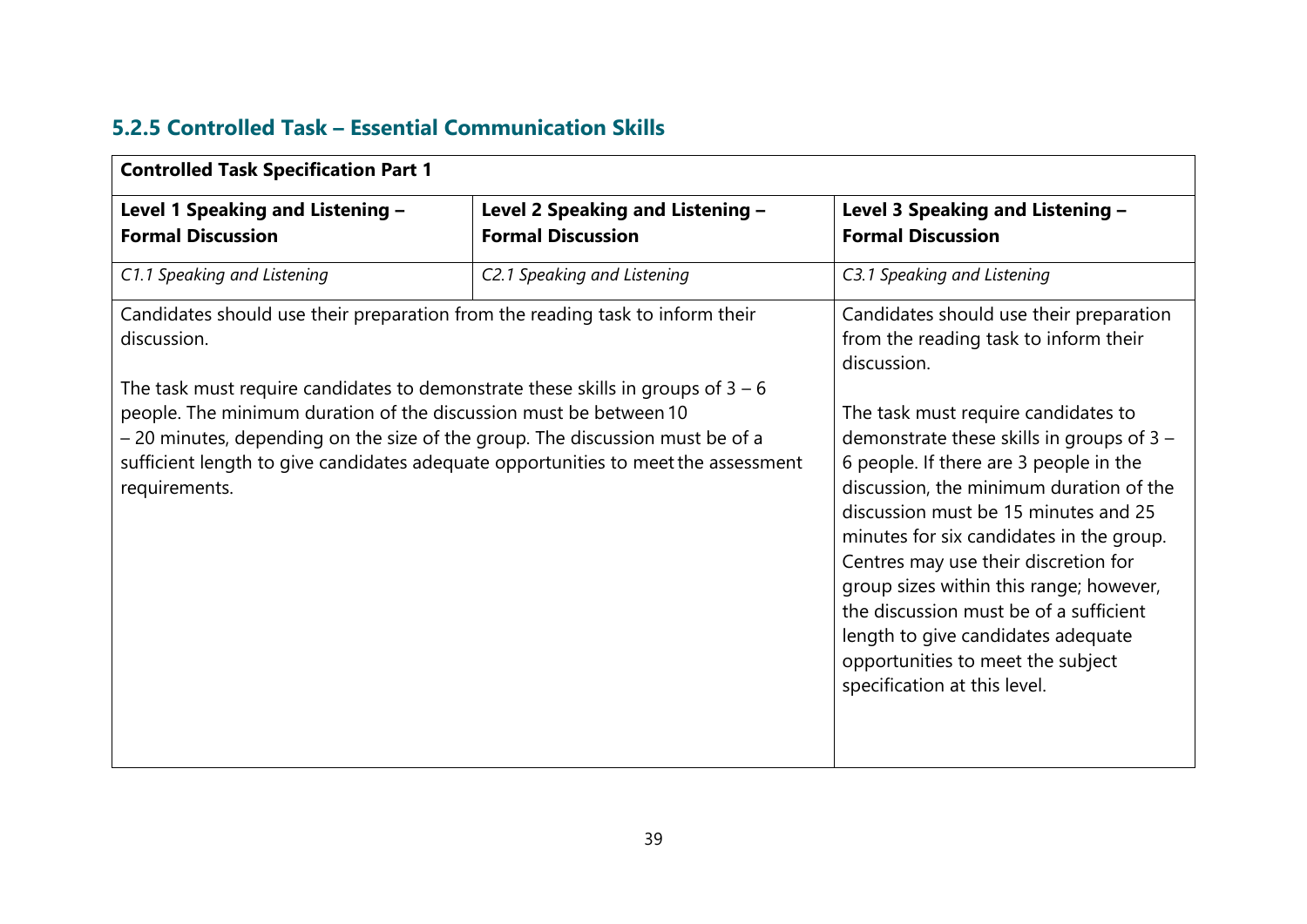| The task must require candidates to<br>understand and respond to discussion<br>communicating at least two from:<br>information<br>feelings<br>opinions<br>questions | The task must require candidates to<br>understand and respond to discussion<br>communicating as appropriate from:<br>information<br>feelings<br>opinions<br>questions<br>Across the two discussions and talk/presentation (part 1, 2 and 3), the task must<br>provide candidates with adequate opportunities to demonstrate competence in all | The task must require candidates to<br>understand and respond to spoken<br>language. This will involve the<br>communication of complex information,<br>as appropriate, by:<br>information<br>providing explanations<br>$\bullet$<br>expressing feelings and opinions<br>asking questions |
|---------------------------------------------------------------------------------------------------------------------------------------------------------------------|-----------------------------------------------------------------------------------------------------------------------------------------------------------------------------------------------------------------------------------------------------------------------------------------------------------------------------------------------|------------------------------------------------------------------------------------------------------------------------------------------------------------------------------------------------------------------------------------------------------------------------------------------|
|                                                                                                                                                                     | these skills.                                                                                                                                                                                                                                                                                                                                 |                                                                                                                                                                                                                                                                                          |
| <b>Level 1 Reading</b>                                                                                                                                              | <b>Level 2 Reading</b>                                                                                                                                                                                                                                                                                                                        | <b>Level 3 Reading</b>                                                                                                                                                                                                                                                                   |
| C.1.2 Reading                                                                                                                                                       | C2.2 Reading                                                                                                                                                                                                                                                                                                                                  | C3.2 Reading                                                                                                                                                                                                                                                                             |
| A source document must be provided<br>which must be of at least 250 words and<br>contain an image.                                                                  | Two source documents about the same<br>subject must be provided each of which<br>must be at least 500 words. One must<br>contain an image and one must contain<br>reasoning. The two documents must be<br>of different text and document types.                                                                                               | At least two source documents about the<br>same subject must be provided, one of<br>which must be at least 1000 words. At<br>least two documents must communicate<br>complex information or reasoning and at<br>least one must contain an image.                                         |
| The task must require candidates to<br>independently read, understand and                                                                                           | The task must require candidates to<br>independently read, understand and                                                                                                                                                                                                                                                                     | The task must require candidates to<br>independently read, understand and                                                                                                                                                                                                                |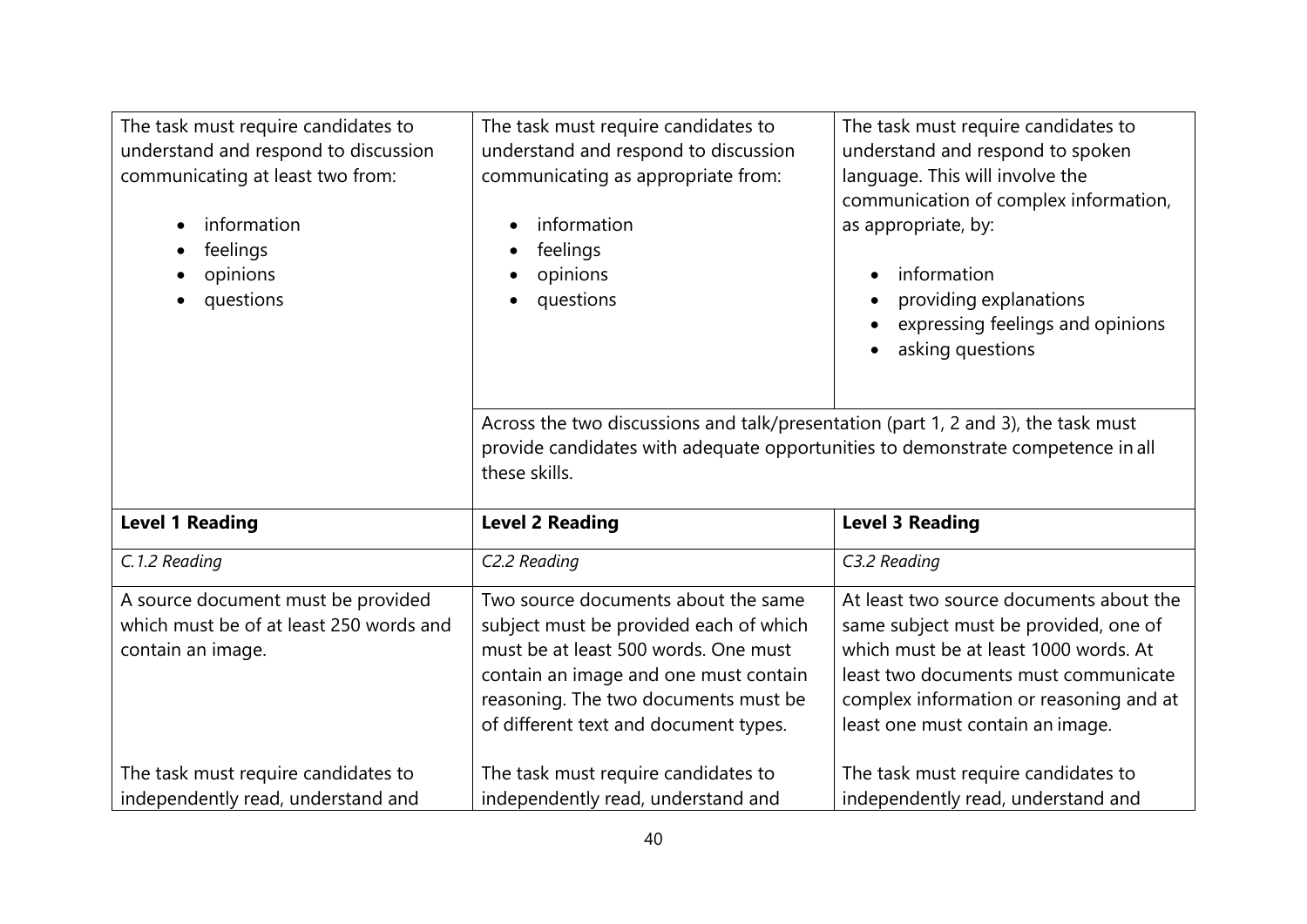| obtain information from this document<br>for a purpose. The purpose and audience<br>must be clearly specified in the task.                                                                         | summarise information from these<br>documents for a given purpose. The<br>explicit evidence of this summary must<br>be required in the writing task. The<br>purpose and audience must be clearly<br>specified in the task. | synthesise information from these<br>documents for a given purpose. The<br>explicit evidence of this synthesis must be<br>required in the writing task. The purpose<br>and audience must be clearly specified in<br>the task. |
|----------------------------------------------------------------------------------------------------------------------------------------------------------------------------------------------------|----------------------------------------------------------------------------------------------------------------------------------------------------------------------------------------------------------------------------|-------------------------------------------------------------------------------------------------------------------------------------------------------------------------------------------------------------------------------|
| The task must require candidates to use<br>the information that they have obtained<br>to prepare for, and take part in, a<br>discussion on the topic and then to write<br>a document on the topic. | The task must require candidates to<br>summarise the information that they have<br>obtained to prepare for, and take part in,<br>a formal discussion on the topic, and<br>then to write a document on the topic.           | The task must require candidates to<br>synthesise the information that they have<br>obtained to prepare for, and take part in,<br>a discussion on the topic, and then to<br>write a document on the topic.                    |
| <b>Level 1 Writing</b>                                                                                                                                                                             | <b>Level 2 Writing</b>                                                                                                                                                                                                     | <b>Level 3 Writing</b>                                                                                                                                                                                                        |
| C1.3 Writing                                                                                                                                                                                       | C2.3 Writing                                                                                                                                                                                                               | C3.3 Writing                                                                                                                                                                                                                  |
| The task must require candidates to write<br>a document for a given purpose and<br>audience.                                                                                                       | The task must require candidates to<br>summarise the information from the two<br>documents in the reading activity for a<br>given purpose.                                                                                 | The task must require candidates to<br>synthesise the information from the<br>documents in the reading activity for a<br>given purpose.                                                                                       |
| The document must be a minimum of<br>250 words long and of a sufficient length<br>to give candidates adequate<br>opportunities to meet the assessment<br>requirements of the subject specification | The task must require the written<br>document to be a minimum of 500<br>words.                                                                                                                                             | The task must require the written<br>document to be a minimum of 750<br>words.                                                                                                                                                |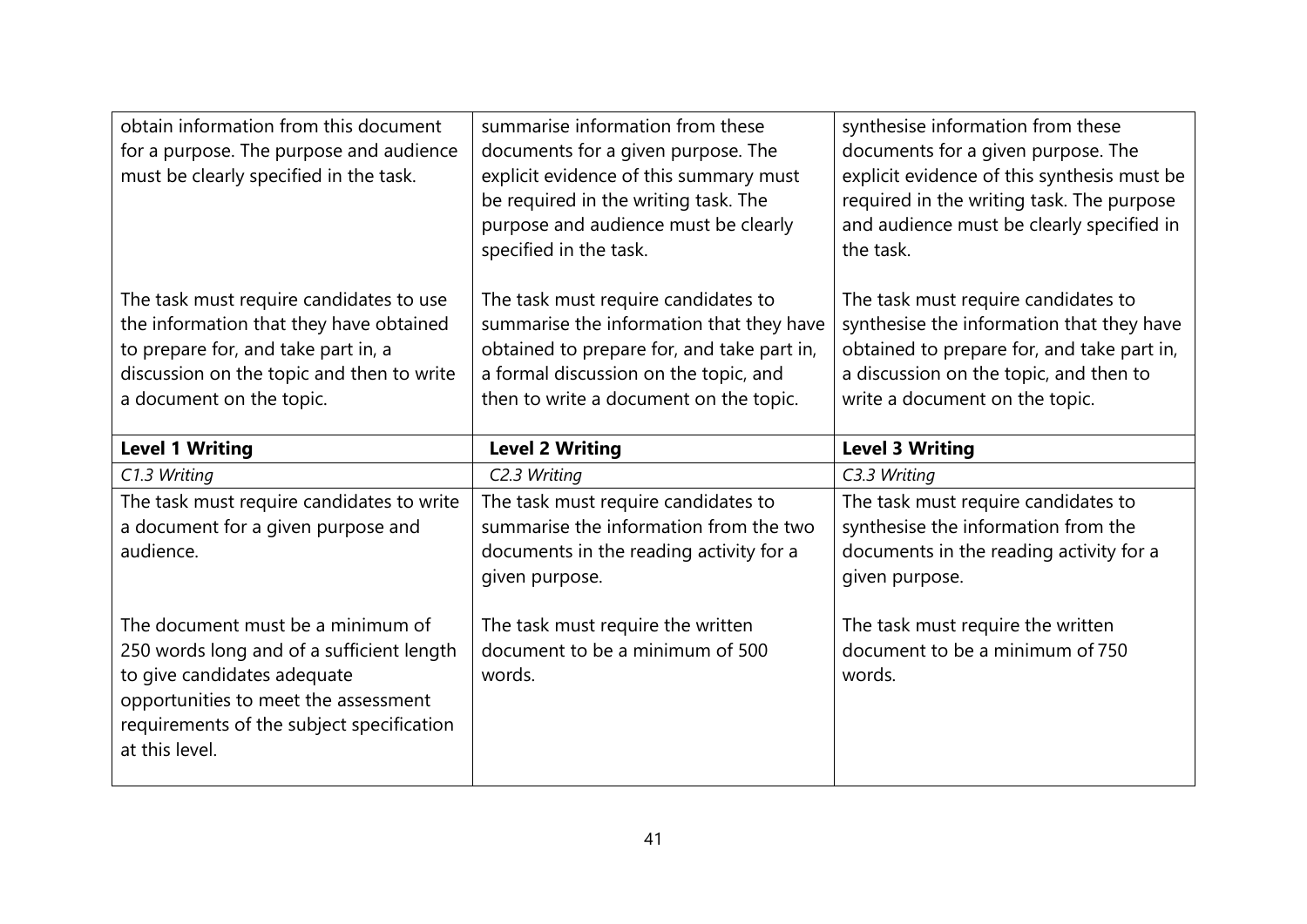| For this task, the candidate must use the<br>information they have gained from the<br>reading assessment activity and may also<br>include content from the speaking and<br>listening assessment activity.                                                                                                                                                                                                                                                                                                                                                                   | The task must require candidates to:<br>use some of the information or opinions gained from the reading and speaking<br>and listening activity to support planning for their writing to draft/check their<br>writing, and;<br>to produce a final document which is fit for purpose and audience |                        |
|-----------------------------------------------------------------------------------------------------------------------------------------------------------------------------------------------------------------------------------------------------------------------------------------------------------------------------------------------------------------------------------------------------------------------------------------------------------------------------------------------------------------------------------------------------------------------------|-------------------------------------------------------------------------------------------------------------------------------------------------------------------------------------------------------------------------------------------------------------------------------------------------|------------------------|
| <b>Controlled Task Specification Part 2</b>                                                                                                                                                                                                                                                                                                                                                                                                                                                                                                                                 |                                                                                                                                                                                                                                                                                                 |                        |
| <b>Level 1 Reading</b>                                                                                                                                                                                                                                                                                                                                                                                                                                                                                                                                                      | <b>Level 2 Reading</b>                                                                                                                                                                                                                                                                          | <b>Level 3 Reading</b> |
| C.1.2 Reading                                                                                                                                                                                                                                                                                                                                                                                                                                                                                                                                                               | C2.2 Reading                                                                                                                                                                                                                                                                                    | C3.2 Reading           |
| A source document must be provided<br>which must be of at least 250 words, and<br>contain an image.<br>The task must require candidates to<br>independently read, understand and<br>obtain information from this document<br>for a purpose. The purpose and audience<br>must be clearly specified in the task. The<br>task must require candidates to use the<br>information that they have obtained to<br>prepare for, and take part in, a discussion<br>on the topic plan, draft and write a<br>document for a given purpose.nd then to<br>write a document on the topic. |                                                                                                                                                                                                                                                                                                 |                        |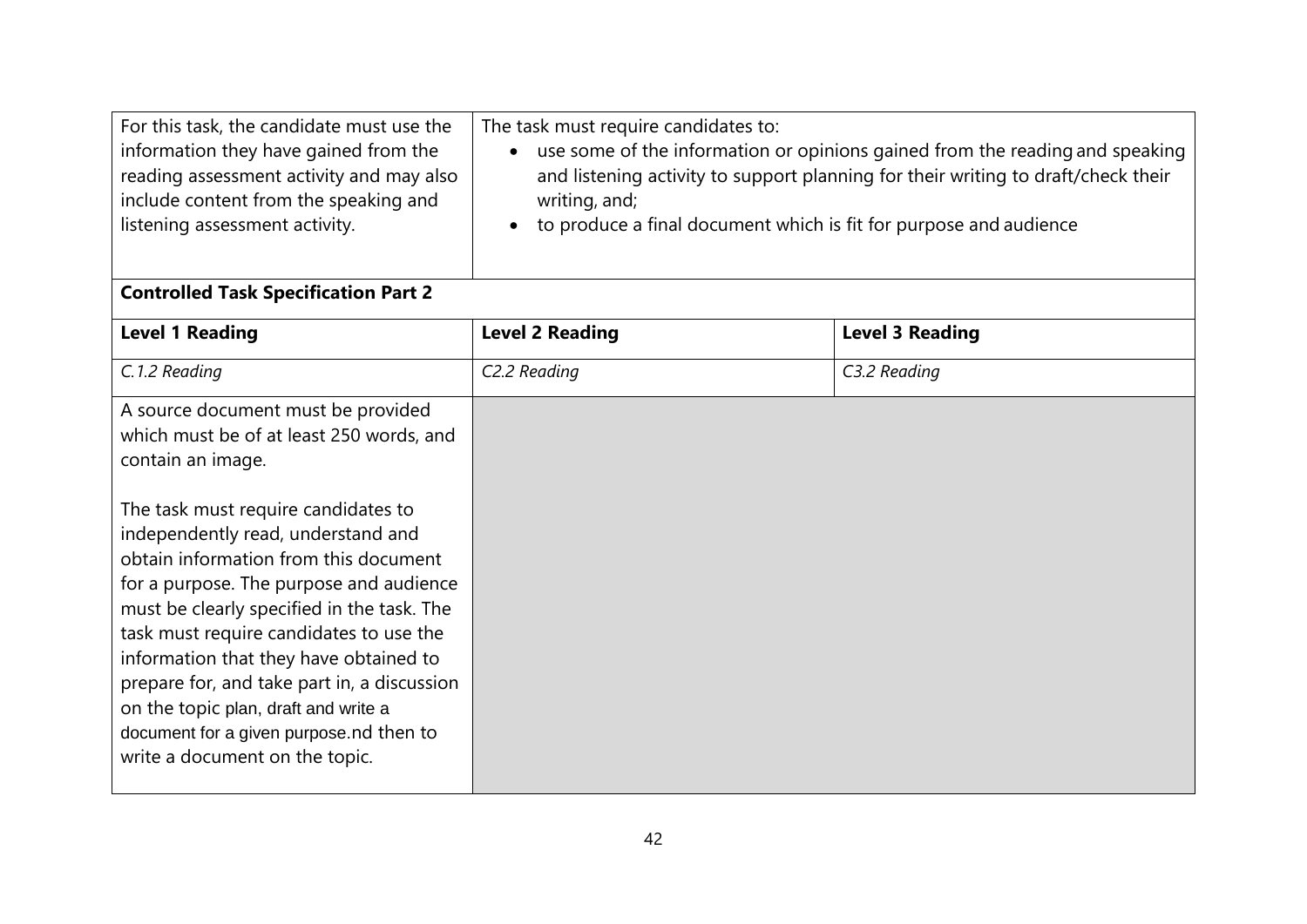| <b>Level 1 Writing</b>                                                                                                                                                                                                                                                      | <b>Level 2 Writing</b>                                                                                                                                                                                                                                                      | <b>Level 3 Writing</b>                                                                                                                                                                                                                                                      |
|-----------------------------------------------------------------------------------------------------------------------------------------------------------------------------------------------------------------------------------------------------------------------------|-----------------------------------------------------------------------------------------------------------------------------------------------------------------------------------------------------------------------------------------------------------------------------|-----------------------------------------------------------------------------------------------------------------------------------------------------------------------------------------------------------------------------------------------------------------------------|
| C1.3 Writing                                                                                                                                                                                                                                                                | C2.3 Writing                                                                                                                                                                                                                                                                | C3.3 Writing                                                                                                                                                                                                                                                                |
| The task must require candidates to write<br>a document for a given purpose and<br>audience. The document written must be<br>of a sufficient length to give adequate<br>opportunities to meet the assessment<br>requirements of the subject specification<br>at this level. | The task must require candidates to write<br>a document for a given purpose and<br>audience. The document written must be<br>of a sufficient length to give adequate<br>opportunities to meet the assessment<br>requirements of the subject specification<br>at this level. | The task must require candidates to write<br>a document for a given purpose and<br>audience. The document written must be<br>of a sufficient length to give adequate<br>opportunities to meet the assessment<br>requirements of the subject specification<br>at this level. |
| For this task, candidates must use the<br>information that they have gained from<br>the reading assessment activities.                                                                                                                                                      | The task must require candidates to write a different document type and text type to<br>Part 1.                                                                                                                                                                             |                                                                                                                                                                                                                                                                             |
| The task must require candidates to:<br>produce a plan for what they are going to write<br>to draft/check their writing, and<br>to produce a final document, which is fit for purpose and audience.                                                                         |                                                                                                                                                                                                                                                                             |                                                                                                                                                                                                                                                                             |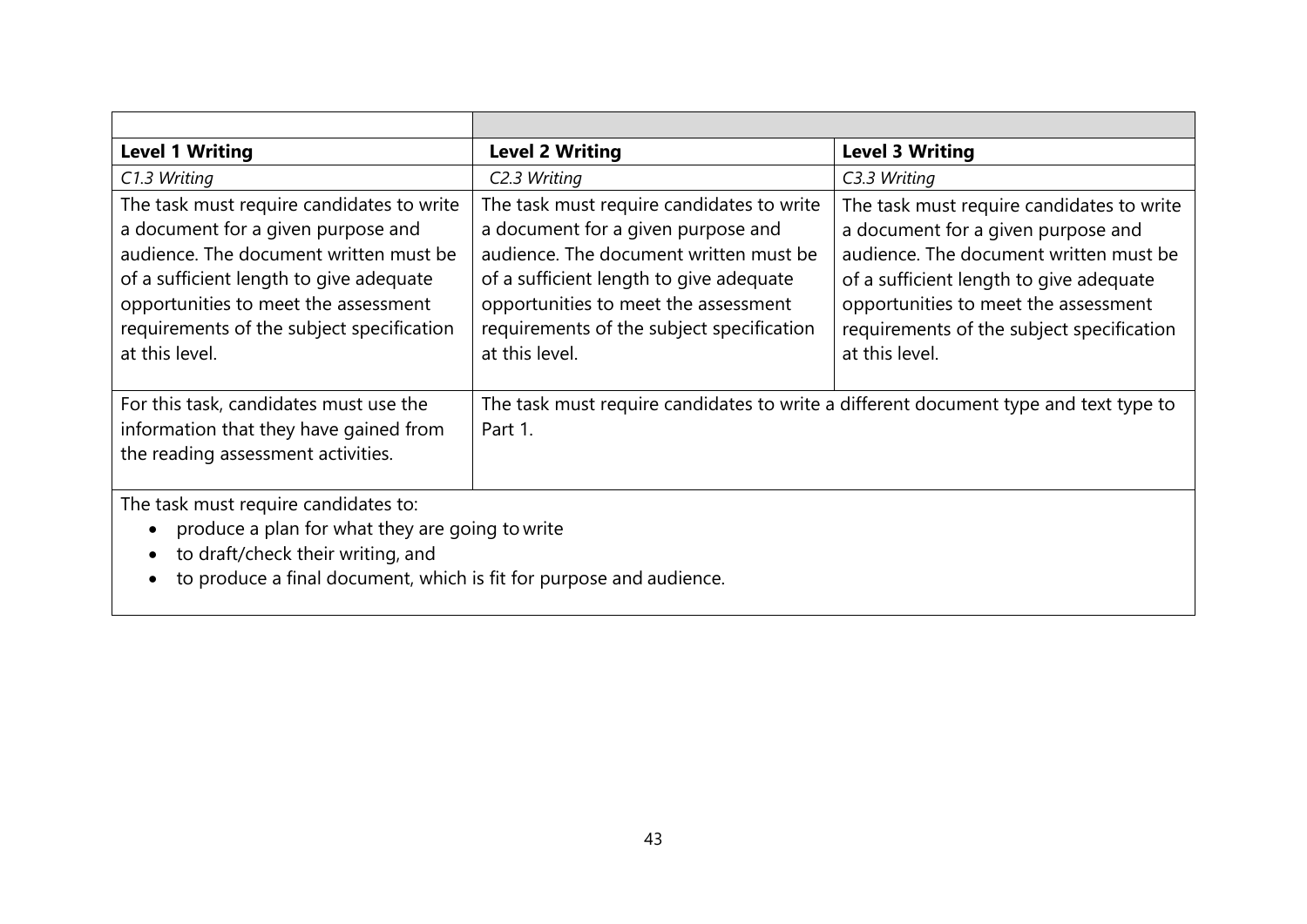| <b>Controlled Task Specification Part 3</b> |                                                                                                                                                                                                                                                                                                                                             |                                                                                                                                                                                                                                                                                                                                                                                     |  |
|---------------------------------------------|---------------------------------------------------------------------------------------------------------------------------------------------------------------------------------------------------------------------------------------------------------------------------------------------------------------------------------------------|-------------------------------------------------------------------------------------------------------------------------------------------------------------------------------------------------------------------------------------------------------------------------------------------------------------------------------------------------------------------------------------|--|
| <b>Level 1 Speaking and Listening -</b>     | Level 2 Speaking and Listening -                                                                                                                                                                                                                                                                                                            | Level 3 Speaking and Listening -                                                                                                                                                                                                                                                                                                                                                    |  |
| <b>Talk / Presentation</b>                  | <b>Talk / Presentation</b>                                                                                                                                                                                                                                                                                                                  | <b>Talk / Presentation</b>                                                                                                                                                                                                                                                                                                                                                          |  |
| C1.1 Speaking and Listening                 | C2.1 Speaking and Listening                                                                                                                                                                                                                                                                                                                 | C3.1 Speaking and Listening                                                                                                                                                                                                                                                                                                                                                         |  |
|                                             | The task must require candidates to<br>prepare for, and deliver, a<br>talk/presentation of at least four minutes<br>to an audience of at least three people.<br>The task must require candidates to<br>include an image or other support<br>materials which will enhance the<br>talk/presentation and help the audience's<br>understanding. | The task must require candidates to<br>prepare for, and deliver, a<br>talk/presentation of at least eight minutes<br>to an audience of at least three people.<br>The task must require candidates to<br>communicate complex information and<br>include an image or other support<br>materials which will enhance the<br>talk/presentation and help the audience's<br>understanding. |  |
|                                             | The task provided does not need to specify the topics or themes for the<br>talk/presentation but may offer suggestions and quidance.                                                                                                                                                                                                        |                                                                                                                                                                                                                                                                                                                                                                                     |  |
|                                             | The task should not be heavily dependent<br>on additional reading and research.                                                                                                                                                                                                                                                             | There is no requirement for the task to be<br>heavily dependent on additional reading<br>and research. The topic can be related to<br>an educational setting, workplace,<br>everyday life or personal interests.                                                                                                                                                                    |  |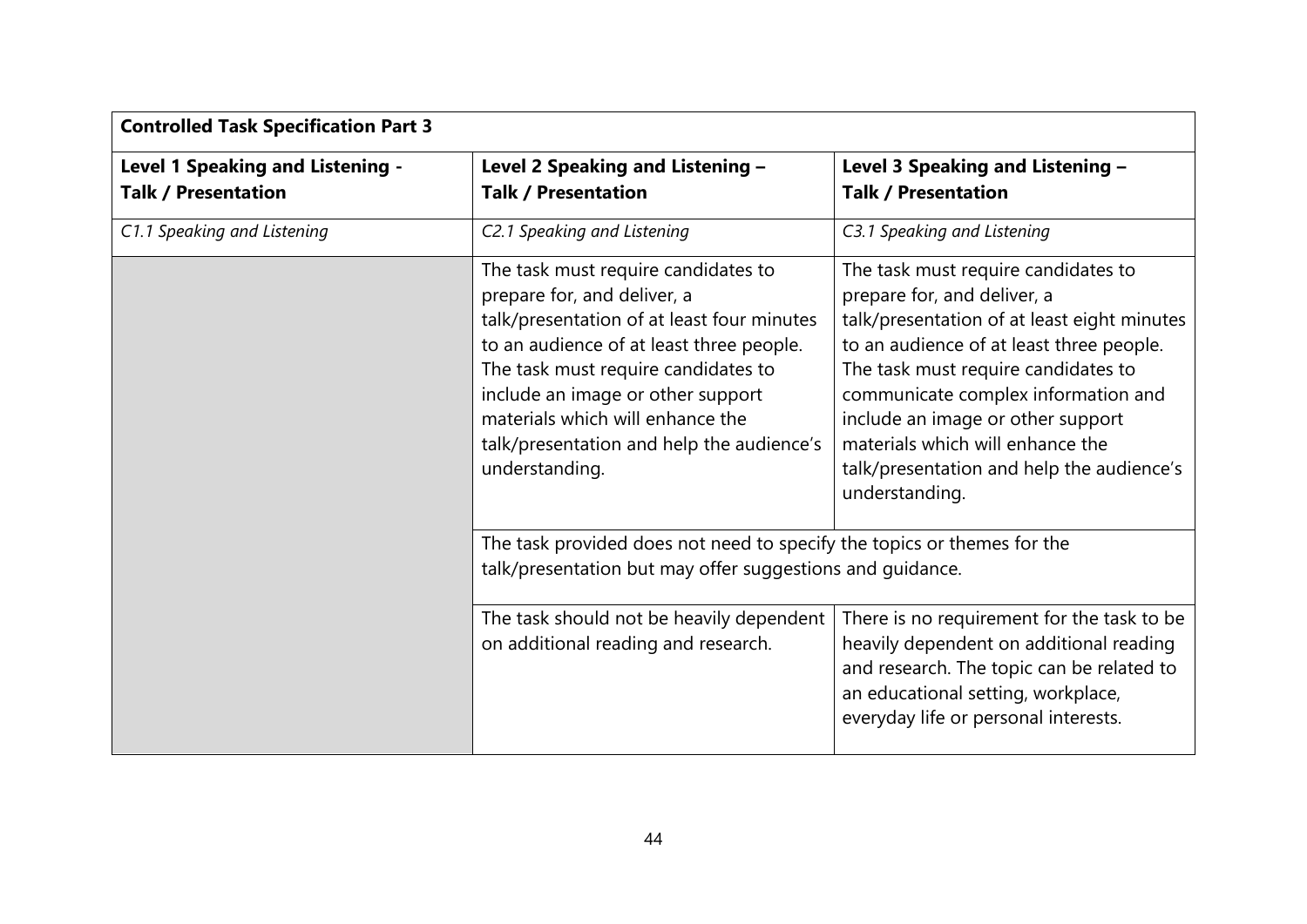## **5.2.6 Confirmatory test - Essential Communication Skills Level 1**

### **Confirmatory test specification**

- The Essential Communication Skills test at level 1 will assess both reading and writing skills. It will involve at least two source documents, each providing a scenario and/or information to support a series of questions.
- The test should consist of a maximum of 20 items, structured as follows to address these areas of the specification for Essential Communication Skills at level 1:

| <b>Skill</b><br><b>Standard</b> | Skills being assessed (Candidates need to know how to)                                                                    | <b>Covered</b> | <b>Number of</b><br>items / marks | Weighting   |
|---------------------------------|---------------------------------------------------------------------------------------------------------------------------|----------------|-----------------------------------|-------------|
| C1.2                            | identify the main points and ideas in documents and images                                                                | Always         | $2 - 3$                           |             |
|                                 | read and understand relevant key words and phrases to suit<br>purpose                                                     | Always         | $2 - 3$                           |             |
|                                 | recognise the purpose of a variety of documents                                                                           | Always         | $2 - 3$                           | 10-12 items |
|                                 | obtain information from text and images, including inferring<br>meaning that is not explicit in the document, if required | Always         | $2 - 3$                           |             |
| C1.3                            | construct sentences accurately, including compound sentences,<br>using appropriate conjunctions                           | Always         | $\overline{2}$                    |             |
|                                 | use language suitable for purpose and audience                                                                            | Always         | $\overline{2}$                    |             |
|                                 | spell correctly                                                                                                           | Always         | $1 - 2$                           | 8-10 items  |
|                                 | use punctuation correctly                                                                                                 | Always         | $1 - 2$                           |             |
|                                 | use grammar correctly                                                                                                     | Always         | $1 - 2$                           |             |
|                                 | <b>Total</b>                                                                                                              |                | 20                                |             |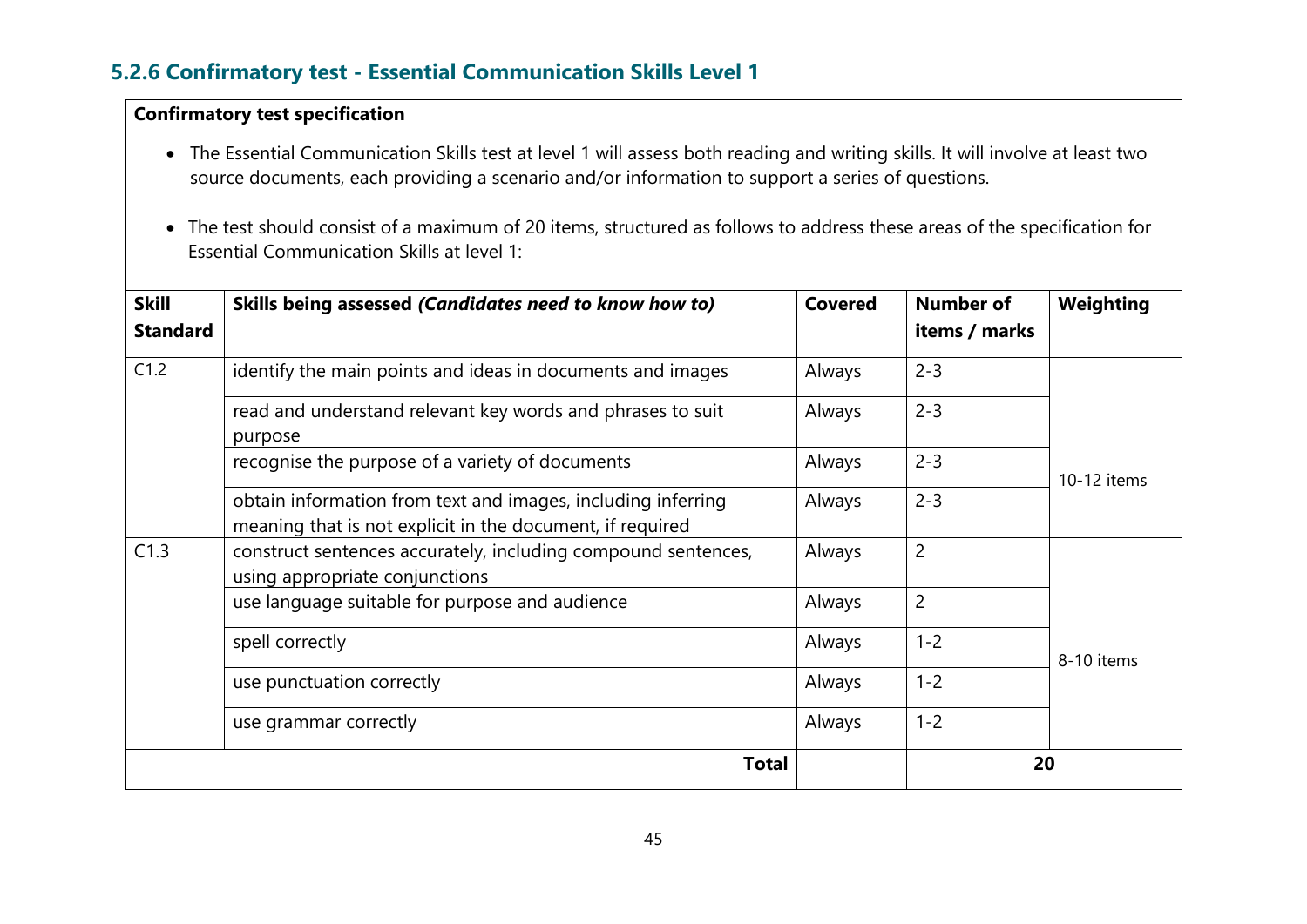## **5.2.7 Confirmatory test - Essential Communication Skills Level 2**

### **Confirmatory test specification**

- The Essential Communication Skills test at level 2 will assess both reading and writing skills. It will involve at least two source documents, each providing a scenario and/or information to support a series of questions.
- The test should consist of a maximum of 20 items, structured as follows to address these areas of the specification for Essential Communication Skills at level 2:

| <b>Skill</b><br><b>Standard</b> |                       | Skills being assessed (Candidates need to know how to)                           | <b>Covered</b> | <b>Number of</b><br>items / marks | Weighting   |
|---------------------------------|-----------------------|----------------------------------------------------------------------------------|----------------|-----------------------------------|-------------|
| C <sub>2.2</sub>                |                       | use a variety of strategies to identify:                                         |                |                                   |             |
|                                 | a)                    | the main points                                                                  | Always         | 3                                 |             |
|                                 | b)                    | ideas, including by inference                                                    | Always         | 3                                 |             |
|                                 | $\mathbf{C}$          | lines of argument, and reasoning from text and<br>images, including by inference | Always         | $2 - 3$                           | 10-12 items |
|                                 | are implicit          | recognise the writer's purpose and intentions, including where they              | Always         | $2 - 3$                           |             |
| C <sub>2.3</sub>                | conjunctions          | construct complex sentences using a variety of appropriate                       | Always         | $\overline{2}$                    |             |
|                                 | audiences             | use formal and informal language to suit different purposes and                  | Always         | $\overline{2}$                    |             |
|                                 | spell correctly       |                                                                                  | Always         | $1 - 2$                           | 8-10 items  |
|                                 |                       | use punctuation correctly                                                        | Always         | $1 - 2$                           |             |
|                                 | use grammar correctly |                                                                                  | Always         | $1 - 2$                           |             |
|                                 |                       | <b>Total</b>                                                                     |                | 20                                |             |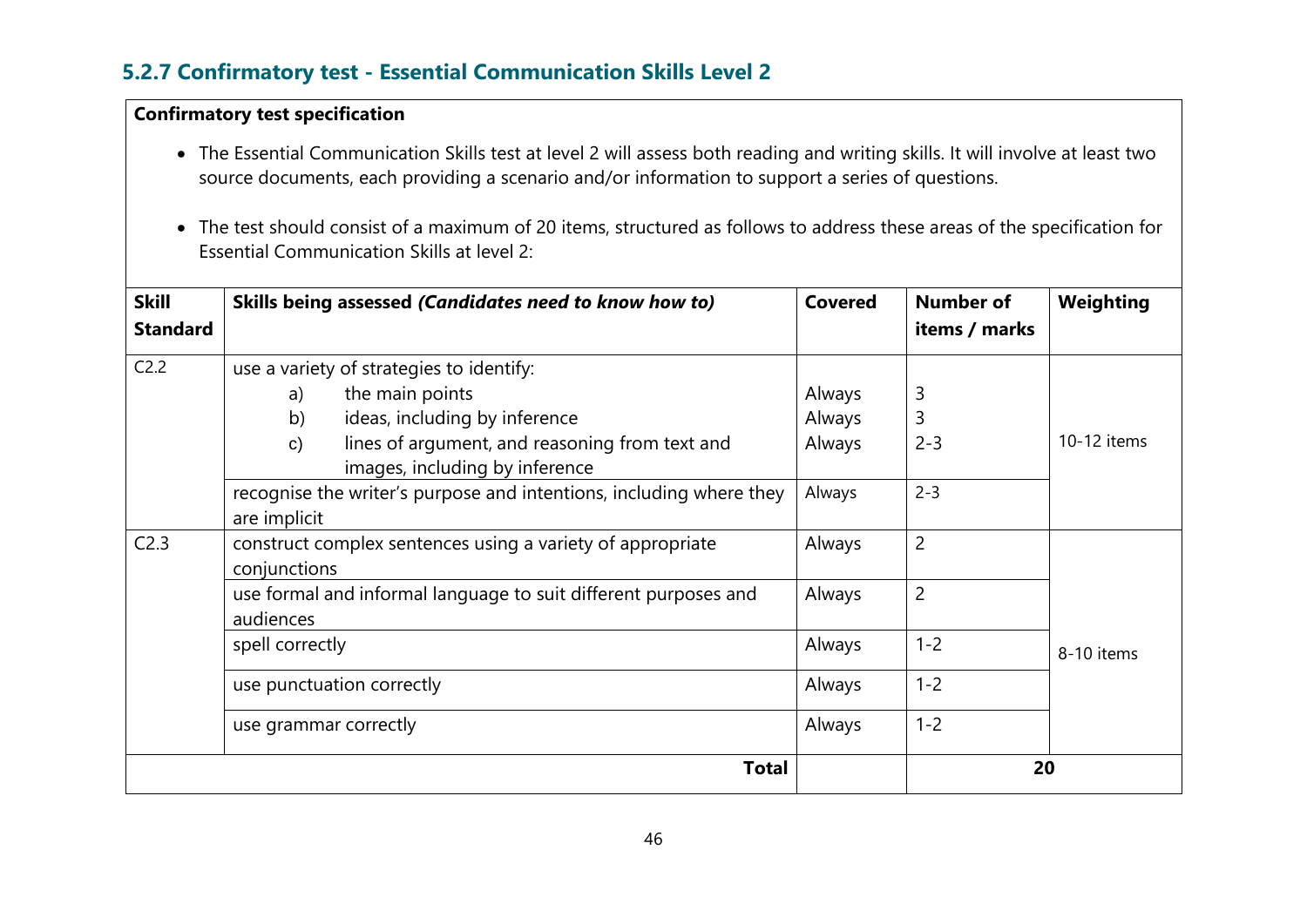## **5.2.8 Confirmatory test - Essential Communication Skills Level 3**

### **Confirmatory test specification**

- The Essential Communication Skills test at level 3 will assess both reading and writing skills. It will involve at least three source documents, each providing a scenario and/or information to support a series of questions.
- The test should consist of a maximum of 30 items, structured as follows to address these areas of the specification for Essential Communication Skills at level 3:

| <b>Skill</b><br><b>Standard</b> | Skills being assessed (Candidates need to know how to)                                                                                                                                                                                                                                              | <b>Covered</b>                       | <b>Number of</b><br>items / marks  | Weighting   |
|---------------------------------|-----------------------------------------------------------------------------------------------------------------------------------------------------------------------------------------------------------------------------------------------------------------------------------------------------|--------------------------------------|------------------------------------|-------------|
| C3.2                            | use a variety of strategies to identify:<br>the main points<br>a)<br>ideas, including by inference<br>b)<br>lines of argument, and reasoning from text and<br>$\mathsf{C}$<br>images, including by inference<br>recognise the writer's purpose and intentions, including where they<br>are implicit | Always<br>Always<br>Always<br>Always | $3 - 4$<br>$3 - 4$<br>4<br>$3 - 4$ | 14-16 items |
| C3.3                            | use an appropriate style and tone to suit your audience, the degree<br>of formality required and the nature of the subject<br>spell correctly                                                                                                                                                       | Always<br>Always                     | $\overline{4}$<br>$3 - 4$          |             |
|                                 | use punctuation correctly<br>use grammar correctly                                                                                                                                                                                                                                                  | Always<br>Always                     | $3 - 4$<br>$3 - 4$                 | 14-16 items |
|                                 | <b>Total</b>                                                                                                                                                                                                                                                                                        |                                      | 30                                 |             |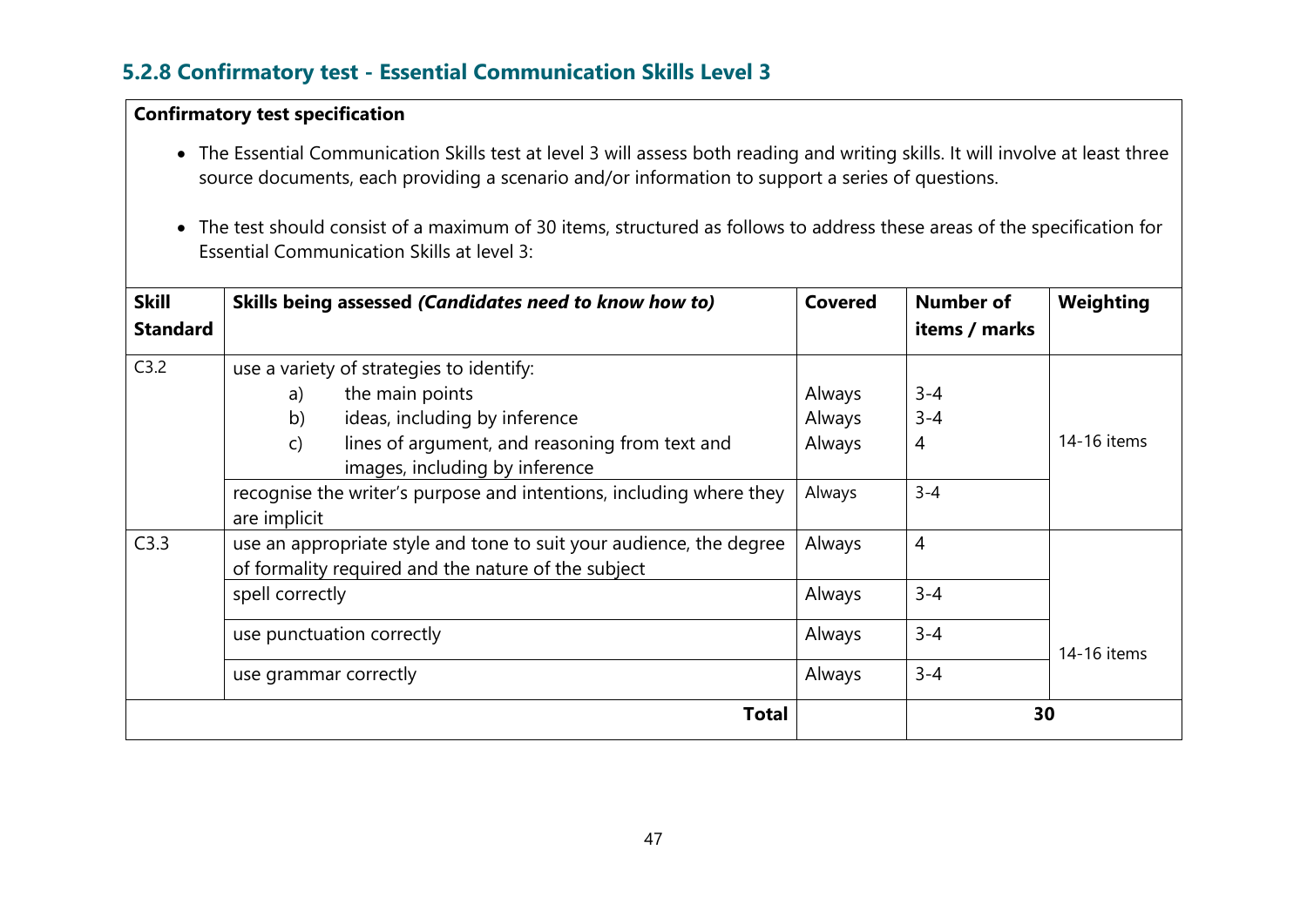# **6. Essential Digital Literacy Skills specification**

| <b>Essential Digital Literacy Skills Entry Level 1</b>        |                                                                                                                                          |  |  |  |
|---------------------------------------------------------------|------------------------------------------------------------------------------------------------------------------------------------------|--|--|--|
| <b>DLE1.1 Digital Responsibility</b>                          |                                                                                                                                          |  |  |  |
| <b>Learning outcome:</b>                                      | <b>Candidates need to know how to:</b>                                                                                                   |  |  |  |
| Be able to access a<br>digital device                         | a) turn on and turn off a digital device;<br>b) use a security feature to access the device e.g.<br>password, passcode, fingerprint etc. |  |  |  |
| Know how to stay<br>safe online                               | c) state ways of keeping safe online.                                                                                                    |  |  |  |
| <b>DLE1.2 Digital Productivity</b>                            |                                                                                                                                          |  |  |  |
| <b>Learning outcome:</b>                                      | <b>Candidates need to know how to:</b>                                                                                                   |  |  |  |
| Be able to open a file                                        | a) open a file.                                                                                                                          |  |  |  |
| Be able to use an<br>input device                             | b) demonstrate an ability to make changes using an<br>input device.                                                                      |  |  |  |
| Be able to present<br>information digitally                   | c) present at least one piece of information for the<br>task in a digital format.                                                        |  |  |  |
| <b>DLE1.3 Digital Information Literacy</b>                    |                                                                                                                                          |  |  |  |
| <b>Learning outcome:</b>                                      | <b>Candidates need to know how to:</b>                                                                                                   |  |  |  |
| Be able to identify a<br>digital source of<br>information     | a) identify a digital source of information.                                                                                             |  |  |  |
| <b>DLE1.4 Digital Collaboration</b>                           |                                                                                                                                          |  |  |  |
| <b>Learning outcome:</b>                                      | <b>Candidates need to know how to:</b>                                                                                                   |  |  |  |
| Be able to use digital<br>tools to collaborate<br>with others | use digital tools to collaborate with others to<br>a)<br>complete a task.                                                                |  |  |  |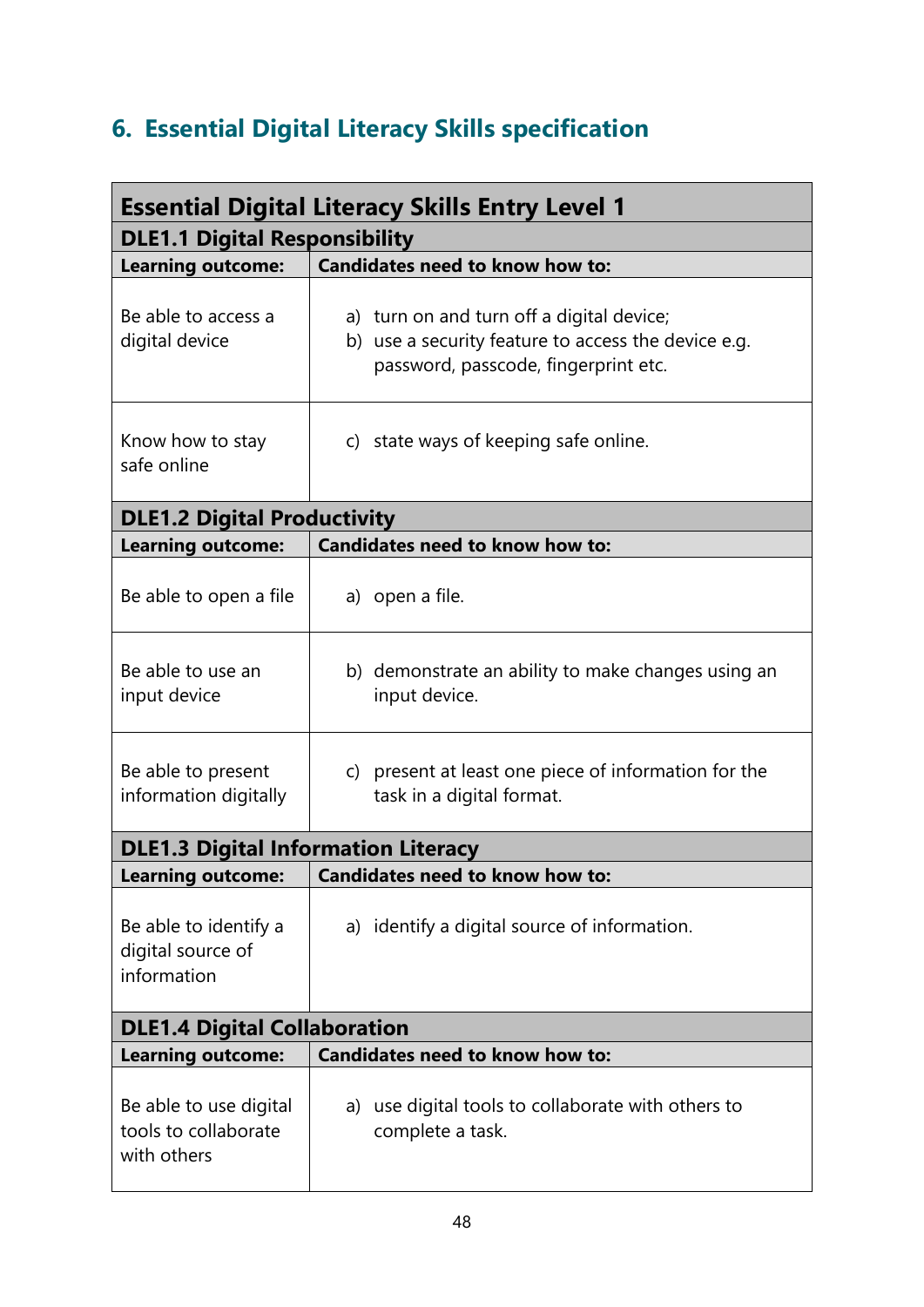| <b>DLE1.5 Digital Creativity</b>           |                                                                     |  |  |  |
|--------------------------------------------|---------------------------------------------------------------------|--|--|--|
| <b>Learning outcome:</b>                   | <b>Candidates need to know how to:</b>                              |  |  |  |
| Be able to enhance a<br>digital resource   | a) use creative features to enhance a digital resource.             |  |  |  |
| <b>DLE1.6 Digital Learning</b>             |                                                                     |  |  |  |
| Learning outcome:                          | <b>Candidates need to know how to:</b>                              |  |  |  |
| Know opportunities<br>for digital learning | a) list digital devices and tools that can be used for<br>learning. |  |  |  |

| <b>Essential Digital Literacy Skills Entry Level 2</b>    |                                                                                                                                                |
|-----------------------------------------------------------|------------------------------------------------------------------------------------------------------------------------------------------------|
| <b>DLE2.1 Digital Responsibility</b>                      |                                                                                                                                                |
| <b>Learning outcome:</b>                                  | Candidates need to know how to:                                                                                                                |
| Be able to keep<br>yourself safe in a<br>digital world    | a) configure security settings to keep yourself safe in a<br>digital world (e.g. passwords, fingerprints, passcodes<br>$etc.$ ).               |
| Be able to open and<br>respond to personal<br>messages    | b) open a personal file, email or message and respond<br>to the personal file, email or message;<br>c) use appropriate language and behaviour. |
| Be able to access<br>transaction-based<br>online services | d) use an online tool to carry out routine transactions.                                                                                       |
| Know how to stay<br>safe online                           | e) state ways of keeping yourself safe in a range of<br>contexts (including messages, social media and<br>websites).                           |
| <b>DLE2.2 Digital Productivity</b>                        |                                                                                                                                                |
| <b>Learning outcome:</b>                                  | <b>Candidates need to know how to:</b>                                                                                                         |
| Be able to create and<br>save a file                      | a) create and save a file;                                                                                                                     |
| Be able to enter and                                      |                                                                                                                                                |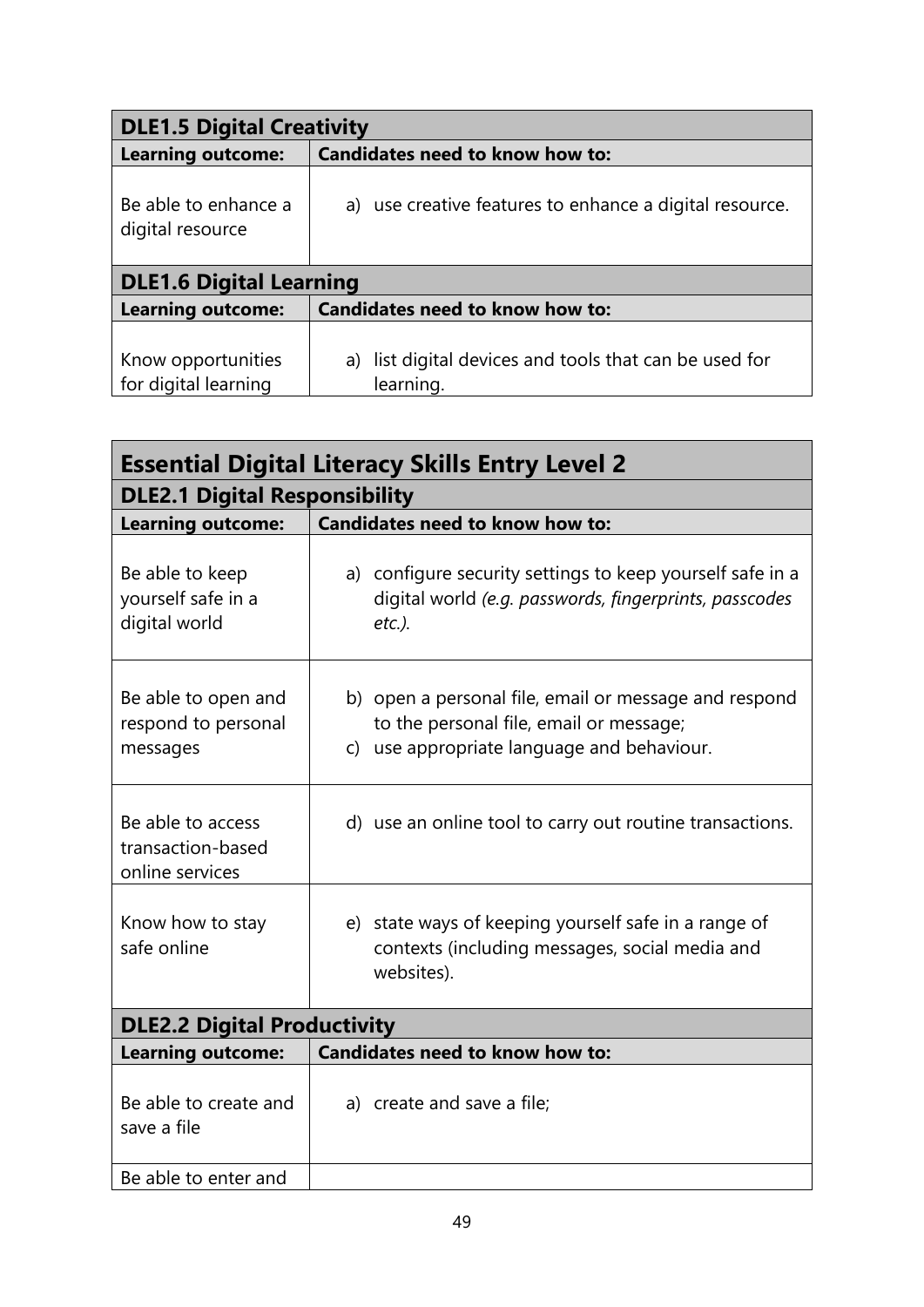| present digital<br>information                                | b) enter basic digital information;<br>use basic formatting techniques to present digital<br>C)<br>information.                                                                                   |  |
|---------------------------------------------------------------|---------------------------------------------------------------------------------------------------------------------------------------------------------------------------------------------------|--|
| Be able to identify<br>basic hardware                         | d) identify basic digital hardware.                                                                                                                                                               |  |
| <b>DLE2.3 Digital Information Literacy</b>                    |                                                                                                                                                                                                   |  |
| <b>Learning outcome:</b>                                      | Candidates need to know how to:                                                                                                                                                                   |  |
| Be able to locate<br>digital information                      | a) locate information from a given digital source.                                                                                                                                                |  |
| <b>DLE2.4 Digital Collaboration</b>                           |                                                                                                                                                                                                   |  |
| <b>Learning outcome:</b>                                      | <b>Candidates need to know how to:</b>                                                                                                                                                            |  |
| Be able to use digital<br>tools to collaborate<br>with others | a) identify digital collaborative tools;<br>b) communicate digitally with a team to plan a task;<br>work online synchronously (in real time) with others<br>$\mathsf{C}$<br>to complete the task. |  |
| <b>DLE2.5 Digital Creativity</b>                              |                                                                                                                                                                                                   |  |
| <b>Learning outcome:</b>                                      | Candidates need to know how to:                                                                                                                                                                   |  |
| Be able to create/edit<br>a digital resource                  | a) choose appropriate creative tools;<br>b) use creative tools to create and/or edit a digital<br>resource.                                                                                       |  |
| <b>DLE2.6 Digital Learning</b>                                |                                                                                                                                                                                                   |  |
| <b>Learning outcome:</b>                                      | <b>Candidates need to know how to:</b>                                                                                                                                                            |  |
| Know opportunities<br>for digital learning                    | a) give examples of skills and knowledge that can be<br>learned using digital tools.                                                                                                              |  |

| Essential Digital Literacy Skills Entry Level 3             |                                                                                                                                                                  |
|-------------------------------------------------------------|------------------------------------------------------------------------------------------------------------------------------------------------------------------|
| <b>DLE3.1 Digital Responsibility</b>                        |                                                                                                                                                                  |
| <b>Learning outcome:</b>                                    | <b>Candidates need to know how to:</b>                                                                                                                           |
| Demonstrate how to<br>interact safely in a<br>digital world | a) interact safely and appropriately in a digital world in<br>a range of contexts (including using social media,<br>messages, websites and online-transactions). |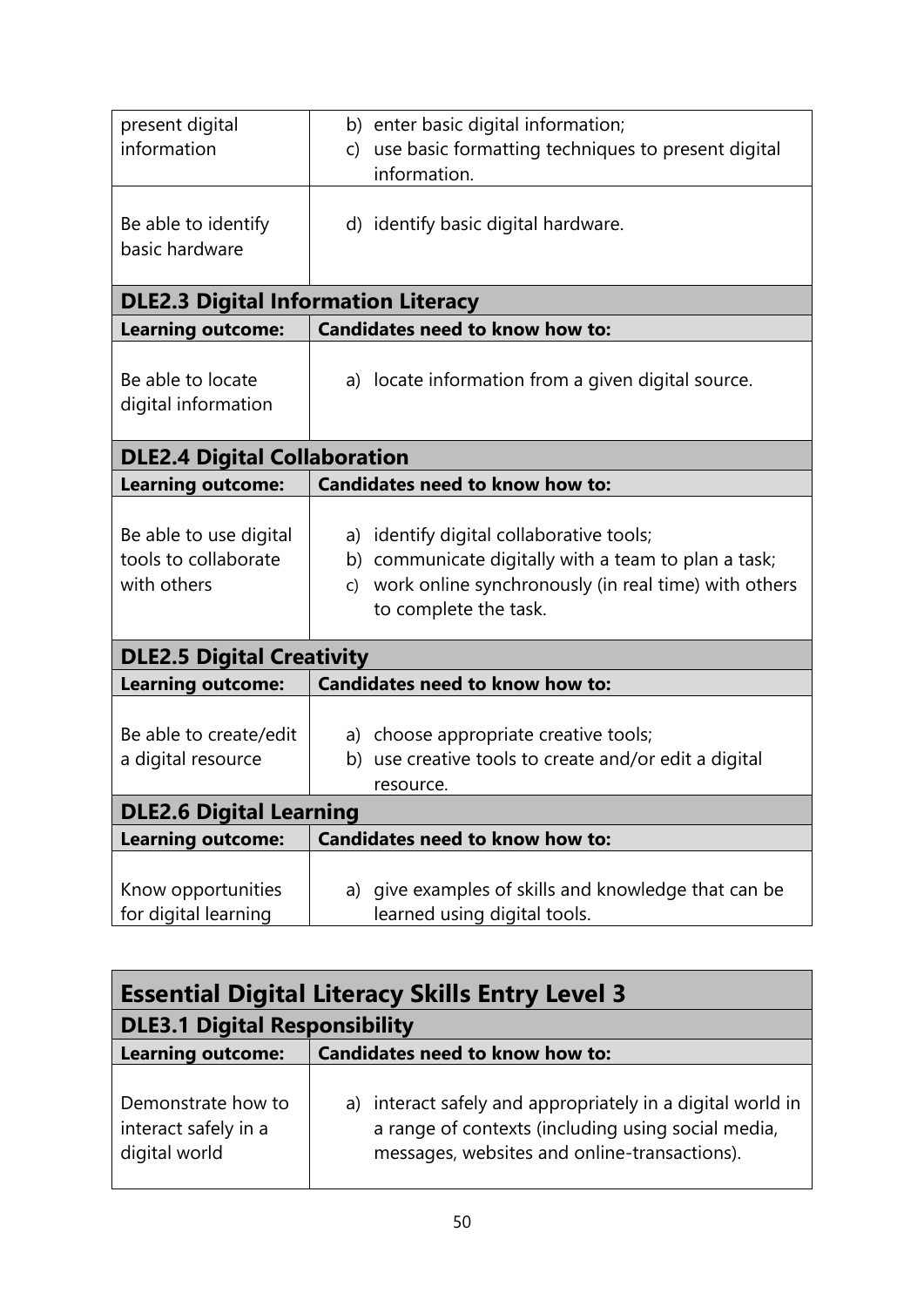| Know what is meant<br>by a digital footprint                                   | b) state what is meant by a digital footprint.                                                                                                                                                                    |  |
|--------------------------------------------------------------------------------|-------------------------------------------------------------------------------------------------------------------------------------------------------------------------------------------------------------------|--|
| <b>DLE3.2 Digital Productivity</b>                                             |                                                                                                                                                                                                                   |  |
| <b>Learning outcome:</b>                                                       | <b>Candidates need to know how to:</b>                                                                                                                                                                            |  |
| Be able to organise<br>and store digital<br>information                        | a) create basic folder structures to store information;<br>b) manage files and folders;<br>access digital data.<br>C)                                                                                             |  |
| Be able to create and<br>present digital<br>information                        | d) identify digital tools, technologies and techniques<br>to present digital information;<br>use appropriate formatting techniques to present<br>e)<br>digital information.                                       |  |
| <b>DLE3.3 Digital Information Literacy</b>                                     |                                                                                                                                                                                                                   |  |
| <b>Learning outcome:</b>                                                       | <b>Candidates need to know how to:</b>                                                                                                                                                                            |  |
| Be able to select<br>digital information                                       | a) search for appropriate digital information;<br>b) identify reliable resources and give reasons why<br>they are reliable.                                                                                       |  |
| Be able to use digital<br>information                                          | c) use appropriate digital information to complete a<br>task.                                                                                                                                                     |  |
| <b>DLE3.4 Digital Collaboration</b>                                            |                                                                                                                                                                                                                   |  |
| <b>Learning outcome:</b>                                                       | <b>Candidates need to know how to:</b>                                                                                                                                                                            |  |
| Know how digital<br>collaboration can be<br>useful when carrying<br>out a task | a) outline how online collaboration and<br>communication can be useful when carrying out a<br>task;<br>b) list advantages and disadvantages of different<br>methods of online collaboration and<br>communication. |  |
| Be able to use<br>appropriate digital<br>tools to collaborate<br>with others   | c) identify and use appropriate synchronous (real time)<br>and asynchronous methods to collaborate and<br>communicate online to complete a task;<br>d) outline reasons for the methods used.                      |  |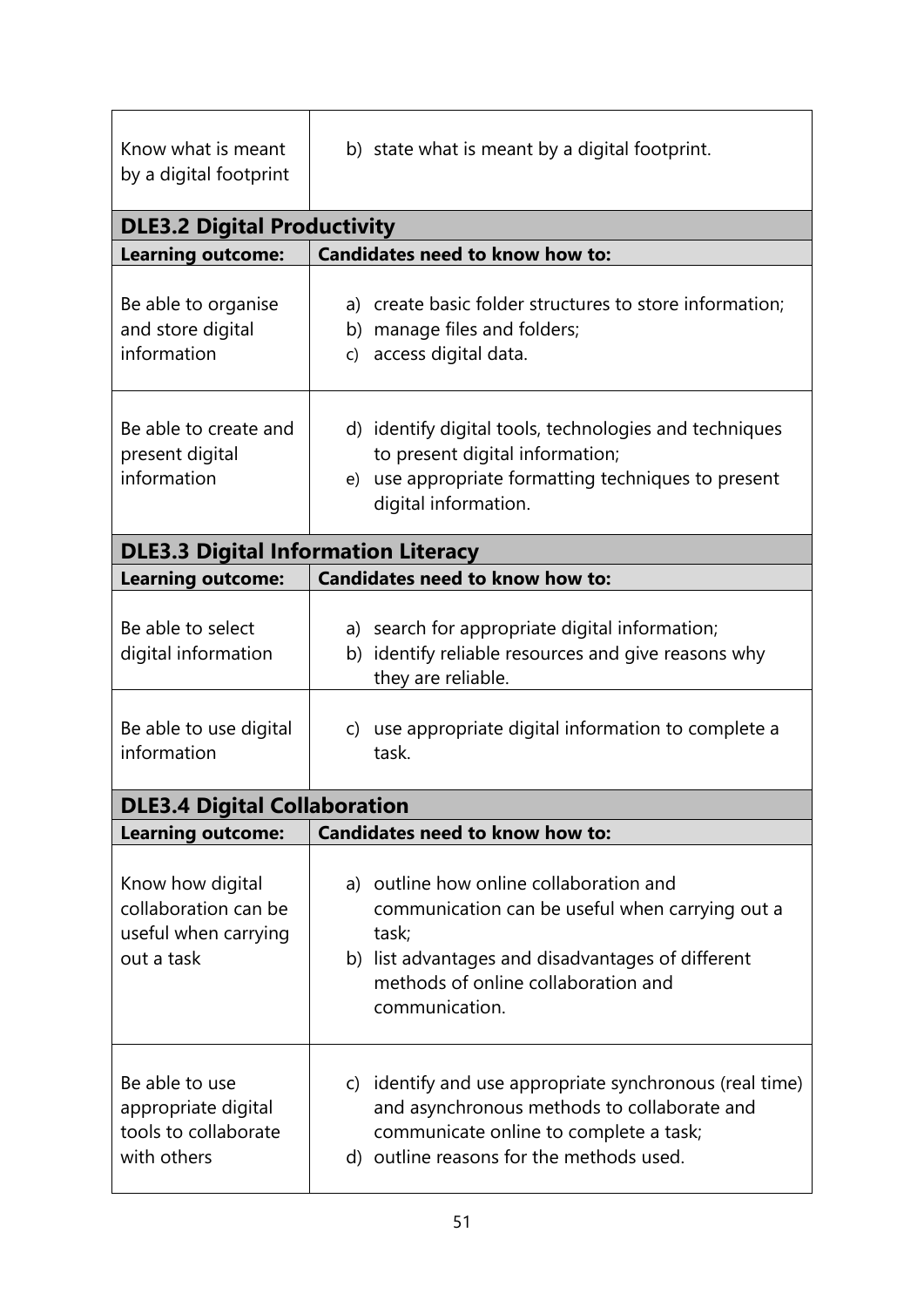| <b>DLE3.5 Digital Creativity</b>                                     |                                                                                                                                                                                                                                            |  |  |
|----------------------------------------------------------------------|--------------------------------------------------------------------------------------------------------------------------------------------------------------------------------------------------------------------------------------------|--|--|
| <b>Learning outcome:</b>                                             | <b>Candidates need to know how to:</b>                                                                                                                                                                                                     |  |  |
| Be able to create a<br>multimedia digital<br>resource                | a) choose appropriate digital tools for a specific<br>purpose;<br>b) use digital tools creatively to produce a multimedia<br>resource.                                                                                                     |  |  |
|                                                                      | <b>DLE3.6 Digital Learning</b>                                                                                                                                                                                                             |  |  |
| <b>Learning outcome:</b>                                             | <b>Candidates need to know how to:</b>                                                                                                                                                                                                     |  |  |
| Know how digital<br>literacy can extend<br>learning<br>opportunities | a) identify appropriate digital tools to support specific<br>learning activities;<br>b) list digital tools to access and evidence learning<br>experiences;<br>outline what went well when using digital learning<br>$\mathsf{C}$<br>tools. |  |  |

| <b>Essential Digital Literacy Skills Level 1</b>                |                                                                                                                                                                                                                                                                                 |
|-----------------------------------------------------------------|---------------------------------------------------------------------------------------------------------------------------------------------------------------------------------------------------------------------------------------------------------------------------------|
| <b>DLL1.1 Digital Responsibility</b>                            |                                                                                                                                                                                                                                                                                 |
| <b>Learning outcome:</b>                                        | <b>Candidates need to know how to:</b>                                                                                                                                                                                                                                          |
| Understand the<br>importance of digital<br>responsibility       | a) outline the risks associated with interacting online;<br>b) outline how to report inappropriate interactions<br>and/or content;<br>c) give examples of methods of staying safe in a<br>digital world;<br>d) outline personal responsibility to others in a digital<br>world. |
| Be able to work safely<br>in a range of digital<br>environments | e) use appropriate tools and techniques to work safely<br>in the digital world;<br>use appropriate language and behaviour.<br>f)                                                                                                                                                |
| Understand how to<br>manage a personal<br>digital footprint     | g) state appropriate methods to manage a digital<br>footprint;<br>h) outline how online information can impact on self<br>and others;                                                                                                                                           |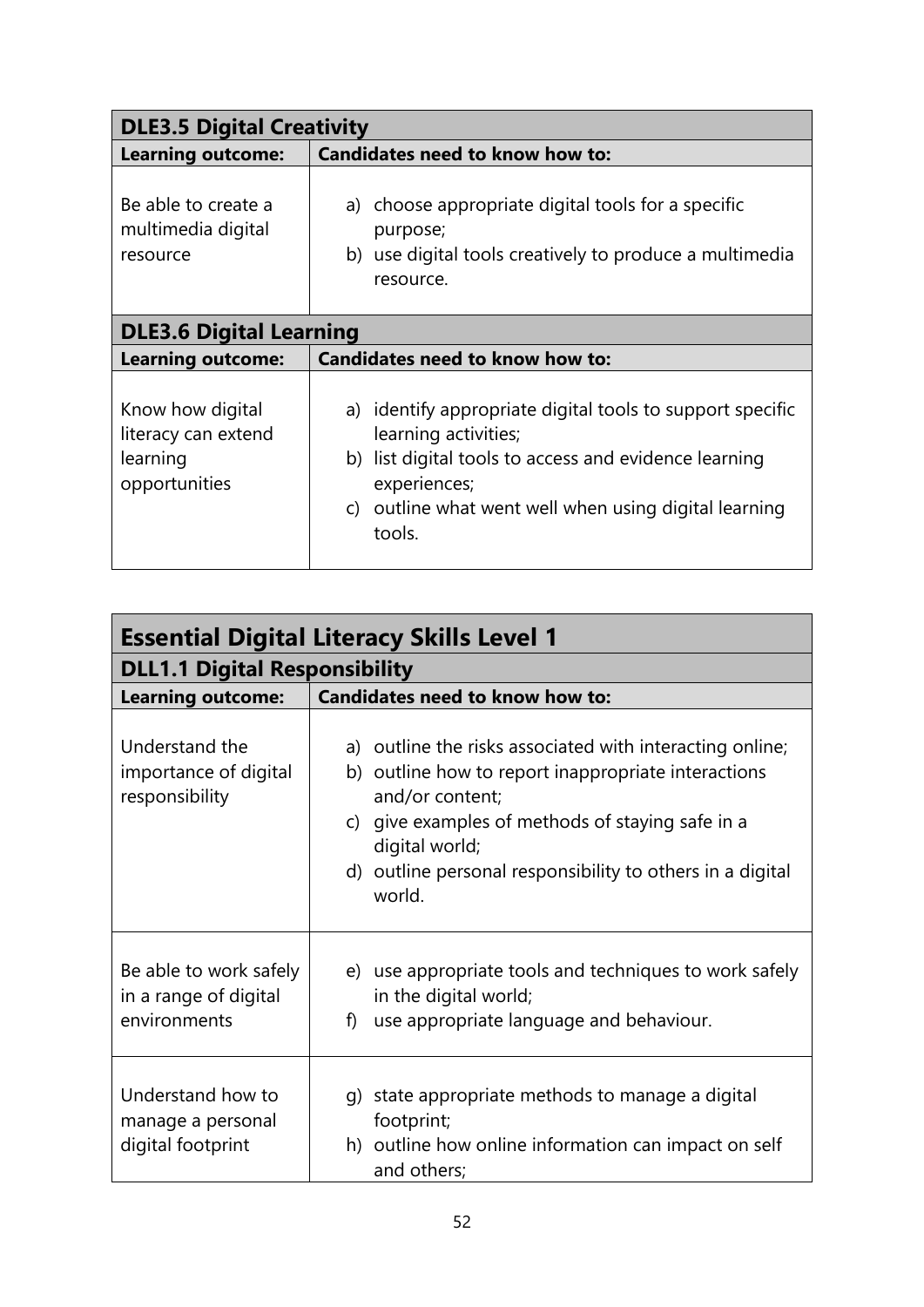|                                                                               | State the impact of cookies and website tracking.<br>i)                                                                                                                                        |
|-------------------------------------------------------------------------------|------------------------------------------------------------------------------------------------------------------------------------------------------------------------------------------------|
| <b>DLL1.2 Digital Productivity</b>                                            |                                                                                                                                                                                                |
| <b>Learning outcome:</b>                                                      | <b>Candidates need to know how to:</b>                                                                                                                                                         |
| Be able to organise,<br>store, share and<br>protect digital<br>information    | a) organise folder structures to store information;<br>b) manage files in folders efficiently;<br>identify methods of securing digital information;<br>C)<br>d) store and access digital data. |
| Understand how to<br>maintain devices and<br>resolve common<br>digital issues | e) identify a common digital problem and solution;<br>identify the basic infrastructure of common digital<br>f)<br>devices and outline issues and simple procedures to<br>resolve these.       |
| Be able to use digital<br>tools and<br>technologies to<br>complete a task     | g) select and use at least one appropriate digital<br>technology and one appropriate digital tool to<br>complete a task or solve a problem.                                                    |
| <b>DLL1.3 Digital Information Literacy</b>                                    |                                                                                                                                                                                                |
| <b>Learning outcome:</b>                                                      | <b>Candidates need to know how to:</b>                                                                                                                                                         |
| Be able to efficiently<br>search for and save<br>digital information          | a) use suitable keywords or phrases to search for<br>information to complete a task or solve a simple<br>problem;<br>b) save the information for efficient retrieval.                          |
| Know why a digital<br>source of information<br>is reliable and<br>relevant    | c) give reasons why the located source of information<br>is reliable and relevant;<br>d) state why search result order does not determine<br>reliability and relevance.                        |
| Be able to retrieve<br>and use digital<br>information to<br>complete a task   | e) retrieve and use digital information which is in a<br>suitable format for a target audience.                                                                                                |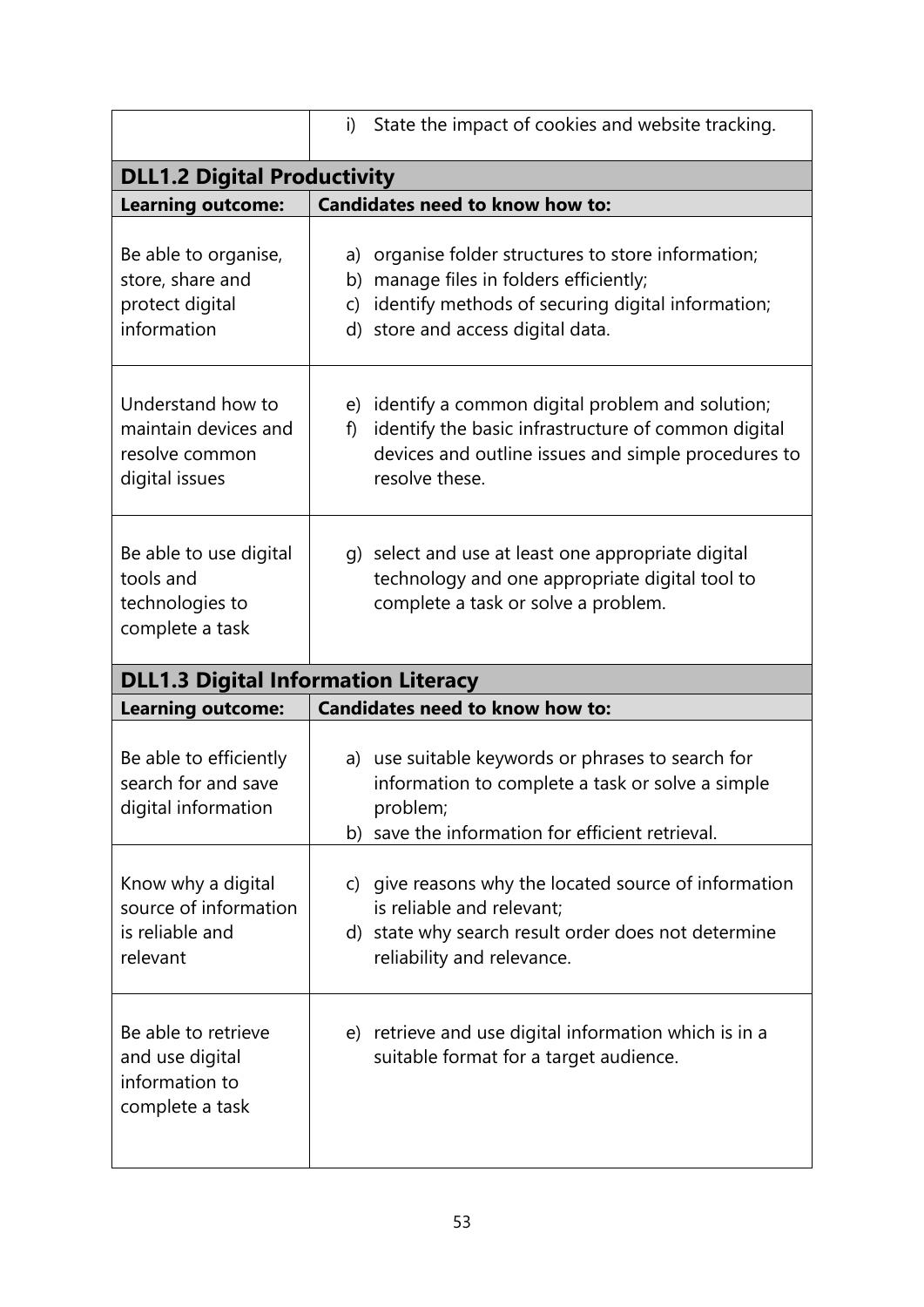| <b>DLL1.4 Digital Collaboration</b>                                                                  |                                                                                                                                                                                                                                                                                                                                 |  |
|------------------------------------------------------------------------------------------------------|---------------------------------------------------------------------------------------------------------------------------------------------------------------------------------------------------------------------------------------------------------------------------------------------------------------------------------|--|
| <b>Learning outcome:</b>                                                                             | <b>Candidates need to know how to:</b>                                                                                                                                                                                                                                                                                          |  |
| Understand how<br>digital collaboration<br>can enhance practice                                      | a) outline how digital collaborative tools could be<br>used to enhance personal and professional<br>practices;<br>b) identify potential benefits and risks of digital<br>collaborative tools and their use.                                                                                                                     |  |
| Be able to work<br>effectively and<br>efficiently with a<br>digital team                             | c) identify opportunities to collaborate using online<br>tools to complete a task or solve a simple problem;<br>d) demonstrate effective and efficient synchronous<br>(real time) and asynchronous methods of<br>collaborating with an online team to complete a<br>task or solve a problem;<br>e) Review the selected methods. |  |
| <b>DLL1.5 Digital Creativity</b>                                                                     |                                                                                                                                                                                                                                                                                                                                 |  |
| <b>Learning outcome:</b>                                                                             | <b>Candidates need to know how to:</b>                                                                                                                                                                                                                                                                                          |  |
| Be able to<br>demonstrate how<br>digital creativity can<br>be used to complete<br>tasks              | a) use an appropriate creative digital approach to<br>complete a task.                                                                                                                                                                                                                                                          |  |
| Be able to outline<br>why a specific<br>approach has been<br>used                                    | b) describe the reasons for using the approach, and its<br>creative impact.                                                                                                                                                                                                                                                     |  |
| Be able to identify<br>ways in which digital<br>creative processes<br>can help specific<br>audiences | c) identify how an approach/resource is developed<br>using digital creativity and its potential impact on<br>an audience.                                                                                                                                                                                                       |  |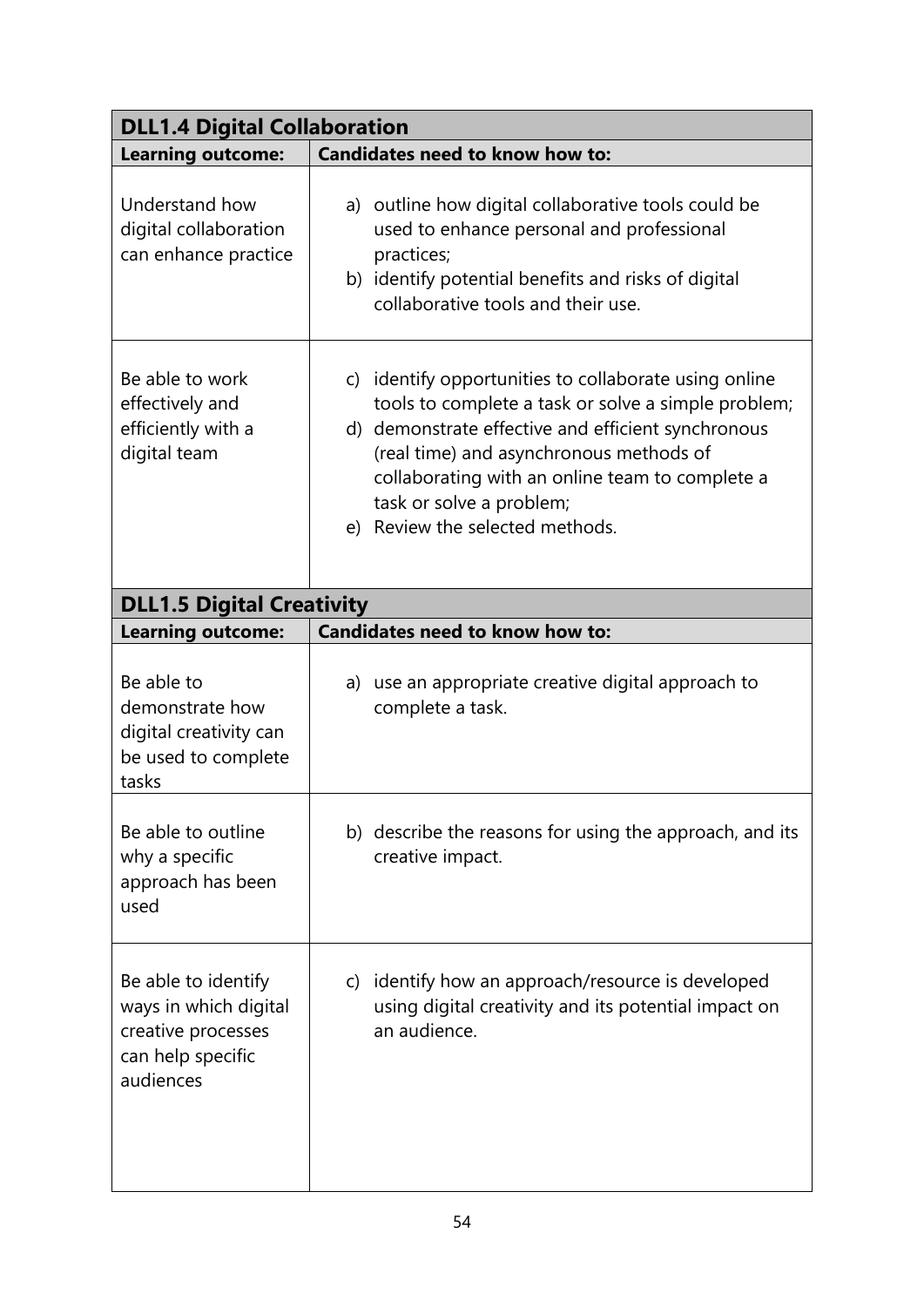| <b>DLL1.6 Digital Learning</b>                                             |                                                                                                                                                                                                                                                                                                                                                                                                            |
|----------------------------------------------------------------------------|------------------------------------------------------------------------------------------------------------------------------------------------------------------------------------------------------------------------------------------------------------------------------------------------------------------------------------------------------------------------------------------------------------|
| <b>Learning outcome:</b>                                                   | <b>Candidates need to know how to:</b>                                                                                                                                                                                                                                                                                                                                                                     |
| Understand how<br>digital literacy can<br>extend learning<br>opportunities | a) identify a range of appropriate digital<br>technologies/tools which extend<br>learning opportunities;<br>b) indicate personal digital learning requirements and<br>preferences;<br>identify how digital technologies /tools improved<br>C)<br>the learning experience;<br>d) identify common problems encountered when<br>using digital tools/technologies and indicate how<br>these could be overcome. |

| <b>Essential Digital Literacy Skills Level 2</b>                                                                           |                                                                                                                                                                                                                                                               |  |
|----------------------------------------------------------------------------------------------------------------------------|---------------------------------------------------------------------------------------------------------------------------------------------------------------------------------------------------------------------------------------------------------------|--|
| <b>DLL2.1 Digital Responsibility</b>                                                                                       |                                                                                                                                                                                                                                                               |  |
| <b>Learning outcome:</b>                                                                                                   | <b>Candidates need to know how to:</b>                                                                                                                                                                                                                        |  |
| Understand the<br>importance of digital<br>responsibility in a<br>wide range of digital<br>communities and<br>environments | a) describe the risks when interacting in a digital<br>environment;<br>b) describe ways of staying safe in a wide range of<br>digital communities and environments;<br>describe potential consequences of inappropriate or<br>C)<br>unlawful online activity. |  |
| Be able to choose the<br>most appropriate<br>tools and techniques<br>to work safely for a<br>specific purpose              | d) select the most appropriate tools and techniques to<br>work safely for a specific purpose.                                                                                                                                                                 |  |
| Be able to review a<br>personal digital<br>footprint                                                                       | e) conduct a review of personal digital footprint.                                                                                                                                                                                                            |  |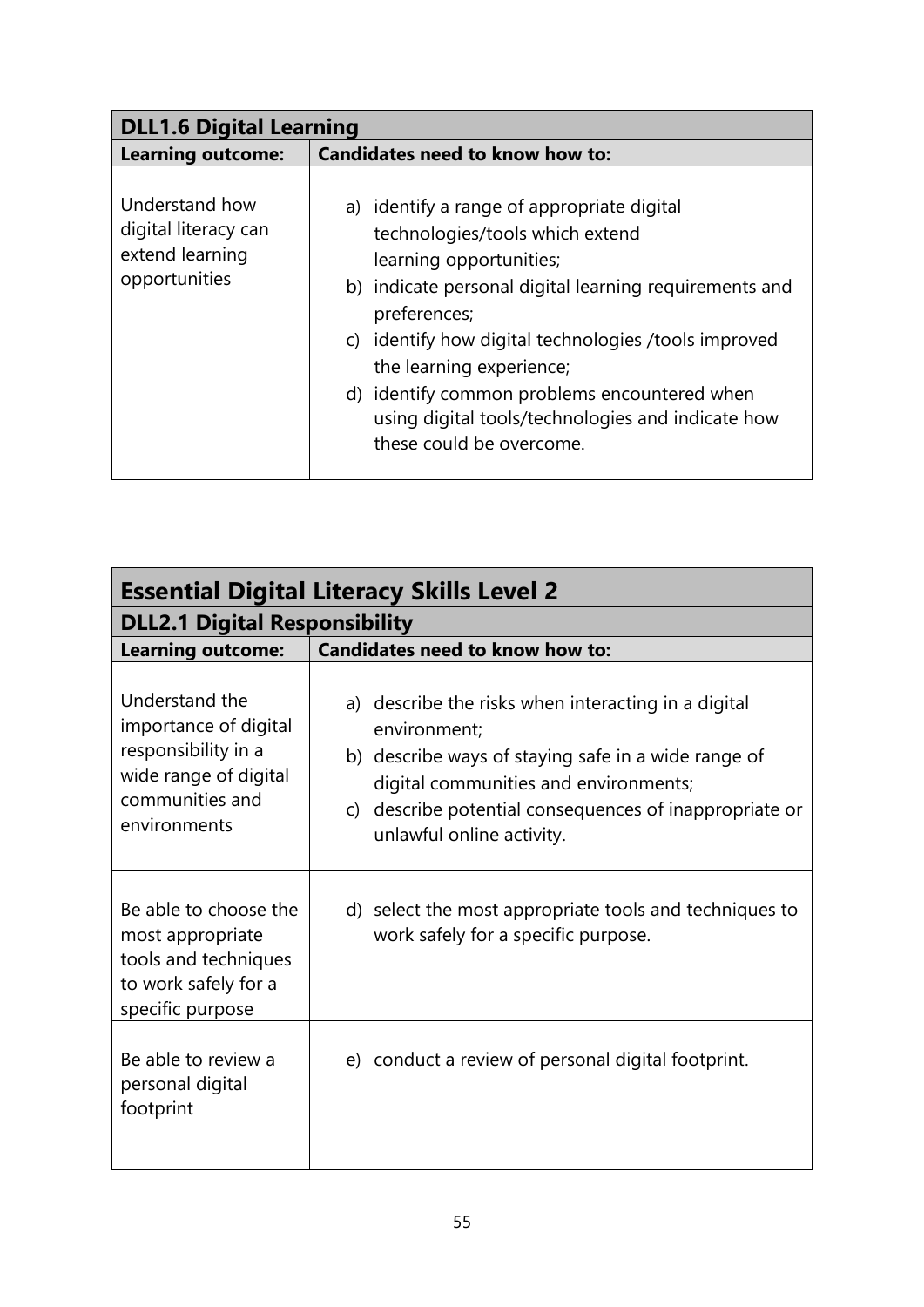| <b>DLL2.2 Digital Productivity</b>                                                                                                   |                                                                                                                                                                                                                                                                                                                                                     |  |
|--------------------------------------------------------------------------------------------------------------------------------------|-----------------------------------------------------------------------------------------------------------------------------------------------------------------------------------------------------------------------------------------------------------------------------------------------------------------------------------------------------|--|
| <b>Learning outcome:</b>                                                                                                             | Candidates need to know how to:                                                                                                                                                                                                                                                                                                                     |  |
| Be able to organise,<br>store, share and<br>protect digital<br>information                                                           | a) construct appropriate folder structures to manage<br>projects and store information;<br>manage personal and professional files and folders;<br>b)<br>identify and evaluate appropriate methods of<br>C)<br>securing digital information;<br>d) store digital information in a systematic way to<br>support easy access.                          |  |
| Be able to maintain<br>devices and resolve<br>common digital<br>problems                                                             | e) describe the basic configuration of common digital<br>devices;<br>assess and resolve common digital problems.<br>f)                                                                                                                                                                                                                              |  |
| Be able to assess,<br>select and use<br>appropriate digital<br>technologies and<br>tools to complete a<br>task or solve a<br>problem | g) assess and select the most appropriate digital<br>technologies and tools to complete a task or solve a<br>problem;<br>h) review and evaluate choices;<br>use the selected digital tools and technologies to<br>i)<br>complete a task or solve a problem.                                                                                         |  |
| <b>DLL2.3 Digital Information Literacy</b>                                                                                           |                                                                                                                                                                                                                                                                                                                                                     |  |
| Learning outcome:                                                                                                                    | <b>Candidates need to know how to:</b>                                                                                                                                                                                                                                                                                                              |  |
| Be able to efficiently<br>search for, refine,<br>assess and organise<br>digital information                                          | a) carry out a refined search using appropriate<br>keywords or phrases;<br>b) assess the digital information for currency,<br>relevance, authority, accuracy and purpose;<br>c) define the term 'Search Engine Optimisation';<br>d) organise and classify digital information into a<br>structured format to complete a task or solve a<br>problem. |  |
| Be able to retrieve<br>and use digital<br>information to                                                                             | e) retrieve and use digital information which is in a<br>suitable format for a specified target audience to<br>complete a task or solve a problem.                                                                                                                                                                                                  |  |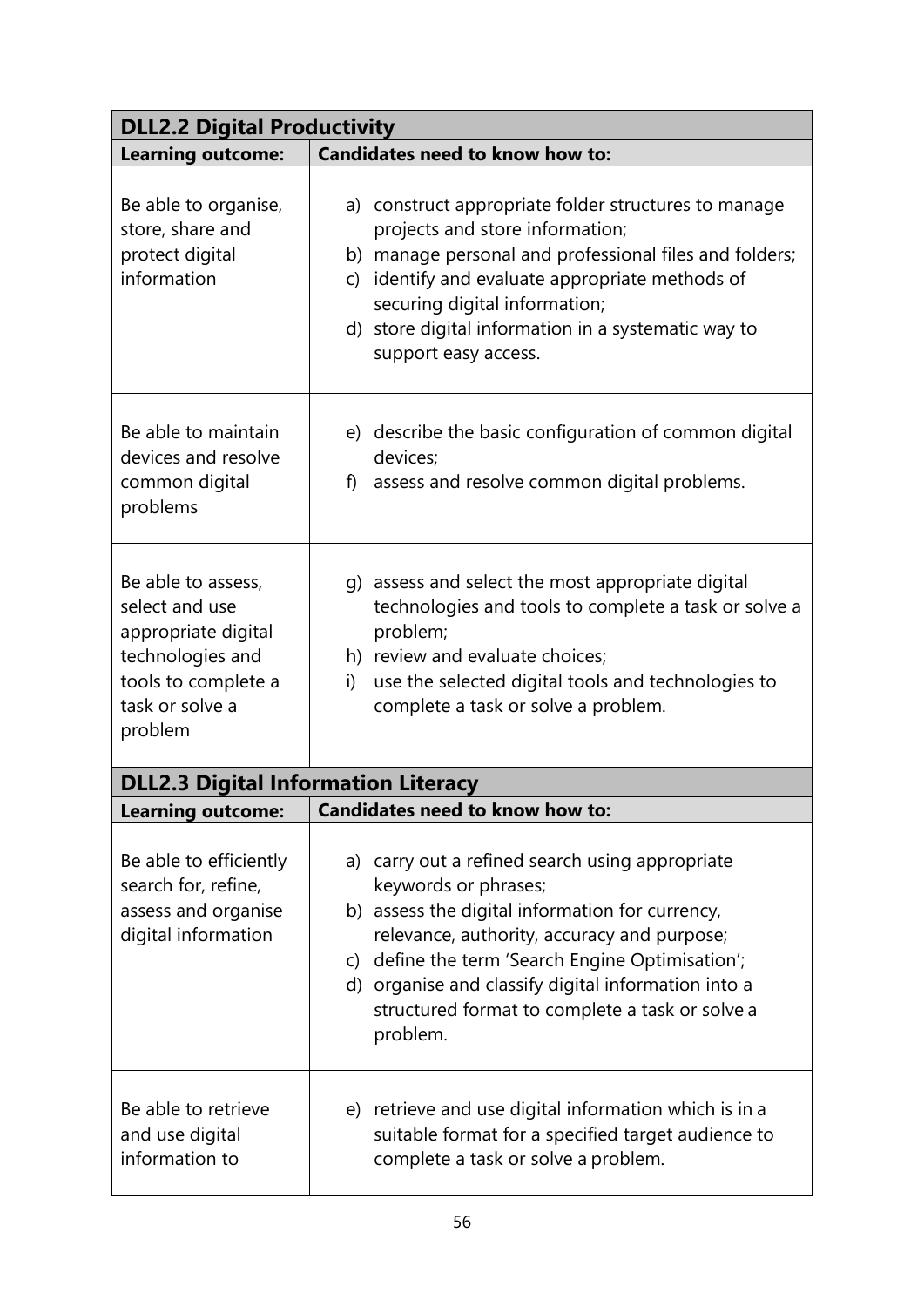| complete a task or<br>solve a problem                                                           |                                                                                                                                                                                                                                                                                                                                                                                                                                    |
|-------------------------------------------------------------------------------------------------|------------------------------------------------------------------------------------------------------------------------------------------------------------------------------------------------------------------------------------------------------------------------------------------------------------------------------------------------------------------------------------------------------------------------------------|
| <b>DLL2.4 Digital Collaboration</b>                                                             |                                                                                                                                                                                                                                                                                                                                                                                                                                    |
| <b>Learning outcome:</b>                                                                        | Candidates need to know how to:                                                                                                                                                                                                                                                                                                                                                                                                    |
| Understand how<br>digital collaboration<br>can enhance personal<br>and professional<br>practice | a) describe how digital collaborative tools could be<br>used to enhance personal and professional<br>practices;<br>b) describe potential benefits and risks of digital<br>collaborative tools and their use;<br>c) compare a range of online collaborative tools (at<br>least three synchronous and three asynchronous).                                                                                                           |
| Be able to collaborate<br>online effectively and<br>efficiently                                 | d) identify and assess opportunities to complete a task<br>or solve a problem by using collaborative online<br>tools;<br>e) select a combination of digital methods of<br>communicating with a team to complete a task or<br>solve a problem;<br>collaborate online using a range of synchronous<br>f)<br>and asynchronous digital tools to complete the task<br>or solve the problem;<br>g) Reflect on the collaborative process. |
| <b>DLL2.5 Digital Creativity</b>                                                                |                                                                                                                                                                                                                                                                                                                                                                                                                                    |
| Learning outcome:                                                                               | <b>Candidates need to know how to:</b>                                                                                                                                                                                                                                                                                                                                                                                             |
| Be able to use a<br>range of creative<br>tools and techniques<br>to complete a task             | a) select and use a range of digital creative tools and<br>techniques to produce a multimedia solution for a<br>given task.                                                                                                                                                                                                                                                                                                        |
| Be able to review<br>creative digital<br>outcomes                                               | b) give the advantages and disadvantages of chosen<br>creative tools and techniques;<br>c) review the creative decisions made and their impact<br>upon the outcome/s.                                                                                                                                                                                                                                                              |
| Understand how a                                                                                | d) describe how you might use digital creative                                                                                                                                                                                                                                                                                                                                                                                     |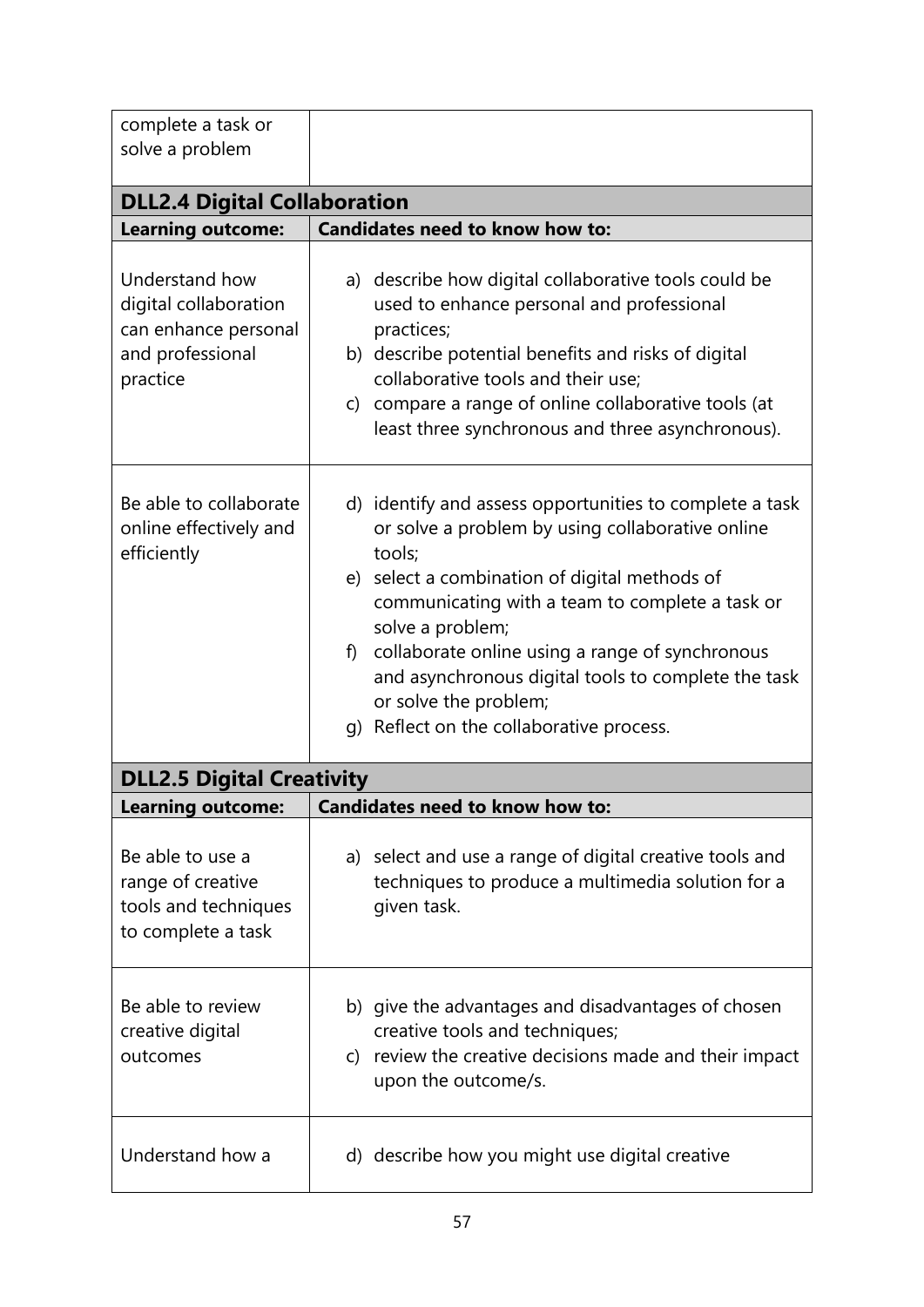| digital creative<br>solution can be used<br>to complete a task or<br>solve a problem for a<br>range of audiences | solutions to complete a task or solve a problem for<br>a range of audiences.                                                                                                                                                                  |  |
|------------------------------------------------------------------------------------------------------------------|-----------------------------------------------------------------------------------------------------------------------------------------------------------------------------------------------------------------------------------------------|--|
| <b>DLL2.6 Digital Learning</b>                                                                                   |                                                                                                                                                                                                                                               |  |
| <b>Learning outcome:</b>                                                                                         | <b>Candidates need to know how to:</b>                                                                                                                                                                                                        |  |
| Understand how<br>digital literacy can<br>extend learning<br>opportunities                                       | a) compare a range of digital tools which extend<br>personal learning, with reference to how these meet<br>personal learning requirements and preferences;<br>b) describe how digital technologies/tools improved<br>the learning experience. |  |

| <b>Essential Digital Literacy Skills Level 3</b>                                                                                                                |                                                                                                                                                |  |
|-----------------------------------------------------------------------------------------------------------------------------------------------------------------|------------------------------------------------------------------------------------------------------------------------------------------------|--|
| <b>DLL3.1 Digital Responsibility</b>                                                                                                                            |                                                                                                                                                |  |
| <b>Learning outcome:</b>                                                                                                                                        | <b>Candidates need to know how to:</b>                                                                                                         |  |
| Understand a range<br>of protocols for<br>digital responsibility<br>and digital security in<br>a wide range of<br>digital communities<br>and environments       | a) explain how to minimise risks for personal and<br>professional digital projects using a range of<br>protocols.                              |  |
| Be able to apply a<br>range of protocols for<br>digital responsibility<br>and digital security in<br>a wide range of<br>digital communities<br>and environments | b) select and justify protocols for digital responsibility<br>and digital security in a wide range of digital<br>communities and environments. |  |
| Be able to refine a<br>digital footprint                                                                                                                        | c) review and publish appropriate and relevant profiles<br>and resources;                                                                      |  |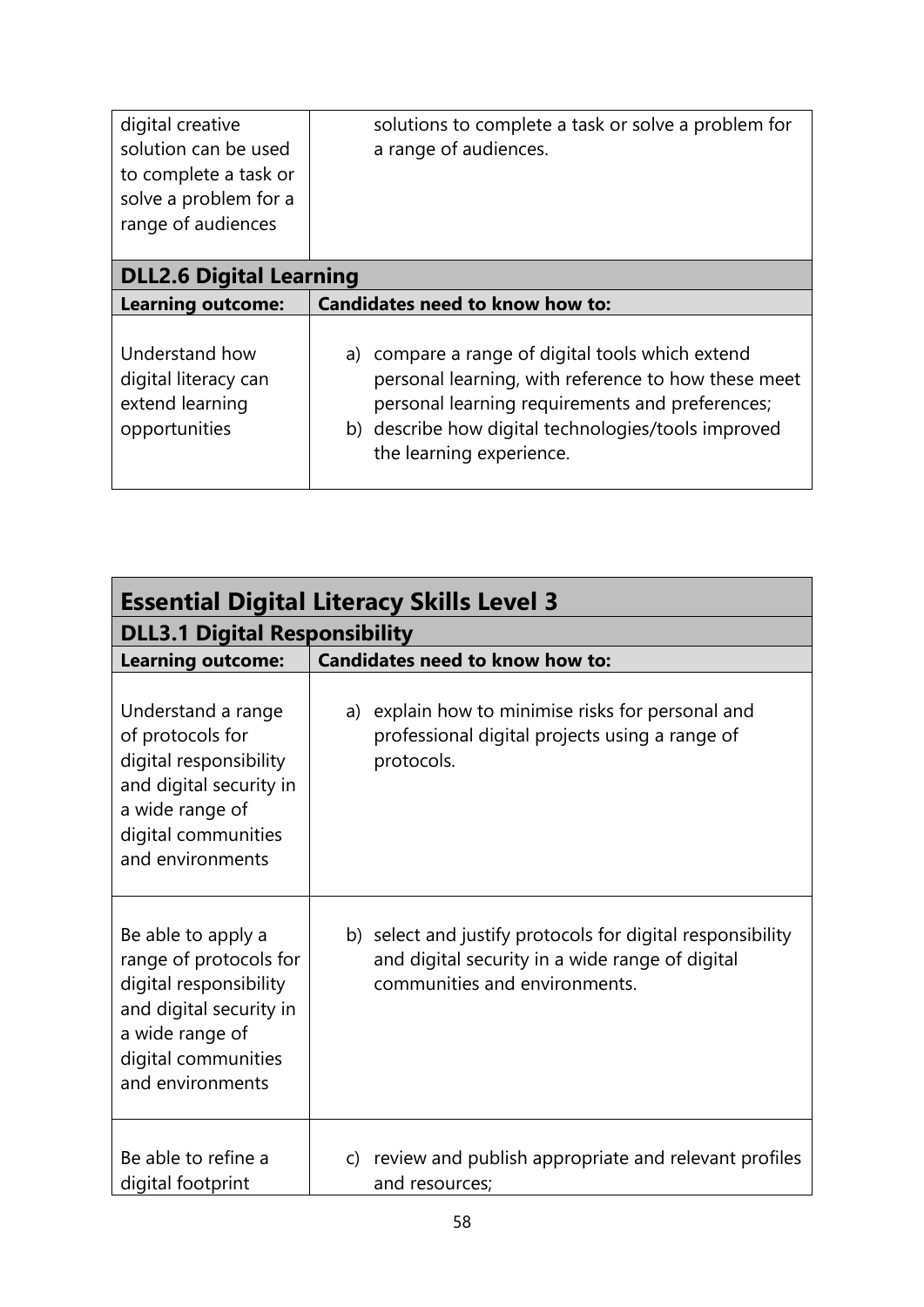| <b>DLL3.2 Digital Productivity</b><br><b>Learning outcome:</b><br>Be able to organise,<br>store, share,<br>permission and<br>protect digital<br>information | d) ensure safety protocols are in place for the<br>audience;<br>e) refine a digital footprint for community,<br>employability or global purposes.<br>Candidates need to know how to:<br>a) effectively manage storage structures of digital<br>resources;<br>b) manage and review the most efficient way of<br>organising the storage and permissions of digital<br>resources;                     |
|-------------------------------------------------------------------------------------------------------------------------------------------------------------|----------------------------------------------------------------------------------------------------------------------------------------------------------------------------------------------------------------------------------------------------------------------------------------------------------------------------------------------------------------------------------------------------|
| Understand how to<br>select, use and<br>evaluate appropriate<br>digital technologies,<br>tools and techniques                                               | assess and implement appropriate methods of<br>$\mathsf{C}$<br>securing digital information;<br>d) store digital resources using appropriate indexing<br>strategies for use in a range of digital projects and<br>activities.<br>e) critically evaluate a combination of digital<br>technologies and tools and their appropriateness<br>for completing given complex tasks or complex<br>problems; |
| to complete complex<br>tasks or solve<br>complex problems<br><b>DLL3.3 Digital Information Literacy</b><br><b>Learning outcome:</b>                         | critically evaluate the capacity of the selected<br>f)<br>technologies and tools to present solutions<br>professionally.<br><b>Candidates need to know how to:</b>                                                                                                                                                                                                                                 |
| Be able to search for,<br>evaluate and use<br>digital information to<br>complete complex<br>tasks or solve<br>complex problems                              | a) carry out advanced searches using appropriate<br>search engines, functions and features;<br>b) retrieve, organise and classify digital information<br>into a structured format using appropriate indexing<br>strategies;<br>use digital information which is in a suitable format<br>$\mathsf{C}$<br>for a range of audiences to complete complex tasks<br>or solve complex problems.           |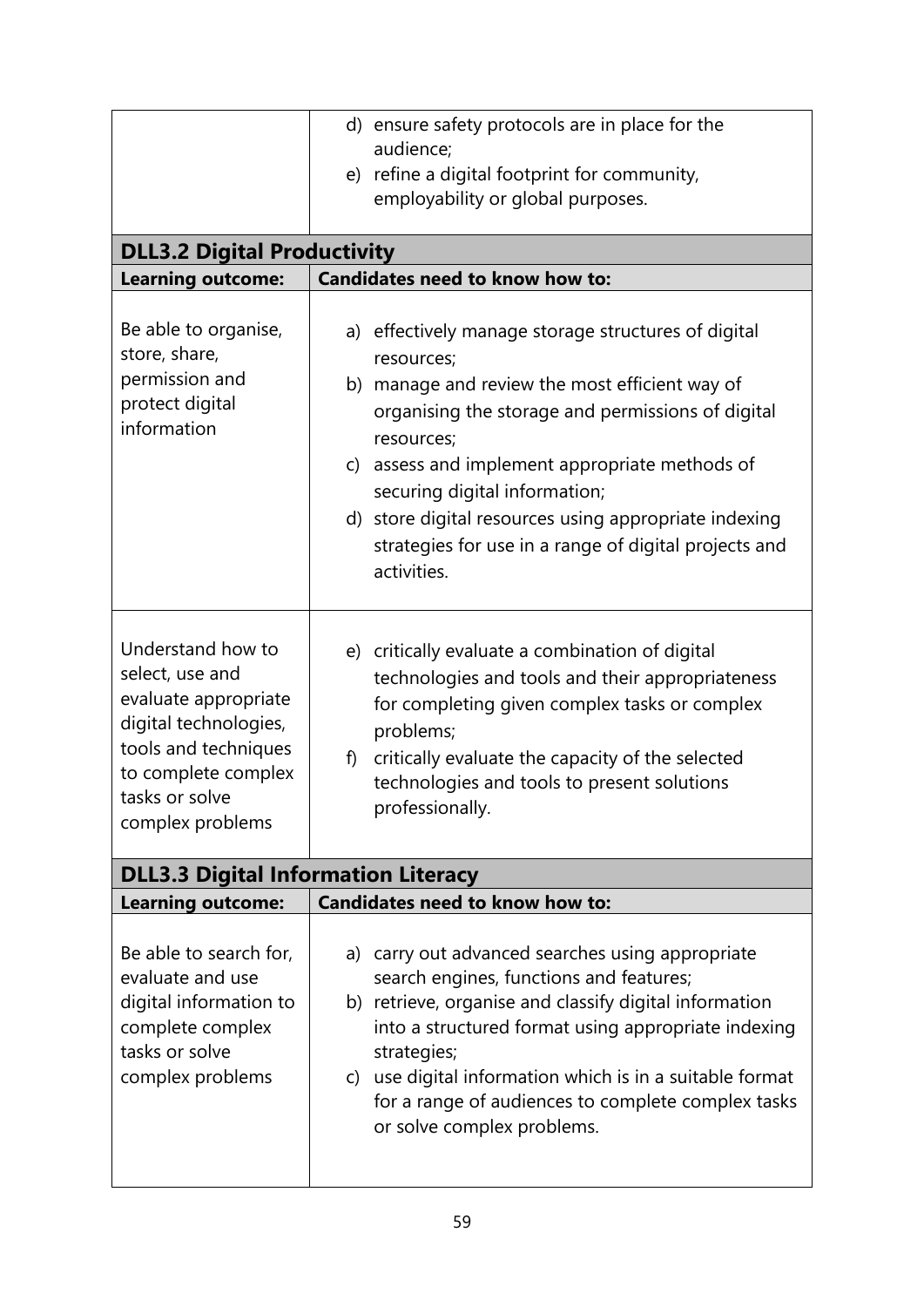| Understand how to<br>critically analyse and<br>review techniques to<br>gather digital<br>information           | d) critically analyse digital sources of information with<br>reference to how search engine results are<br>manipulated by a variety of processes.                                                                                                                                                                                                                                      |
|----------------------------------------------------------------------------------------------------------------|----------------------------------------------------------------------------------------------------------------------------------------------------------------------------------------------------------------------------------------------------------------------------------------------------------------------------------------------------------------------------------------|
| <b>DLL3.4 Digital Collaboration</b>                                                                            |                                                                                                                                                                                                                                                                                                                                                                                        |
| <b>Learning outcome:</b>                                                                                       | Candidates need to know how to:                                                                                                                                                                                                                                                                                                                                                        |
| Understand how<br>collaboration can<br>enhance personal,<br>professional and<br>organisational<br>practice     | a) critically assess and evaluate how collaborative<br>tools, technologies and techniques can enhance<br>personal, professional and organisational practice;<br>b) critically analyse and assess safe and secure ways to<br>collaborate with an online team;<br>c) critically compare a range of online collaborative<br>tools (at least three synchronous and three<br>asynchronous). |
| Be able to plan,<br>organise and apply<br>effective and efficient<br>collaborative working<br>practices        | d) explore opportunities to collaborate with others to<br>complete a complex task or solve a complex<br>problem;<br>select appropriate digital methods of<br>e)<br>communicating with a team;<br>use and evaluate the most suitable combination of<br>f)<br>digital tools;<br>g) justify choice with reference to effectiveness and<br>efficiency.                                     |
| <b>DLL3.5 Digital Creativity</b>                                                                               |                                                                                                                                                                                                                                                                                                                                                                                        |
| <b>Learning outcome:</b>                                                                                       | <b>Candidates need to know how to:</b>                                                                                                                                                                                                                                                                                                                                                 |
| Be able to use a wide<br>range of digital<br>creative tools and<br>techniques to<br>complete a complex<br>task | a) select digital creative tools and techniques to<br>complete a complex task;<br>b) respond appropriately to constructive feedback.                                                                                                                                                                                                                                                   |
| Understand how to<br>critically review,                                                                        | c) critically analyse the advantages and disadvantages<br>of digital solutions when completing complex tasks;                                                                                                                                                                                                                                                                          |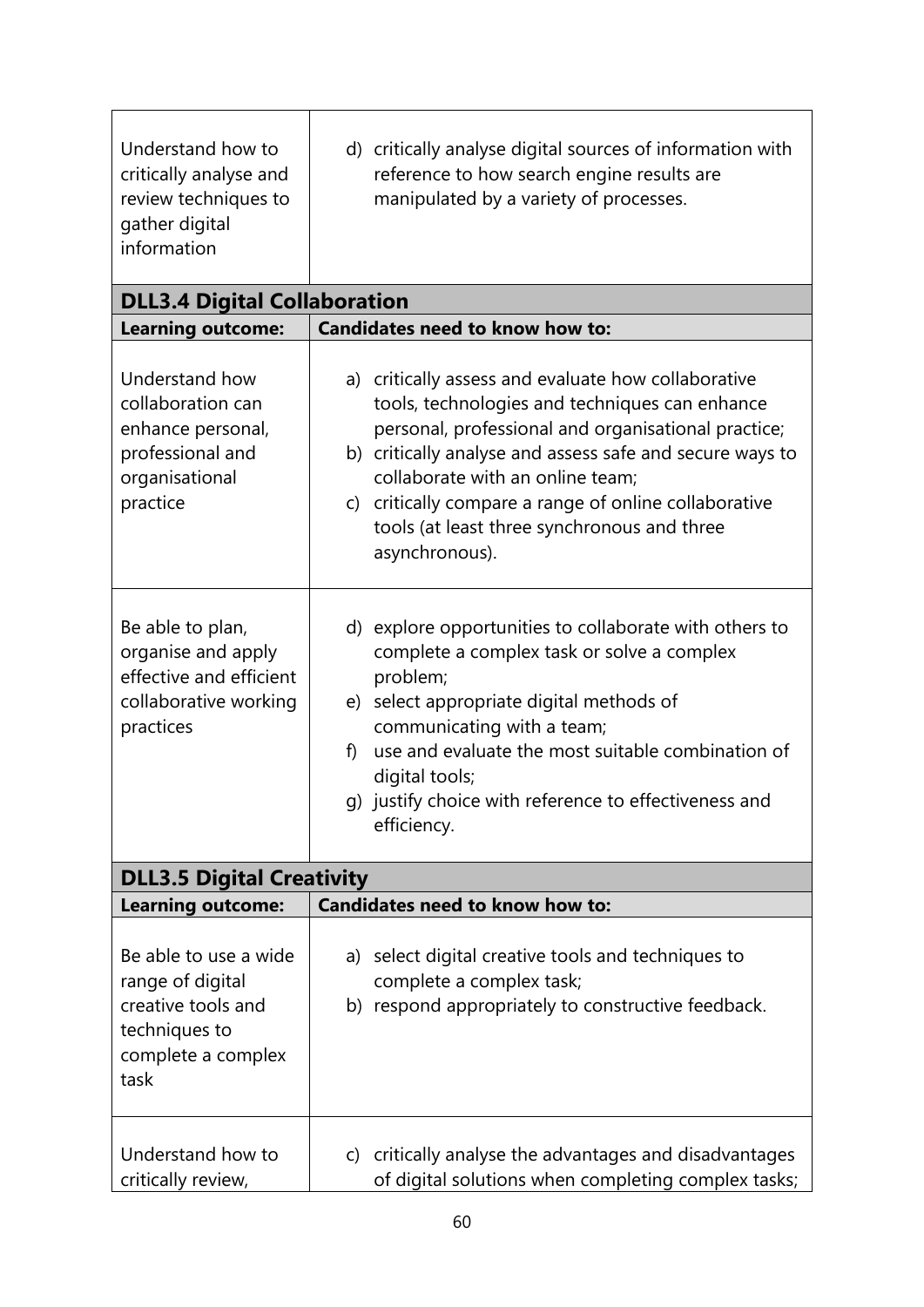| analyse and evaluate                                                                                                                        | d) justify creative solutions;                                                                                |
|---------------------------------------------------------------------------------------------------------------------------------------------|---------------------------------------------------------------------------------------------------------------|
| creative digital                                                                                                                            | e) critically evaluate the process used to complete a                                                         |
| solutions                                                                                                                                   | complex task.                                                                                                 |
| Understand how a<br>digital creative<br>solution has the<br>potential to develop<br>opportunities for<br>entrepreneurship and<br>enterprise | critically analyse and assess how solutions are<br>f)<br>developed using digital creativity and their impact. |
|                                                                                                                                             |                                                                                                               |
| <b>DLL3.6 Digital Learning</b>                                                                                                              |                                                                                                               |
| <b>Learning outcome:</b>                                                                                                                    | <b>Candidates need to know how to:</b>                                                                        |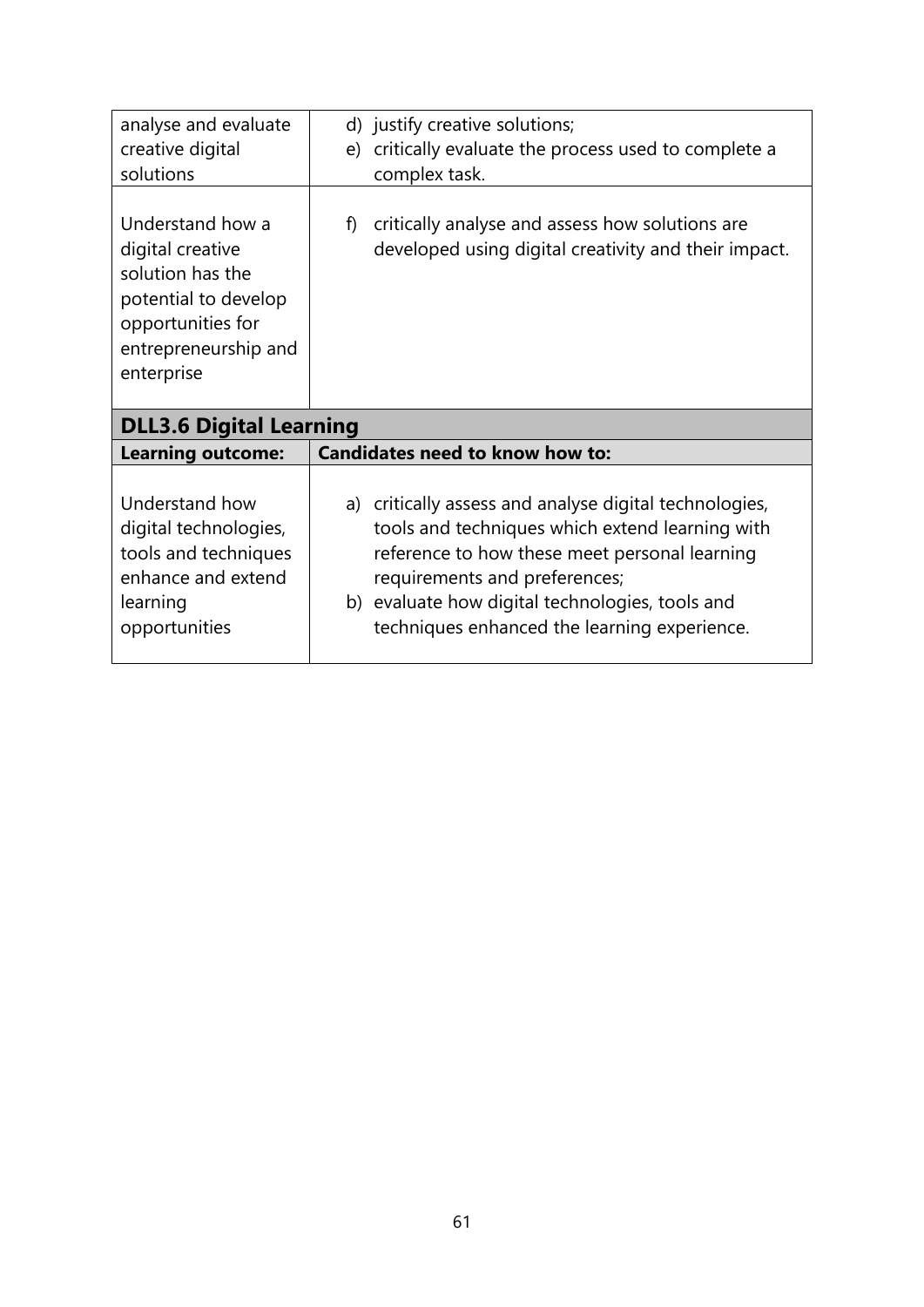# **6.1 Essential Digital Literacy Skills amplification of assessment requirements**

These qualifications are about demonstrating skills in:

- digital responsibility;
- digital productivity;
- digital information literacy;
- digital collaboration;
- digital creativity; and
- digital learning;

in:

- familiar contexts connected with education, training, work or social roles at entry level 1;
- familiar contexts, some of which must be formal, connected with education, training, work or social roles at entry level 2, entry level 3 and level 1;
- familiar and unfamiliar contexts, some of which must be formal, connected with education, training, work or social roles at level 2 and level 3.

### **Notes**

- Entry level 1 subject matter and materials should be basic, i.e. the type that candidates will often meet in their work, studies or other activities.
- Entry level 2 and entry level 3 subject matter and materials should be straightforward, i.e. those that candidates will often meet in their work, studies or other activities, and, in which they use digital technology in a basic way.
- Level 1 subject matter and materials should be straightforward, i.e. those that candidates will often meet in their work, studies or other activities, and which requires them to use digital technology in a straightforward way.
- Level 2 subject matter and materials should be less familiar, i.e. those that candidates could meet in their work, studies or other activities, and in which they use digital technology in increasingly sophisticated ways.
- Level 3 subject matter and materials should be less familiar/ unfamiliar, i.e. those that candidates may meet in their work, studies or other activities, and, in which they use digital technology in increasingly sophisticated and complex ways.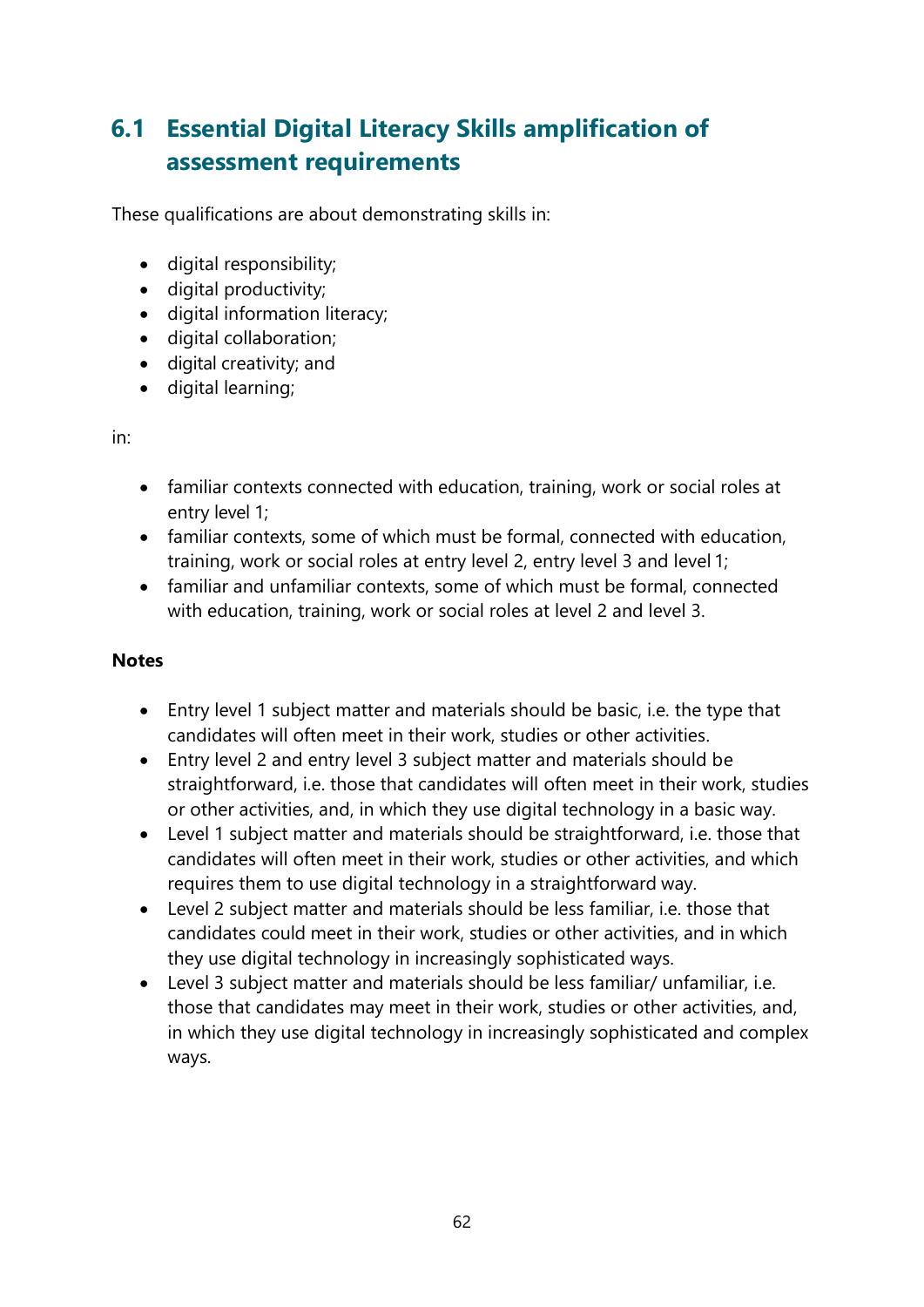### **6.1.1 Assessment**

Candidates will be assessed via a controlled task and a structured discussion to confirm that their skills meet the Essential Digital Literacy Skills specification at the required level.

The controlled task is designed to assess the application of digital literacy skills in an integrated and holistic way that is relevant to real-life contexts.

The structured discussion confirms the candidates' underpinning knowledge and skills, and requires them to reflect on and evaluate their learning.

Assessments will be taken when candidates have been taught and developed the skills at the required level. The structured discussion must always take place after the controlled task. Where candidates have failed a controlled task, they must not sit the structured discussion. However, candidates may undertake a different controlled task and, if successful, progress to the structured discussion.

### **6.1.2 Access statement**

The controlled task and structured discussion should be made accessible to those with particular assessment requirements without compromising achievement at the required standard. Centres should use initial assessment to identify any necessary individual support or adjustments.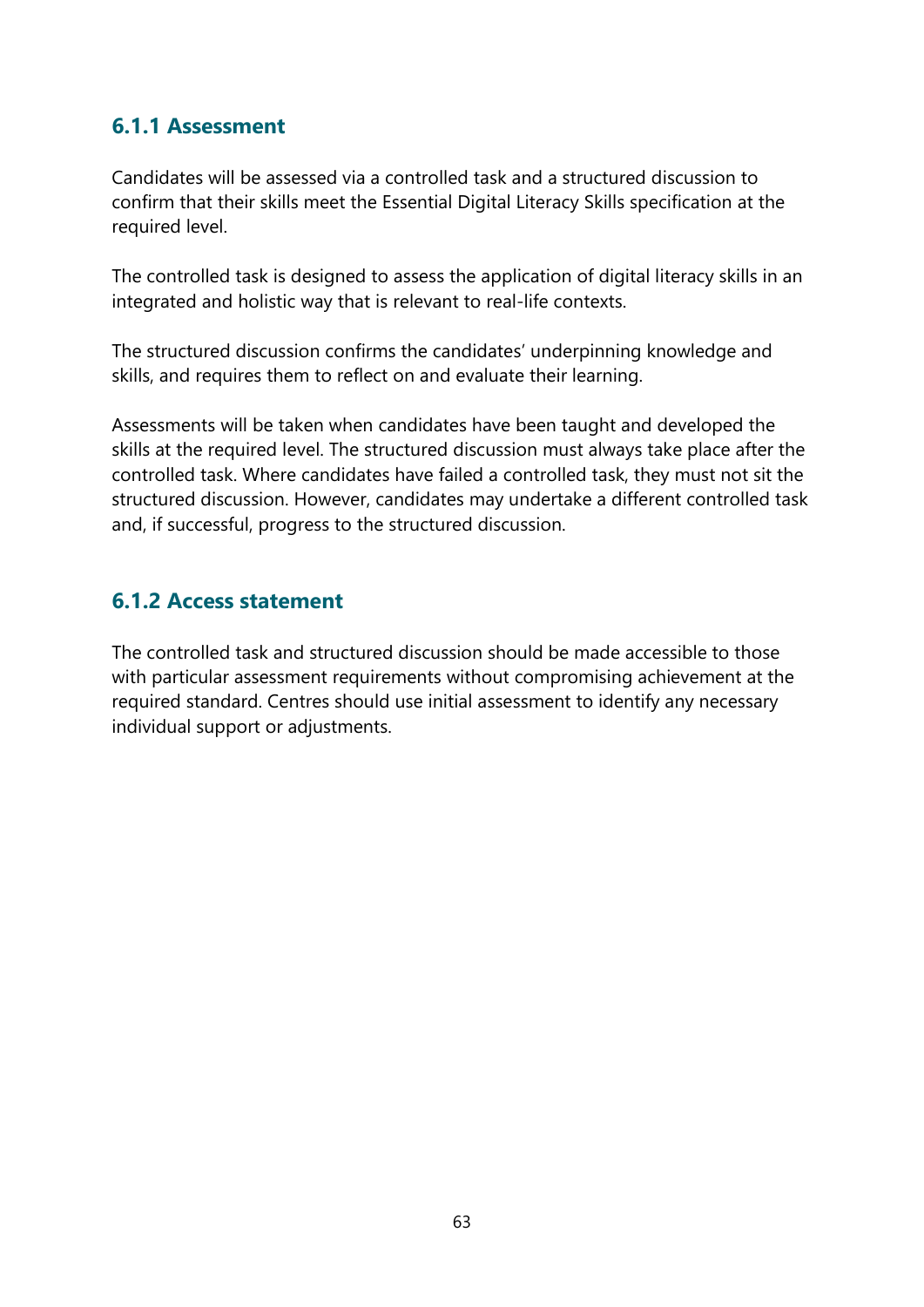# **6.2 Controlled task and structured discussion specification**

- 1. The Essential Digital Literacy Skills qualification will be awarded to candidates who demonstrate that their skills meet the specification in both the controlled task and the structured discussion.
- 2. The controlled task assesses subject-specific skills and must show candidates utilising the skills in relevant and real-life contexts.
- 3. The purpose of the structured discussion is to confirm candidates' underpinning knowledge and skills. It is an opportunity to promote more proficient and independent learning through reflection and evaluation of performance.
- 4. Both the controlled task and structured discussion are summative assessments. Candidates should take the assessments when they have developed the skills at the required level.
- 5. This specification is intended to provide writers with detailed information about the acceptable content, coverage and questions to support the development of assessments at entry level 1 to level 3.
- 6. This specification has been designed to support the development and production of assessments in English and Welsh.

### **6.2.1 Controlled task**

Controlled tasks are externally set or approved by awarding bodies.

All controlled tasks must meet the requirements of the Essential Digital Literacy Skills specification. A marking guide must be produced to accompany each controlled task, explicitly referencing the assessment requirements and the specification.

In the event candidates fail the controlled task, they must not progress to the structured discussion.

Assessors may provide candidates with the opportunity to clarify task requirements during the assessments. However, assessors must not provide feedback on any work carried out by a candidate during the assessment. For example, informing a candidate that they have incorrectly answered a specific question in the task would be inappropriate. Appropriate clarification could be recommending that the candidate reviews their responses before submitting their completed task.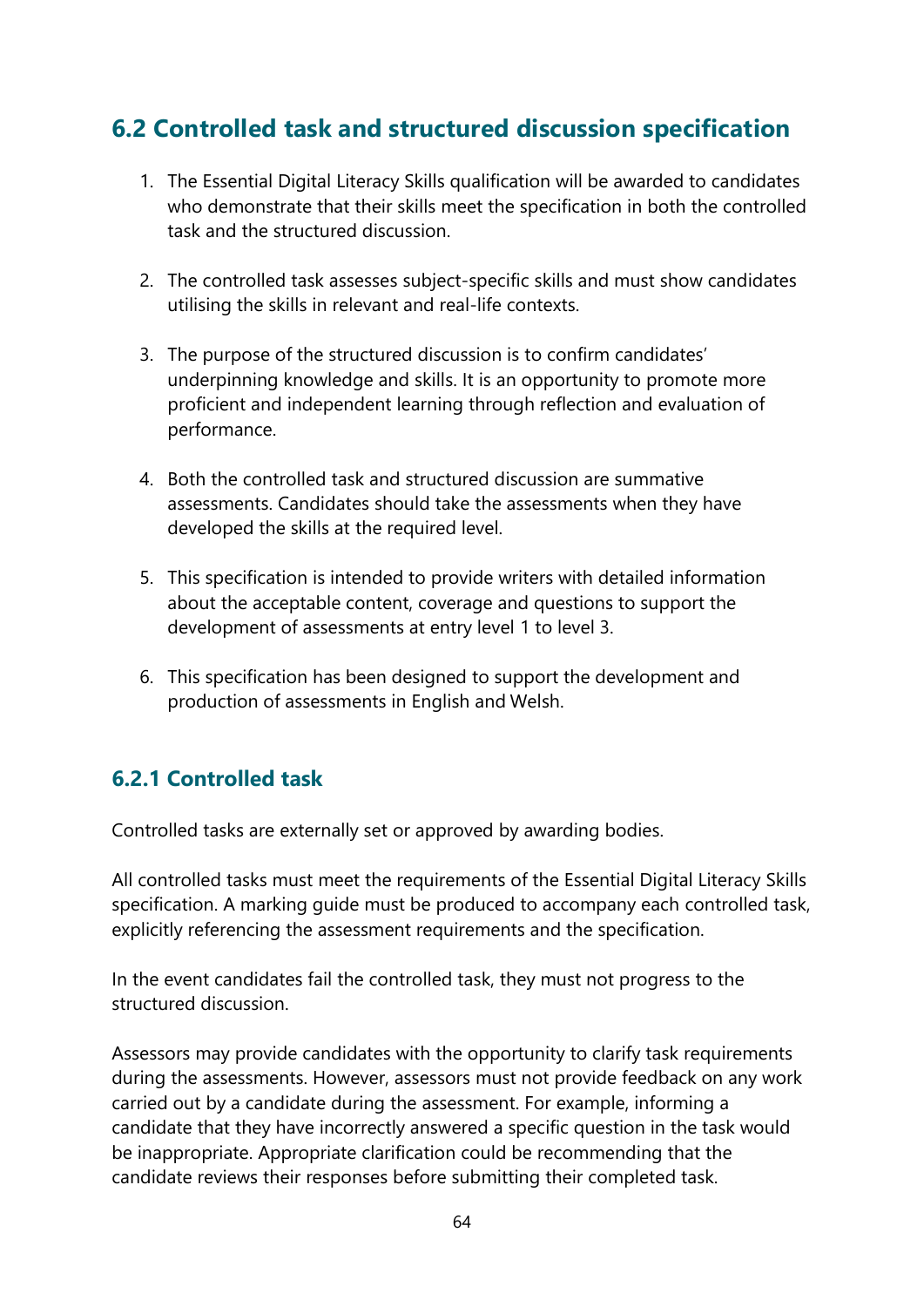### **6.2.2 Duration**

Entry level - up to 6 hours Level 1 - up to 4 hours Level 2 - up to 5 hours Level 3 - up to 8 hours

The task must be designed to be completed in its entirety within the maximum stated for each level. The task must be completed under controlled conditions within a maximum of a consecutive eight-week period. The eight-week period does not include academic holiday periods and valid candidate absence. Special dispensation on the task duration and working period requirements may be allowed in extenuating circumstances (see awarding bodies' special considerations policy).

### **6.2.3 Structured discussion**

This is a one-to-one or a small group discussion of up to four candidates held with the assessor. It is not designed to be a question and answer session.

There are some learning outcomes that can only be assessed via the controlled task and therefore must not be included in the structured discussion.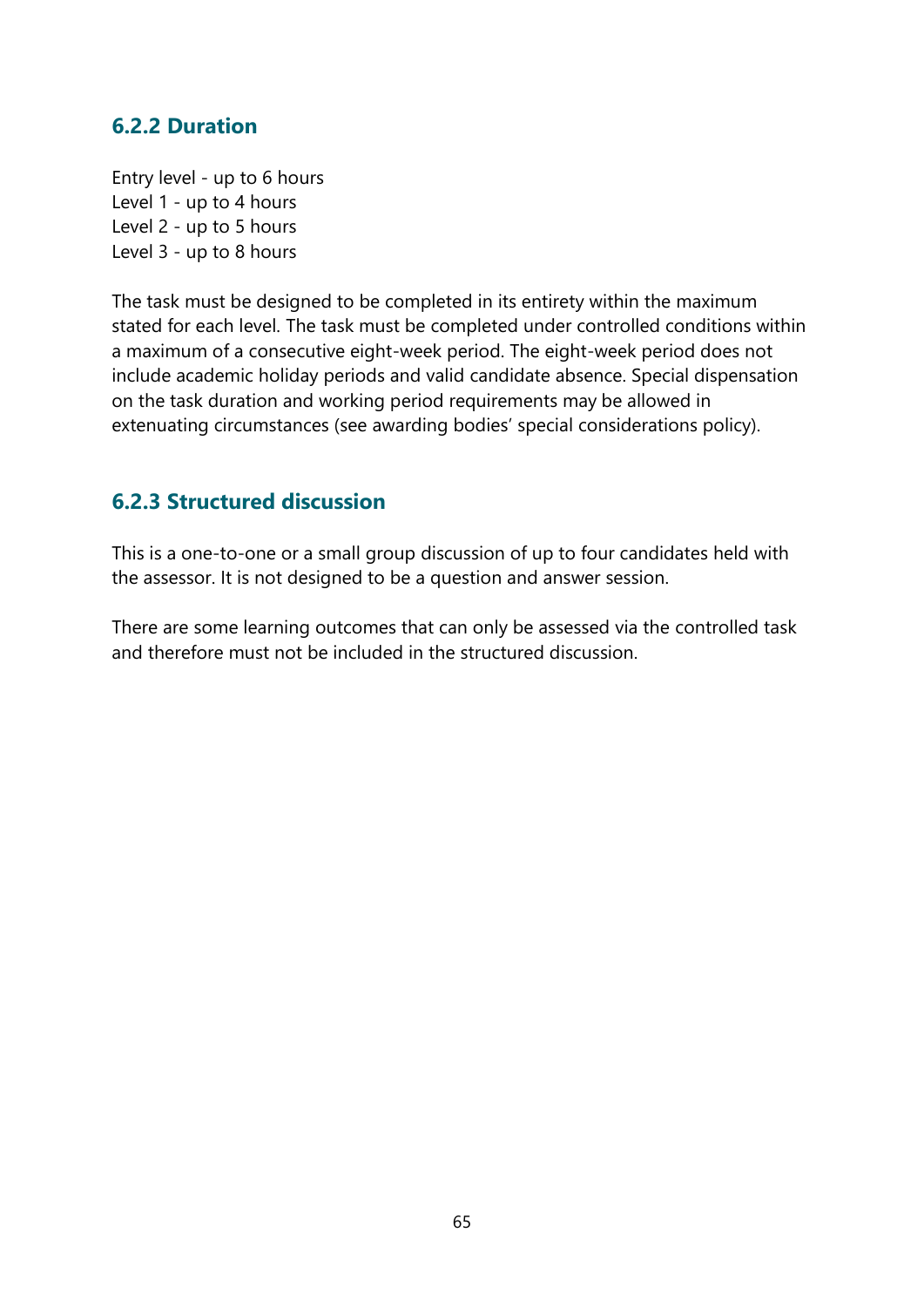# **7. Essential Employability Skills specification**

| <b>Essential Employability Skills Entry Level 3</b>                                             |                                                                                                                                            |  |
|-------------------------------------------------------------------------------------------------|--------------------------------------------------------------------------------------------------------------------------------------------|--|
| <b>Critical Thinking and Problem Solving</b>                                                    |                                                                                                                                            |  |
| <b>Learning outcome:</b>                                                                        | <b>Candidates need to know how to:</b>                                                                                                     |  |
| <b>CPE3.1</b><br>Identify information<br>within a task which<br>require decisions to<br>be made | a) identify the elements of the task;<br>b) identify information required to complete the task.                                            |  |
| <b>CPE3.2</b>                                                                                   |                                                                                                                                            |  |
| Know decision-<br>making techniques                                                             | a) identify a decision-making technique to use in<br>completing the task.                                                                  |  |
| <b>CPE3.3</b>                                                                                   |                                                                                                                                            |  |
| Be able to use a<br>decision-making<br>technique                                                | a) use a decision-making technique during the task                                                                                         |  |
| <b>CPE3.4</b>                                                                                   |                                                                                                                                            |  |
| Know critical thinking<br>and problem-solving<br>skills used during a<br>task                   | a) give reasons for the decisions made during the task;<br>b) identify strengths and weaknesses of the decisions<br>made during the task.  |  |
| <b>Planning and Organisation</b>                                                                |                                                                                                                                            |  |
| <b>Learning outcome:</b>                                                                        | <b>Candidates need to know how to:</b>                                                                                                     |  |
| <b>POE3.1</b>                                                                                   |                                                                                                                                            |  |
| Be able to plan a task                                                                          | a) identify the main purpose of the task;<br>b) set targets and timescales;<br>identify the actions required to achieve each target.<br>C) |  |
| <b>POE3.2</b>                                                                                   |                                                                                                                                            |  |
| Identify and agree<br>roles and                                                                 | a) identify and agree roles and responsibilities for the<br>task.                                                                          |  |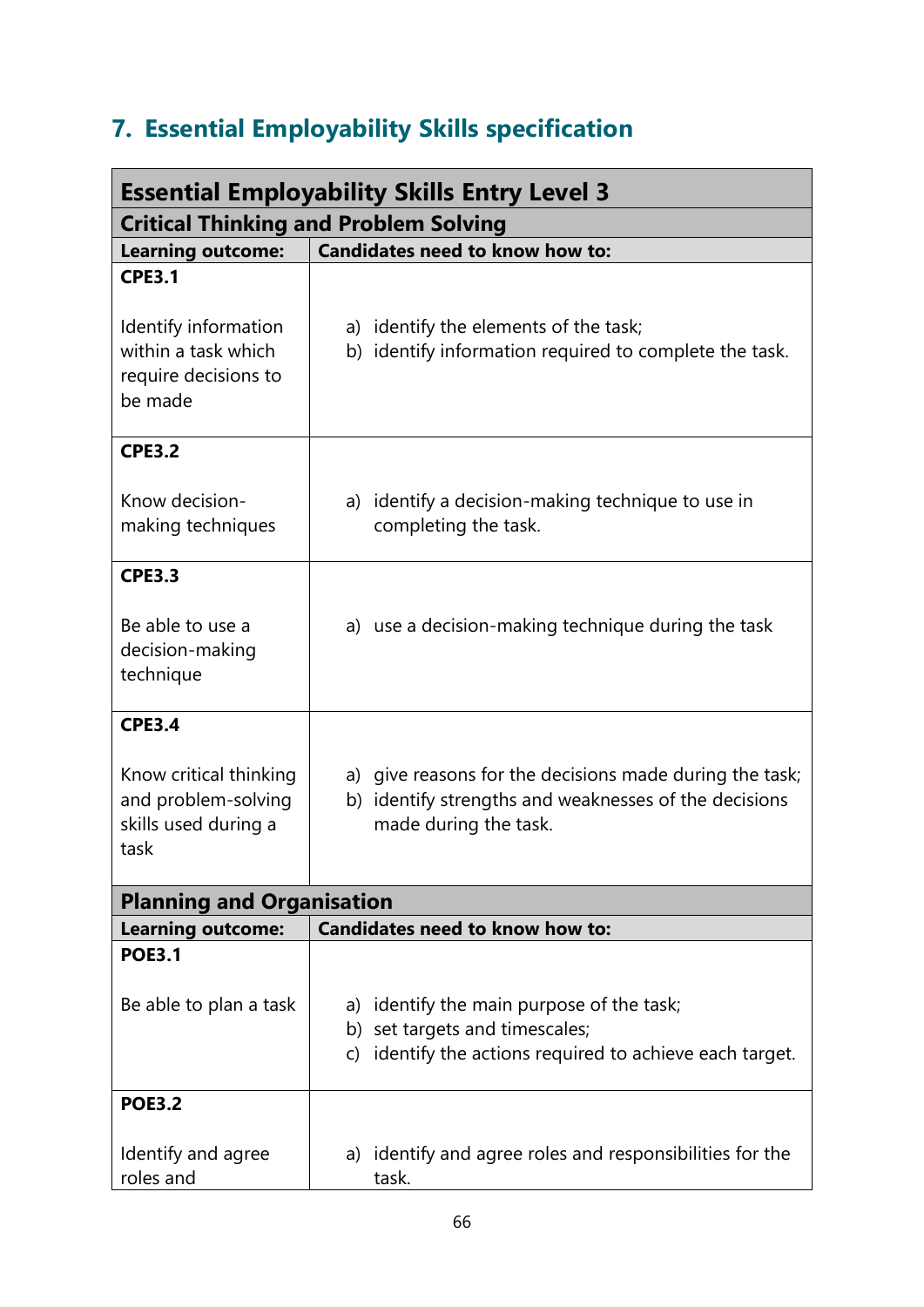| responsibilities                                                                       |                                                                   |
|----------------------------------------------------------------------------------------|-------------------------------------------------------------------|
| <b>POE3.3</b><br>Know the planning<br>and organisation<br>skills used during a<br>task | a) give reasons for the planning and organisation skills<br>used. |

| <b>Creativity and Innovation</b>                                                       |                                                                                                       |
|----------------------------------------------------------------------------------------|-------------------------------------------------------------------------------------------------------|
| <b>Learning outcome:</b>                                                               | <b>Candidates need to know how to:</b>                                                                |
| <b>CIE3.1</b><br>Be able to generate<br>an idea relevant to a<br>task                  | a) outline an individual idea relevant to the task.                                                   |
| <b>CIE3.2</b>                                                                          |                                                                                                       |
| Be able to choose<br>and develop an idea                                               | a) choose an idea, giving reasons;<br>b) develop the chosen idea.                                     |
| <b>CIE3.3</b>                                                                          |                                                                                                       |
| Know the creative<br>processes used<br>during a task                                   | a) give examples of the creative processes used.                                                      |
| <b>Personal Effectiveness</b>                                                          |                                                                                                       |
| <b>Learning outcome:</b>                                                               | <b>Candidates need to know how to:</b>                                                                |
| <b>PE3.1</b><br>Be able to use<br>personal and team<br>working skills during<br>a task | use personal and team working skills during the<br>a)<br>task.                                        |
| <b>PE3.2</b>                                                                           |                                                                                                       |
| Be able to complete a<br>task and evidence                                             | a) follow a plan to complete the task;<br>b) record information and evidence relating to the<br>task. |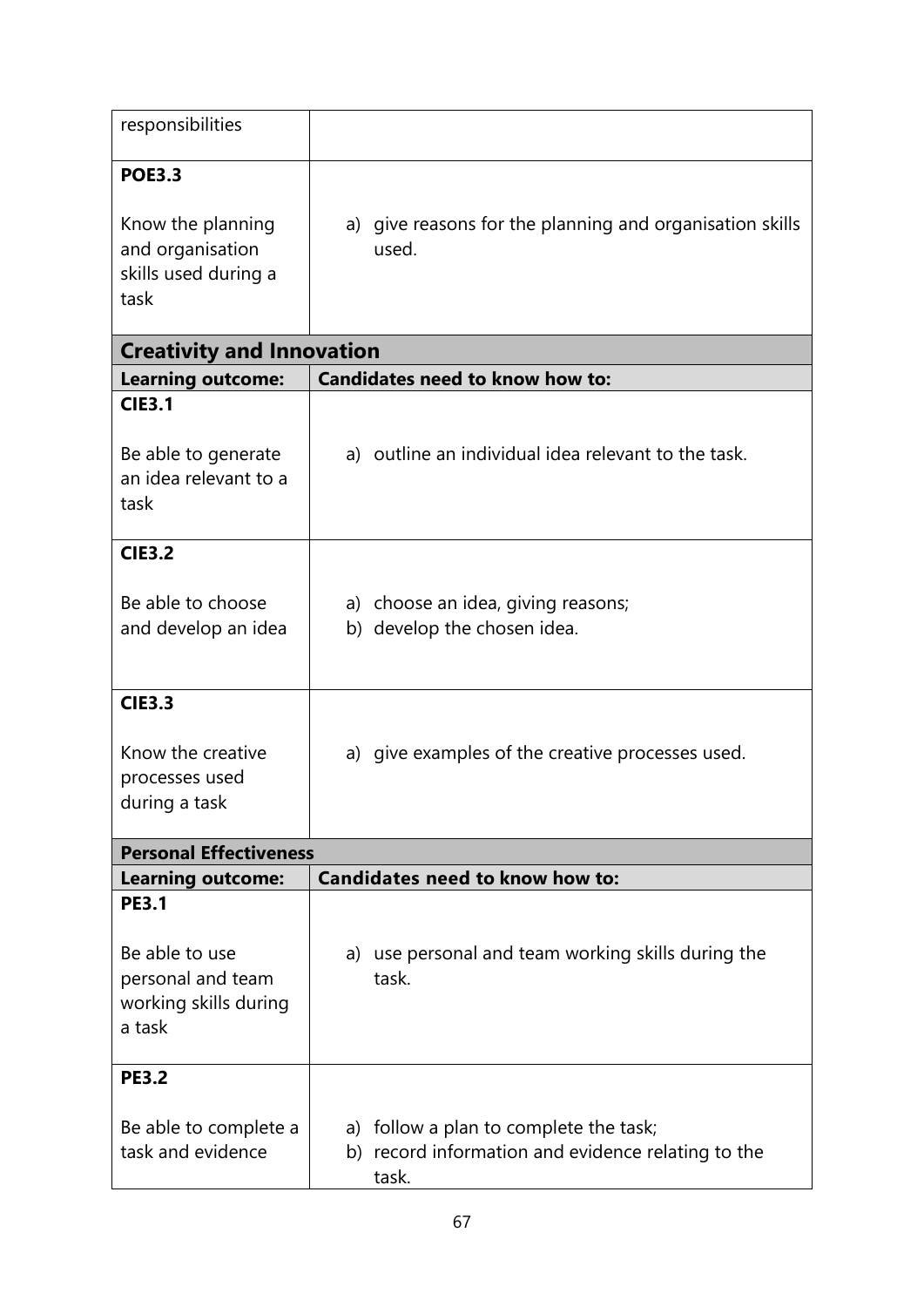| how this was<br>achieved                                                              |                                                                               |
|---------------------------------------------------------------------------------------|-------------------------------------------------------------------------------|
| <b>PE3.3</b><br>Know the personal<br>and team working<br>skills used during a<br>task | a) give examples of personal and team working skills<br>used during the task. |

| <b>Essential Employability Skills Level 1</b>                                 |                                                                                                                                                                               |
|-------------------------------------------------------------------------------|-------------------------------------------------------------------------------------------------------------------------------------------------------------------------------|
| <b>Critical Thinking and Problem Solving</b>                                  |                                                                                                                                                                               |
| <b>Learning outcome:</b>                                                      | Candidates need to know how to:                                                                                                                                               |
| <b>CP1.1</b><br>Identify appropriate                                          | a) identify key issues relating to the task;                                                                                                                                  |
| information within a<br>task which requires<br>decisions to be made           | b) identify key information required to complete the<br>task.                                                                                                                 |
| <b>CP1.2</b>                                                                  |                                                                                                                                                                               |
| Know decision-<br>making techniques                                           | a) identify decision-making techniques to use in<br>completing the task.                                                                                                      |
| <b>CP1.3</b>                                                                  |                                                                                                                                                                               |
| Be able to select and<br>use a decision-<br>making technique                  | a) select and use a decision-making technique during<br>the task.                                                                                                             |
| <b>CP1.4</b>                                                                  |                                                                                                                                                                               |
| Know critical thinking<br>and problem-solving<br>skills used during a<br>task | a) reflect on the information gathered, the decisions<br>made and the outcomes of the task;<br>b) identify strengths and weaknesses of the decisions<br>made during the task. |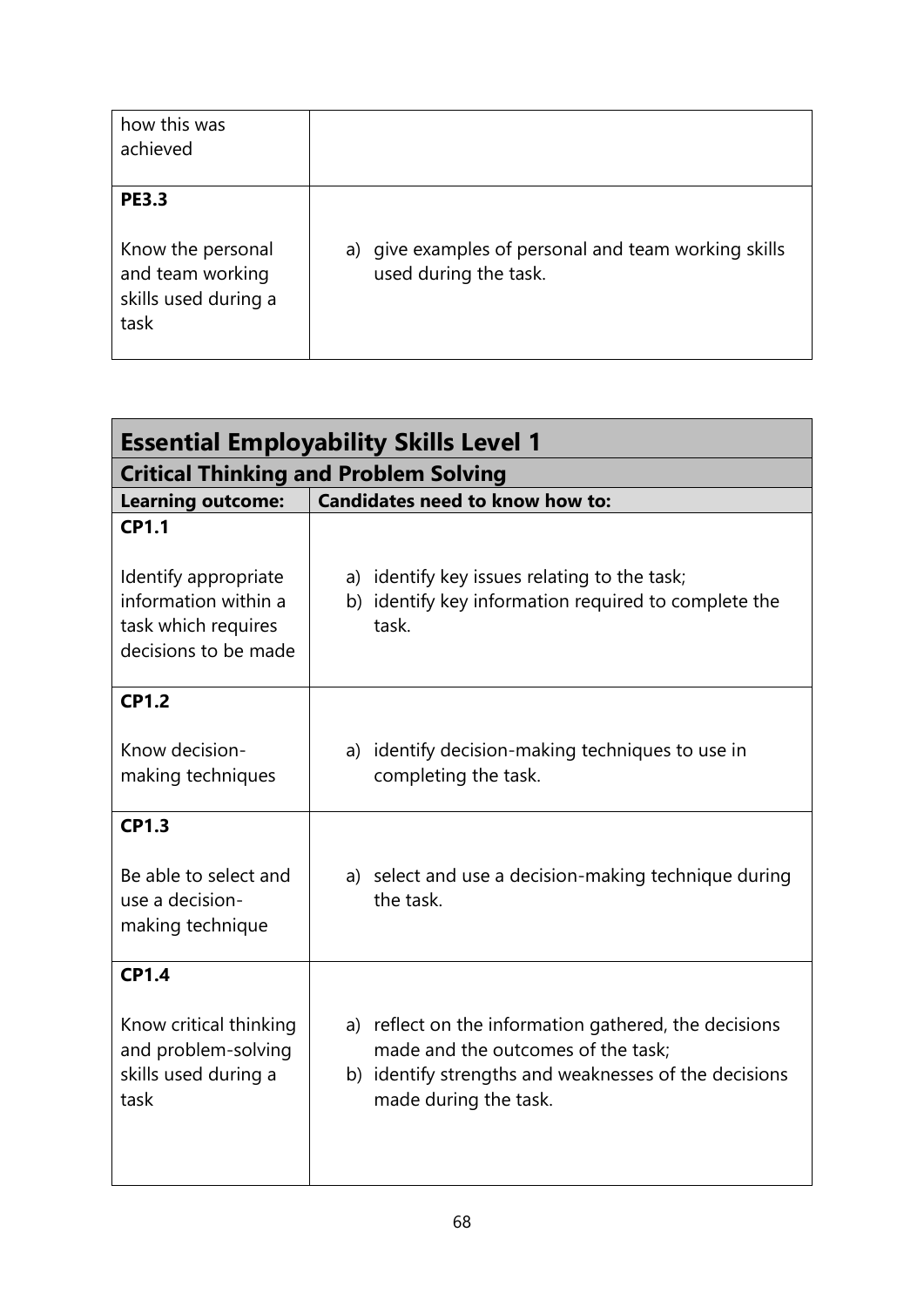| <b>Planning and Organisation</b>                                      |                                                                                                                                                                                                                             |  |
|-----------------------------------------------------------------------|-----------------------------------------------------------------------------------------------------------------------------------------------------------------------------------------------------------------------------|--|
| <b>Learning outcome:</b>                                              | Candidates need to know how to:                                                                                                                                                                                             |  |
| <b>PO1.1</b>                                                          |                                                                                                                                                                                                                             |  |
| Be able to plan and<br>organise a task                                | a) identify the main purpose of the task;<br>b) produce a plan for the task which include specific,<br>measurable, achievable, realistic and timely (SMART)<br>targets;<br>c) identify arrangements for reviewing the plan. |  |
| <b>PO1.2</b>                                                          |                                                                                                                                                                                                                             |  |
| Identify and agree<br>roles and<br>responsibilities                   | a) identify and agree the appropriate roles and<br>responsibilities for the task.                                                                                                                                           |  |
| <b>PO1.3</b>                                                          |                                                                                                                                                                                                                             |  |
| Know the planning<br>and organisation<br>skills used during a<br>task | a) reflect on the planning and organisation skills used<br>during the task;<br>b) identify strengths and weaknesses of the planning<br>and organisation skills used during the task.                                        |  |
| <b>Creativity and Innovation</b>                                      |                                                                                                                                                                                                                             |  |
| <b>Learning outcome:</b>                                              | <b>Candidates need to know how to:</b>                                                                                                                                                                                      |  |
| C <sub>11.1</sub>                                                     |                                                                                                                                                                                                                             |  |
| Be able to generate<br>and share ideas<br>relevant to a task          | a) outline individual ideas relevant to the task;<br>b) share relevant ideas with others during the task.                                                                                                                   |  |
| C <sub>11.2</sub>                                                     |                                                                                                                                                                                                                             |  |
| Be able to choose<br>and develop an<br>appropriate idea               | a) choose an appropriate idea, giving reasons;<br>b) identify strengths and weaknesses of the chosen<br>idea;<br>c) develop the chosen idea.                                                                                |  |
| C <sub>11.3</sub>                                                     |                                                                                                                                                                                                                             |  |
| Know the creative<br>processes used<br>during a task                  | a) reflect on the creative processes used during the<br>task;<br>b) identify what went well and what could be<br>improved.                                                                                                  |  |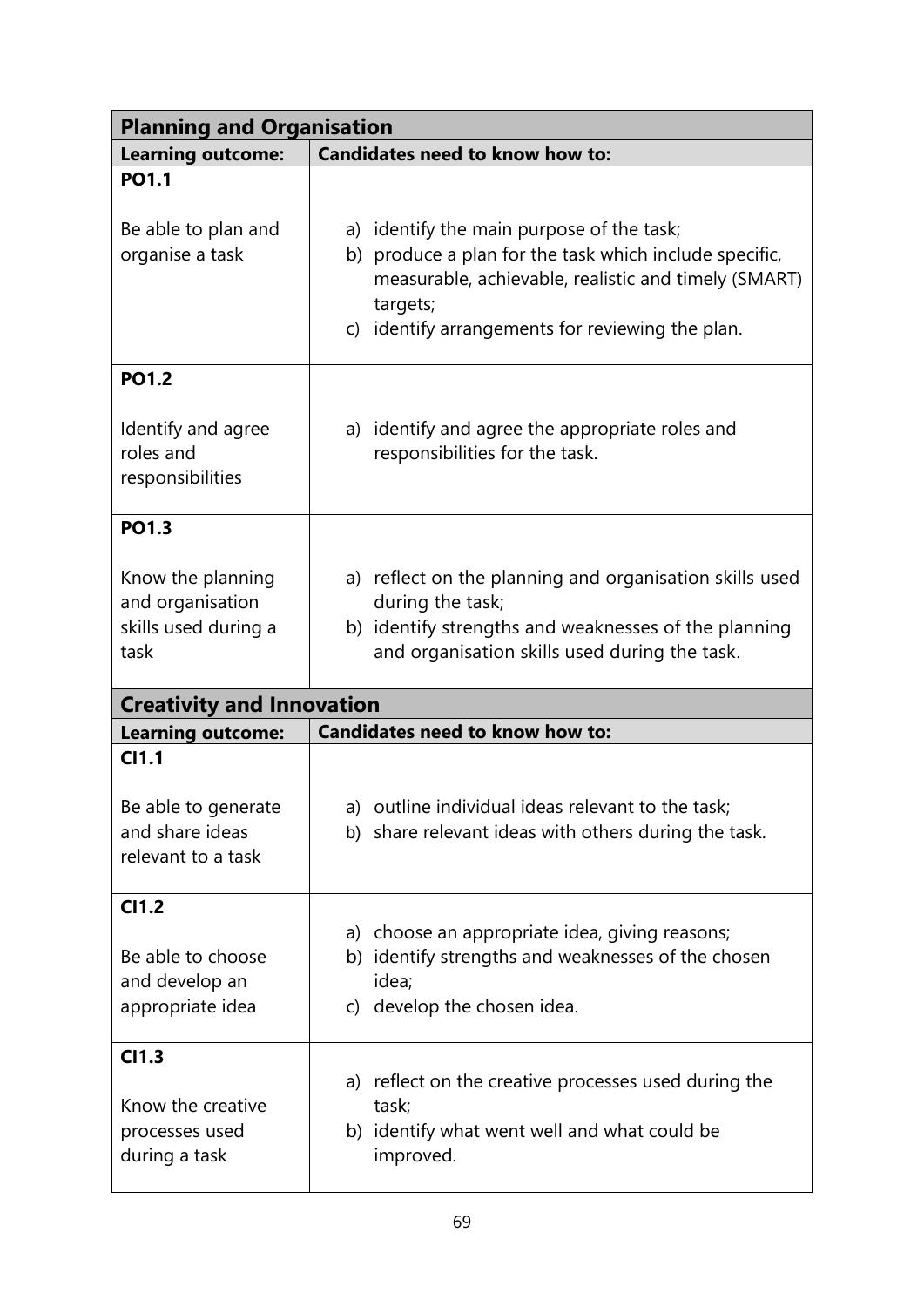| <b>Personal Effectiveness</b>                                                                          |                                                                                                       |
|--------------------------------------------------------------------------------------------------------|-------------------------------------------------------------------------------------------------------|
| <b>Learning outcome:</b>                                                                               | <b>Candidates need to know how to:</b>                                                                |
| P <sub>1.1</sub><br>Be able to use<br>appropriate personal<br>and team working<br>skills during a task | a) use appropriate personal and team-working skills<br>during the task.                               |
| P <sub>1.2</sub><br>Be able to complete a<br>task and evidence<br>how this was<br>achieved             | a) follow a plan to complete the task;<br>b) record information and evidence relating to the<br>task. |
| P <sub>1.3</sub><br>Know the personal<br>and team working<br>skills used during a<br>task              | a) reflect on the personal and team-working skills used<br>during the task.                           |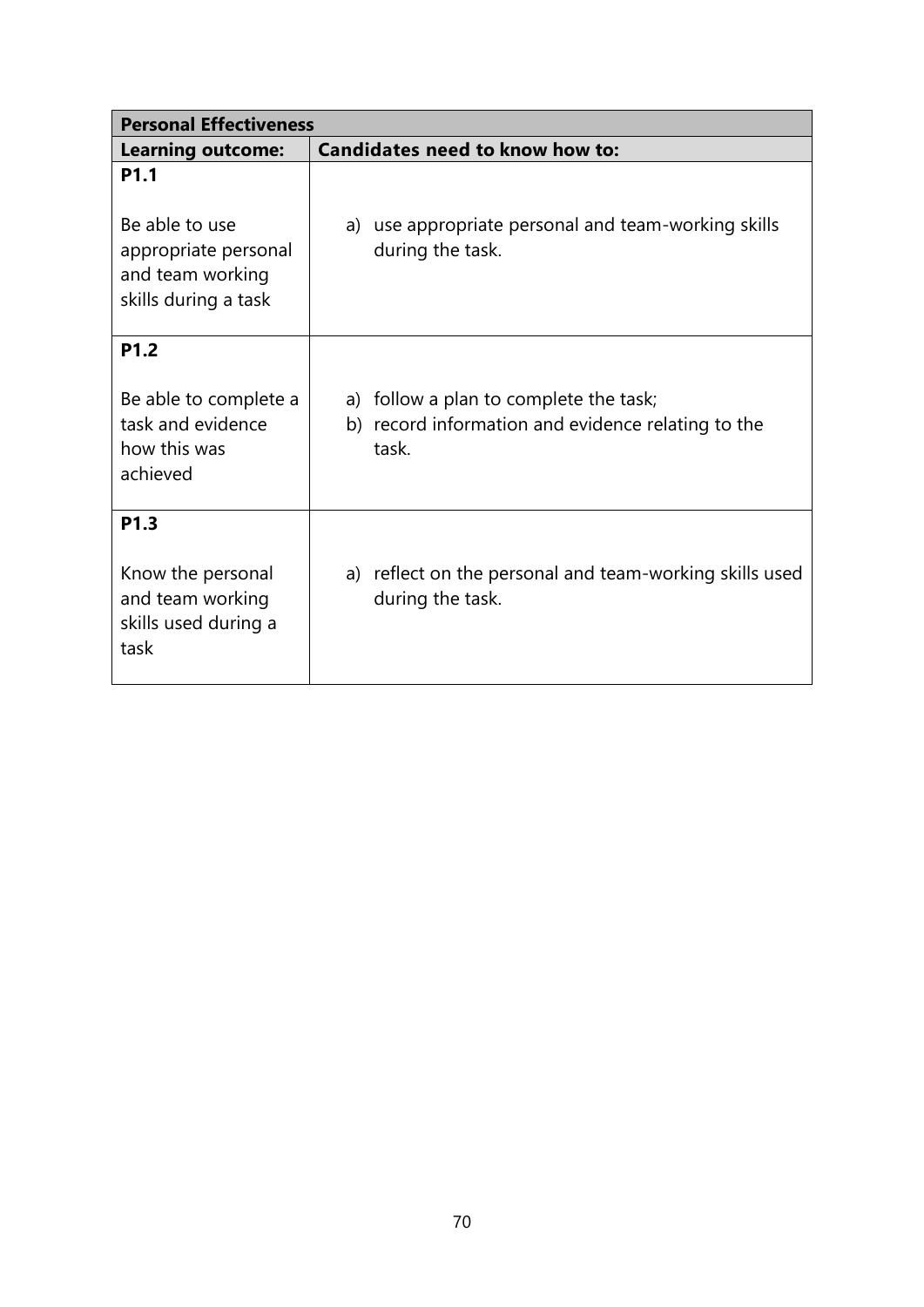| <b>Essential Employability Skills Level 2</b>                                                           |                                                                                                                                                                                                                   |
|---------------------------------------------------------------------------------------------------------|-------------------------------------------------------------------------------------------------------------------------------------------------------------------------------------------------------------------|
| <b>Critical Thinking and Problem Solving</b>                                                            |                                                                                                                                                                                                                   |
| <b>Learning outcome:</b>                                                                                | Candidates need to know how to:                                                                                                                                                                                   |
| <b>CP2.1</b>                                                                                            |                                                                                                                                                                                                                   |
| Describe appropriate<br>information within a<br>task which requires<br>multiple decisions to<br>be made | a) describe underlying issues relating to the task;<br>b) describe information required to complete the task.                                                                                                     |
| <b>CP2.2</b>                                                                                            |                                                                                                                                                                                                                   |
| Understand<br>appropriate decision-<br>making techniques                                                | a) compare appropriate decision-making techniques<br>to use in completing the task.                                                                                                                               |
| <b>CP2.3</b>                                                                                            |                                                                                                                                                                                                                   |
| Be able to select and<br>use effective<br>decision-making<br>techniques                                 | a) select and use effective decision-making techniques<br>during the task.                                                                                                                                        |
| <b>CP2.4</b>                                                                                            |                                                                                                                                                                                                                   |
| Understand critical<br>thinking and<br>problem-solving skills<br>used during a task                     | a) reflect on and review the information gathered, the<br>decisions made and the outcome of the task;<br>b) describe strengths and weaknesses of the decisions<br>made during the task.                           |
| <b>Planning and Organisation</b>                                                                        |                                                                                                                                                                                                                   |
| <b>Learning outcome:</b>                                                                                | <b>Candidates need to know how to:</b>                                                                                                                                                                            |
| <b>PO2.1</b><br>Be able to plan and<br>organise a task                                                  | a) describe the main purpose of the task;<br>b) produce an organised plan for the task which<br>includes SMART targets;<br>identify resources required;<br>C)<br>d) identify arrangements for reviewing the plan. |
| <b>PO2.2</b>                                                                                            | a) Describe the appropriate roles and responsibilities                                                                                                                                                            |
|                                                                                                         |                                                                                                                                                                                                                   |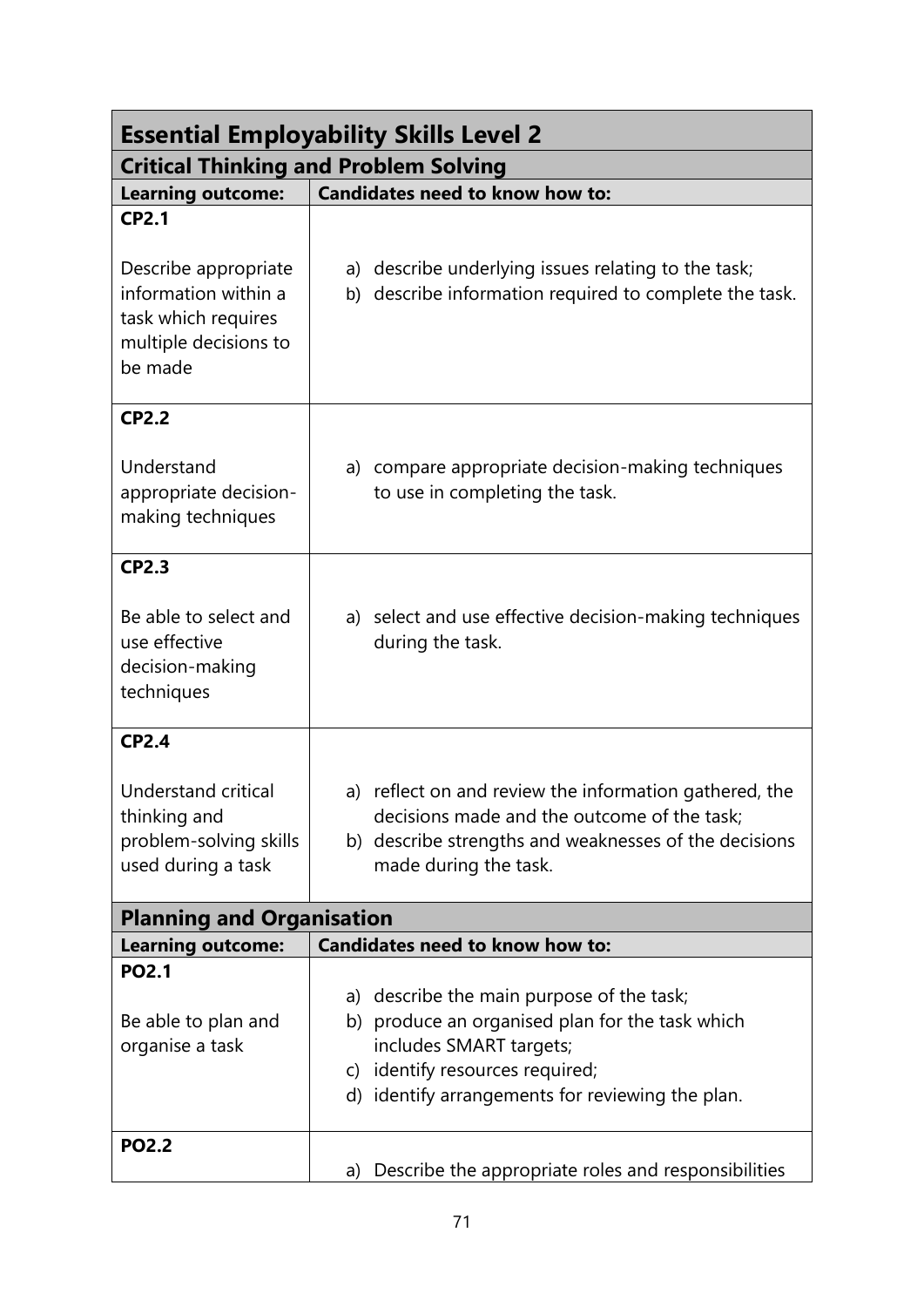| Describe and agree<br>roles and<br>responsibilities                                                         | for the task;<br>b) Negotiate and agree the assignment of appropriate<br>roles and responsibilities for the task.                                                                               |
|-------------------------------------------------------------------------------------------------------------|-------------------------------------------------------------------------------------------------------------------------------------------------------------------------------------------------|
| <b>PO2.3</b>                                                                                                |                                                                                                                                                                                                 |
| Understand the<br>planning and<br>organisation skills<br>used during a task                                 | a) reflect on and review the planning and organisation<br>skills used during the task;<br>b) describe strengths and weaknesses of the planning<br>and organisation skills used during the task. |
| <b>Creativity and Innovation</b>                                                                            |                                                                                                                                                                                                 |
| <b>Learning outcome:</b>                                                                                    | Candidates need to know how to:                                                                                                                                                                 |
| CI2.1<br>Be able to generate<br>and share creative<br>ideas relevant to a<br>task                           | a) individually identify creative ideas relevant to the<br>task;<br>b) share creative ideas with others during the task.                                                                        |
| <b>CI2.2</b>                                                                                                |                                                                                                                                                                                                 |
| Be able to choose<br>and develop an<br>appropriate idea                                                     | a) assess the suitability of ideas;<br>b) choose an appropriate idea, giving reasons;<br>c) describe strengths and weaknesses of the chosen<br>idea;<br>d) develop the chosen idea.             |
| <b>CI2.3</b>                                                                                                |                                                                                                                                                                                                 |
| Understand the<br>creative processes<br>used during a task                                                  | a) review the creative processes used during the task;<br>reflect on what went well and suggest<br>b)<br>improvements.                                                                          |
| <b>Personal Effectiveness</b>                                                                               |                                                                                                                                                                                                 |
| <b>Learning outcome:</b>                                                                                    | <b>Candidates need to know how to:</b>                                                                                                                                                          |
| P <sub>2.1</sub><br>Be able to apply<br>personal and team<br>working skills<br>effectively during a<br>task | a) apply appropriate personal and team-working skills<br>effectively during the task;                                                                                                           |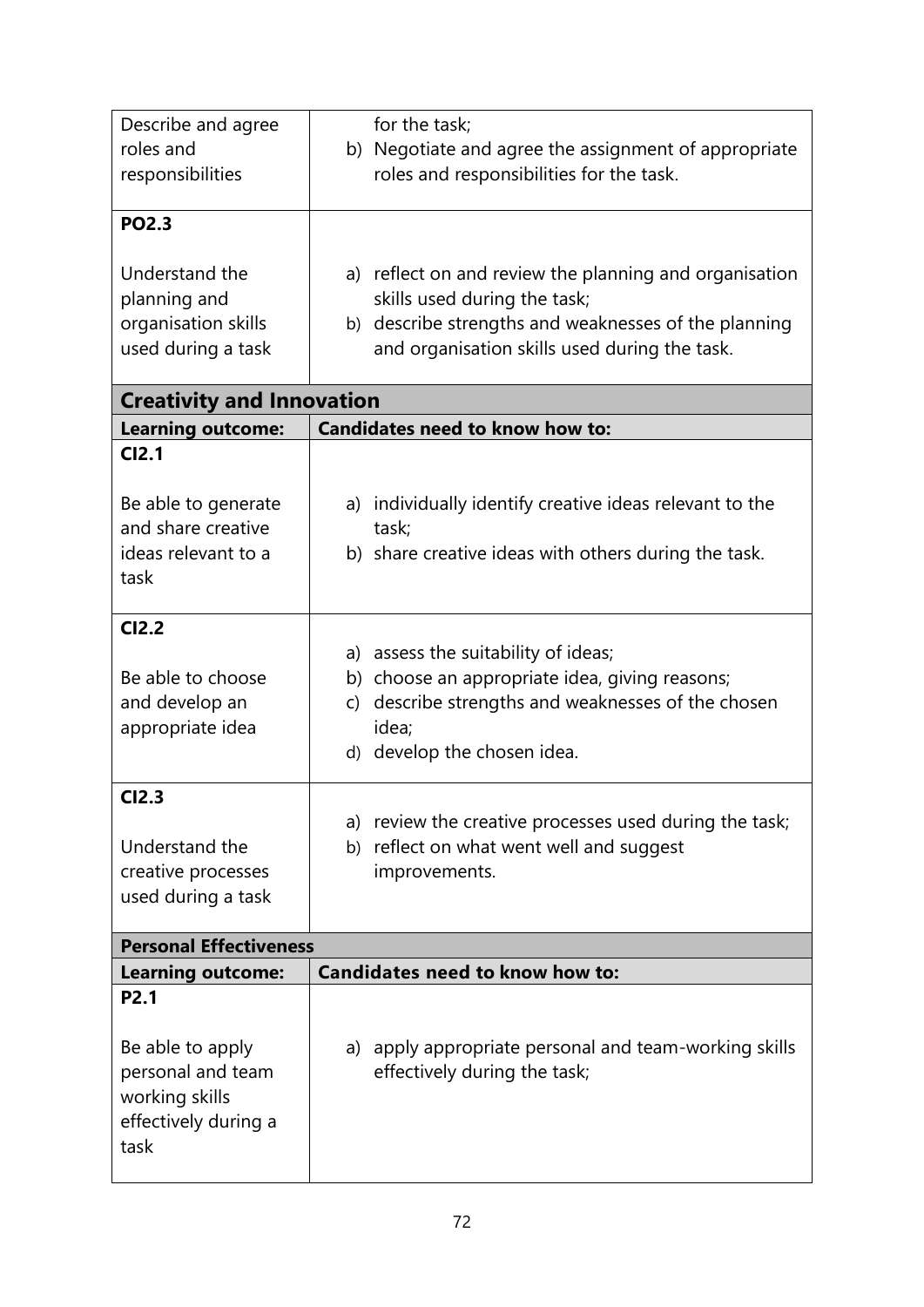| P <sub>2.2</sub>                                                            |                                                                                                                                                          |
|-----------------------------------------------------------------------------|----------------------------------------------------------------------------------------------------------------------------------------------------------|
| Be able to complete a<br>task and evidence<br>how this was<br>achieved      | a) follow a plan to complete the task and make<br>changes where appropriate;<br>b) record and organise information and evidence<br>relating to the task. |
| P <sub>2.3</sub>                                                            |                                                                                                                                                          |
| Understand the<br>personal and team<br>working skills used<br>during a task | a) review the personal and team working skills used<br>during the task;<br>b) reflect upon own contribution to the task.                                 |

| <b>Essential Employability Skills Level 3</b>                                                          |                                                                                                                |  |  |
|--------------------------------------------------------------------------------------------------------|----------------------------------------------------------------------------------------------------------------|--|--|
| <b>Critical Thinking and Problem Solving</b>                                                           |                                                                                                                |  |  |
| <b>Learning outcome:</b>                                                                               | <b>Candidates need to know how to:</b>                                                                         |  |  |
| <b>CP3.1</b>                                                                                           |                                                                                                                |  |  |
| Explain appropriate<br>information within a<br>task which requires<br>multiple decisions to<br>be made | a) explain underlying issues relating to the task;<br>explain information required to complete the task.<br>b) |  |  |
| <b>CP3.2</b><br>Understand a range<br>of appropriate<br>decision-making<br>techniques                  | a) evaluate a range of appropriate decision-making<br>techniques to use in completing the task.                |  |  |
| <b>CP3.3</b><br>Be able to select,<br>justify and use<br>effective<br>decision-making<br>techniques    | a) select, justify and use effective decision-making<br>techniques during the task.                            |  |  |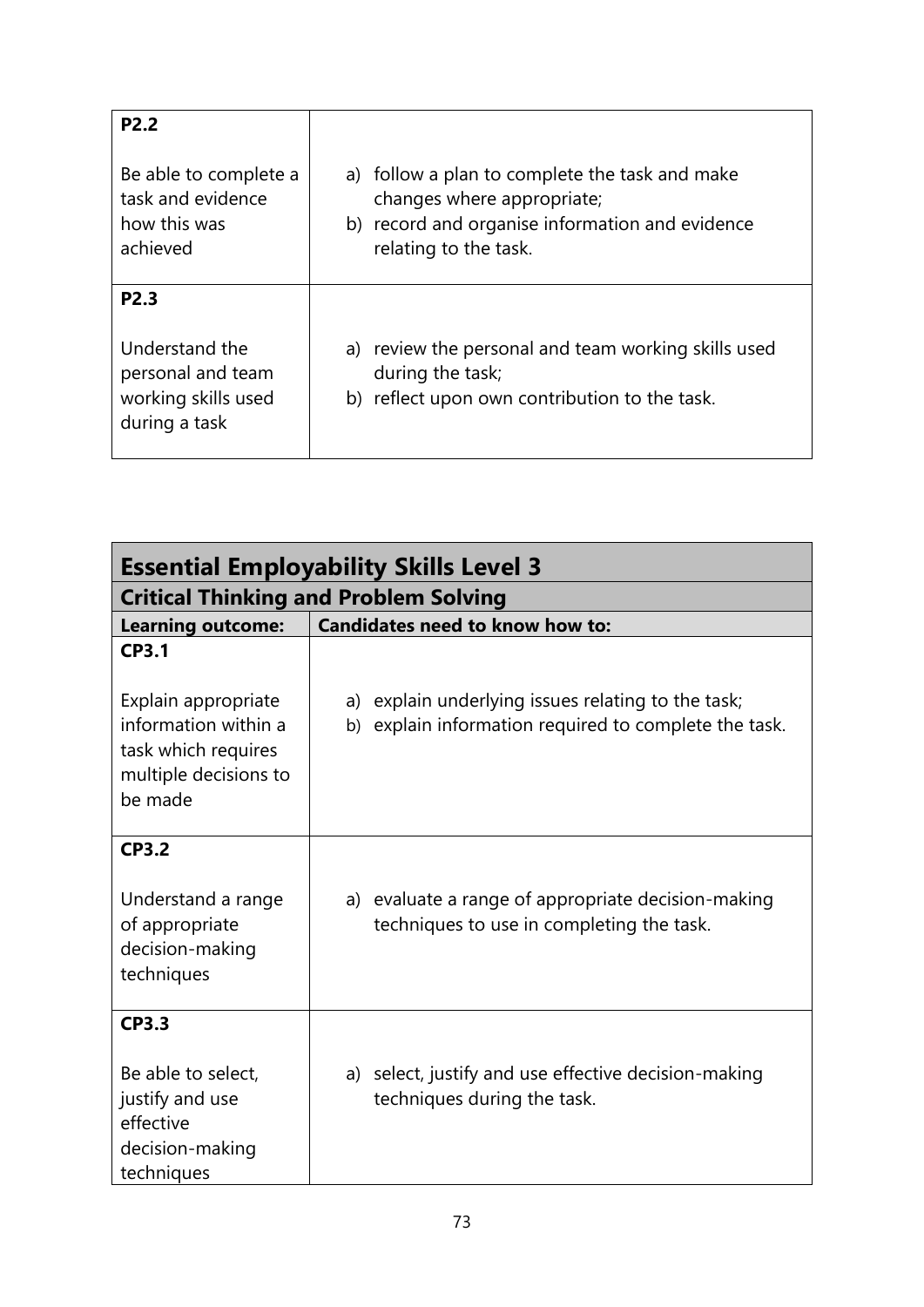| <b>CP3.4</b>                                                                                        |                                                                                                                                                                                         |
|-----------------------------------------------------------------------------------------------------|-----------------------------------------------------------------------------------------------------------------------------------------------------------------------------------------|
| Understand and<br>evaluate critical<br>thinking and<br>problem-solving skills<br>used during a task | a) reflect on and review the information gathered, the<br>decisions made and the outcome of the task;<br>b) evaluate strengths and weaknesses of the decisions<br>made during the task. |

| <b>Planning and Organisation</b>                                                                            |                                                                                                                                                                                                                                                                                                                                                                                 |
|-------------------------------------------------------------------------------------------------------------|---------------------------------------------------------------------------------------------------------------------------------------------------------------------------------------------------------------------------------------------------------------------------------------------------------------------------------------------------------------------------------|
| <b>Learning outcome:</b>                                                                                    | <b>Candidates need to know how to:</b>                                                                                                                                                                                                                                                                                                                                          |
| <b>PO3.1</b><br>Be able to plan and<br>organise a task                                                      | a) explain the main purpose of the task;<br>b) construct a detailed plan for the task which includes<br><b>SMART</b> targets;<br>identify appropriate resources required;<br>$\mathsf{C}$<br>d) undertake a risk assessment;<br>e) describe relevant contingencies for the actions<br>within the plan;<br>identify arrangements for monitoring and reviewing<br>f)<br>the plan. |
| <b>PO3.2</b><br>Explain, justify and<br>agree roles and<br>responsibilities                                 | a) explain and justify the appropriate roles needed for<br>the task;<br>b) negotiate and agree the assignment of appropriate<br>roles and responsibilities for the task.                                                                                                                                                                                                        |
| <b>PO3.3</b><br>Understand and<br>evaluate the planning<br>and organisation<br>skills used during a<br>task | a) reflect on and evaluate the planning and<br>organisation skills used during the task;<br>b) evaluate strengths and weaknesses of the planning<br>and organisation skills used during the task.                                                                                                                                                                               |
| <b>Creativity and Innovation</b>                                                                            |                                                                                                                                                                                                                                                                                                                                                                                 |

| Creativity and Innovation |                                                         |
|---------------------------|---------------------------------------------------------|
| <b>Learning outcome:</b>  | Candidates need to know how to:                         |
| <b>CI3.1</b>              |                                                         |
|                           |                                                         |
| Be able to generate       | a) individually identify creative ideas relevant to the |
| and share creative        | task;                                                   |
| ideas relevant to a       | b) share a range of creative ideas with others during   |
| task                      | the task.                                               |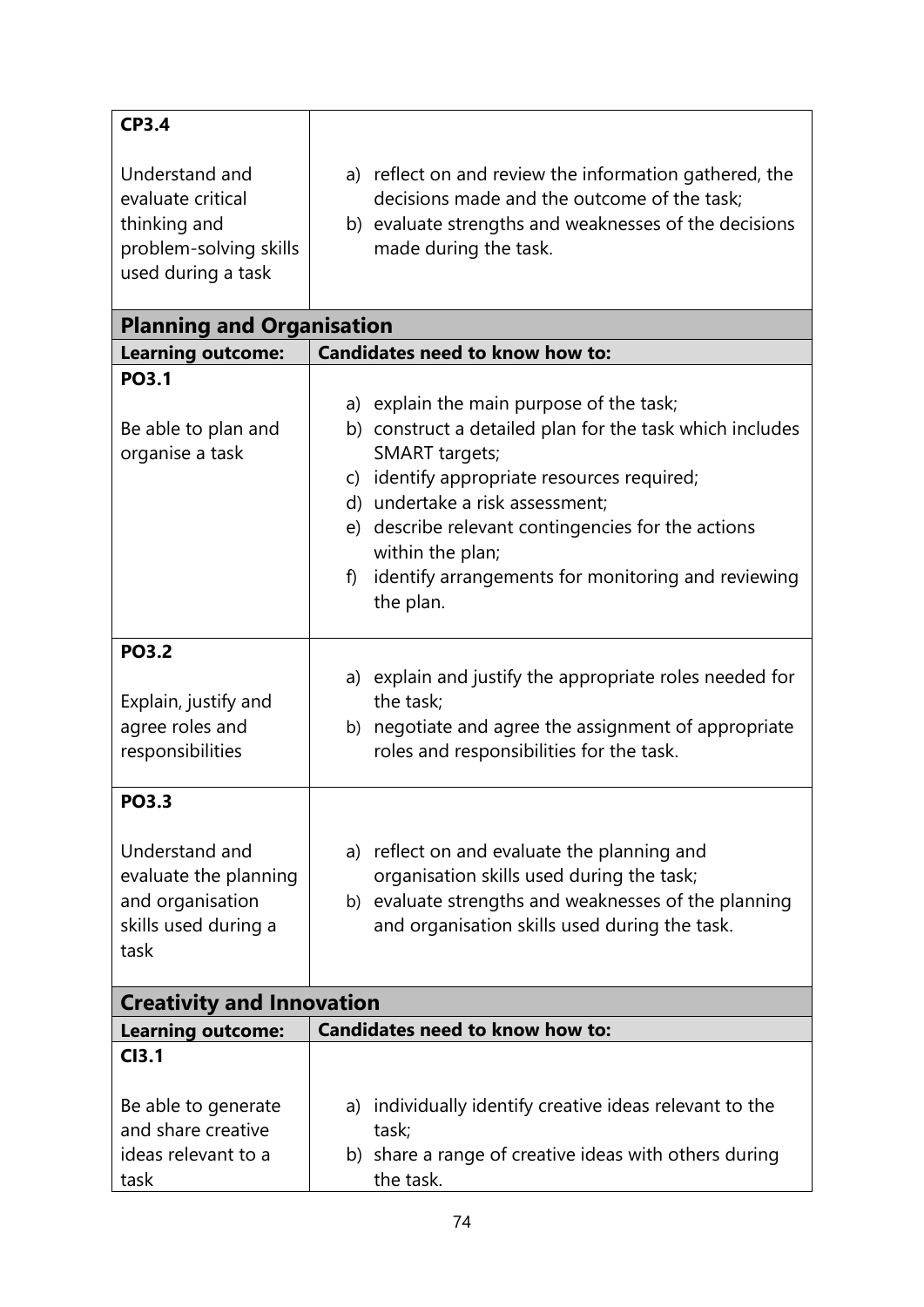| CI3.2<br>Be able to choose,<br>justify and develop an<br>appropriate idea                              | a) evaluate the suitability of a range of ideas;<br>b) choose an appropriate idea giving reasons;<br>c) justify reasons considering possible uncertainties<br>and risks;<br>d) develop the chosen idea. |
|--------------------------------------------------------------------------------------------------------|---------------------------------------------------------------------------------------------------------------------------------------------------------------------------------------------------------|
| CI3.3<br>Understand and<br>evaluate the creative<br>processes used<br>during a task                    | a) evaluate the creative processes used during the<br>task;<br>b) critically reflect on what went well and suggest<br>improvements.                                                                     |
| <b>Personal Effectiveness</b>                                                                          |                                                                                                                                                                                                         |
| <b>Learning outcome:</b>                                                                               | <b>Candidates need to know how to:</b>                                                                                                                                                                  |
| <b>P3.1</b><br>Be able to apply<br>personal and team<br>working skills<br>effectively during a<br>task | a) apply appropriate personal and team working skills<br>effectively during the task.                                                                                                                   |
| <b>P3.2</b><br>Be able to complete a<br>task and evidence<br>how this was<br>achieved                  | a) follow a plan to complete the task and make<br>changes where appropriate;<br>b) logically record and organise information and<br>evidence relating to the task.                                      |
| P3.3<br>Understand and<br>evaluate the personal<br>and team working<br>skills used during a<br>task    | a) review the personal and team working skills used<br>during the task;<br>b) evaluate own contribution to the task;<br>evaluate own contribution to the overall team<br>C)<br>performance.             |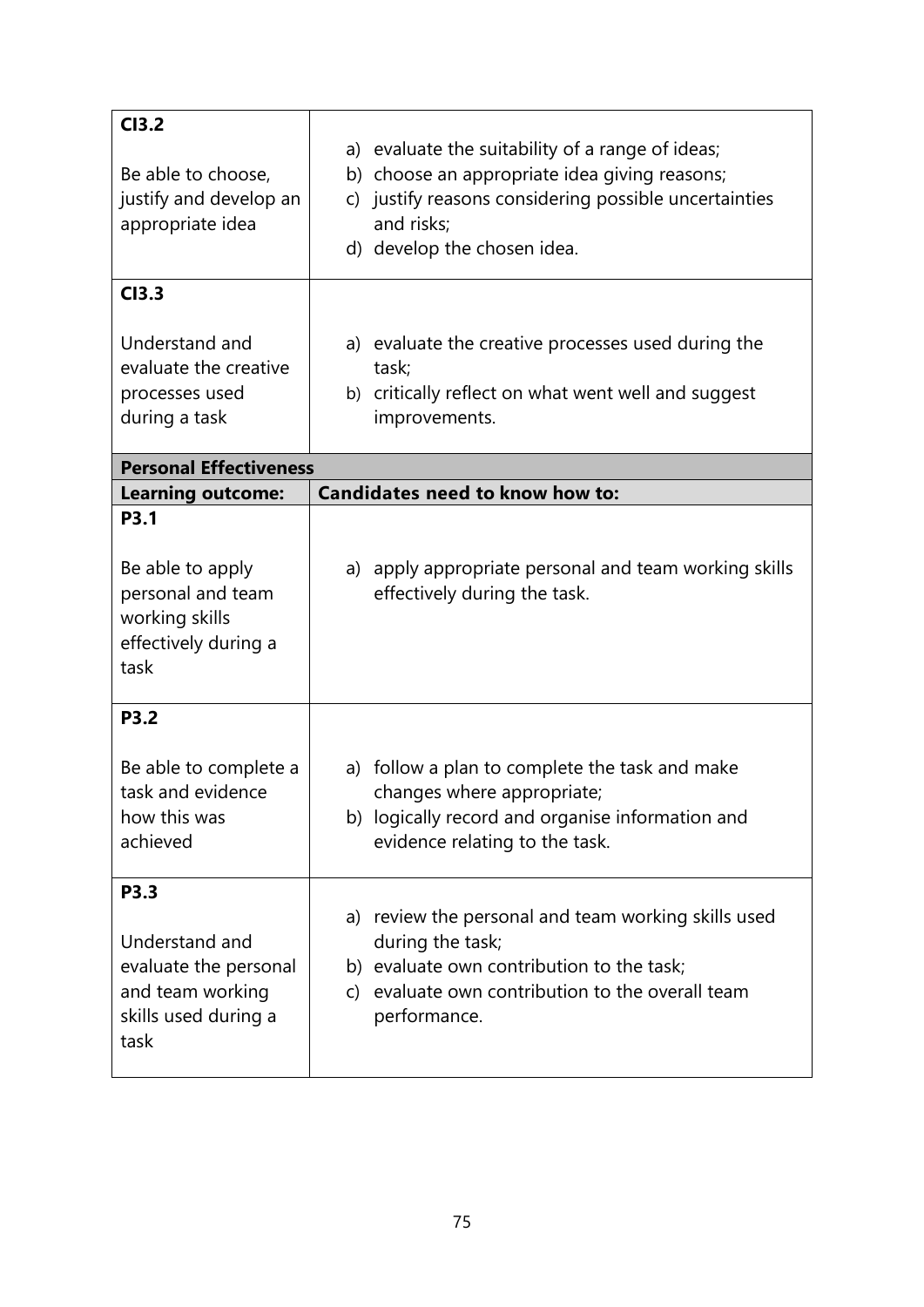# **7.1 Essential Employability Skills amplification of assessment requirements**

These qualifications are about demonstrating skills in:

- critical thinking and problem solving;
- planning and organisation;
- creativity and innovation; and
- personal effectiveness;

in familiar contexts, some of which must be formal and connected with education, training, work or social roles.

#### **Notes**

- Entry level 3 subject matter and materials should be basic, i.e. the type that candidates may meet in their work, studies or other activities.
- Level 1 and level 2 subject matter and materials should be straightforward, i.e. those that candidates will often meet in their work, studies or other activities.
- Level 3 subject matter and materials should be complex in that they may be challenging in terms of the ideas they present, have multiple strands, deal with abstract or sensitive issues, or include lines of reasoning that are not immediately clear.

### **7.1.1 Assessment**

Candidates will be assessed via a controlled task and a structured discussion to confirm that their skills meet the Essential Employability Skills specification at the required level.

The controlled task is designed to assess the application of employability skills in an integrated and holistic way that is relevant to real-life contexts.

The structured discussion confirms the candidates' underpinning knowledge and skills, and requires them to reflect on and evaluate their learning. The structured discussion must directly relate to the controlled task.

Assessments will be taken when candidates have been taught and developed the skills at the required level. The structured discussion must always take place after the controlled task. Where candidates have failed a controlled task, they must not sit the structured discussion. However, candidates may undertake a different controlled task and, if successful, progress to the structured discussion.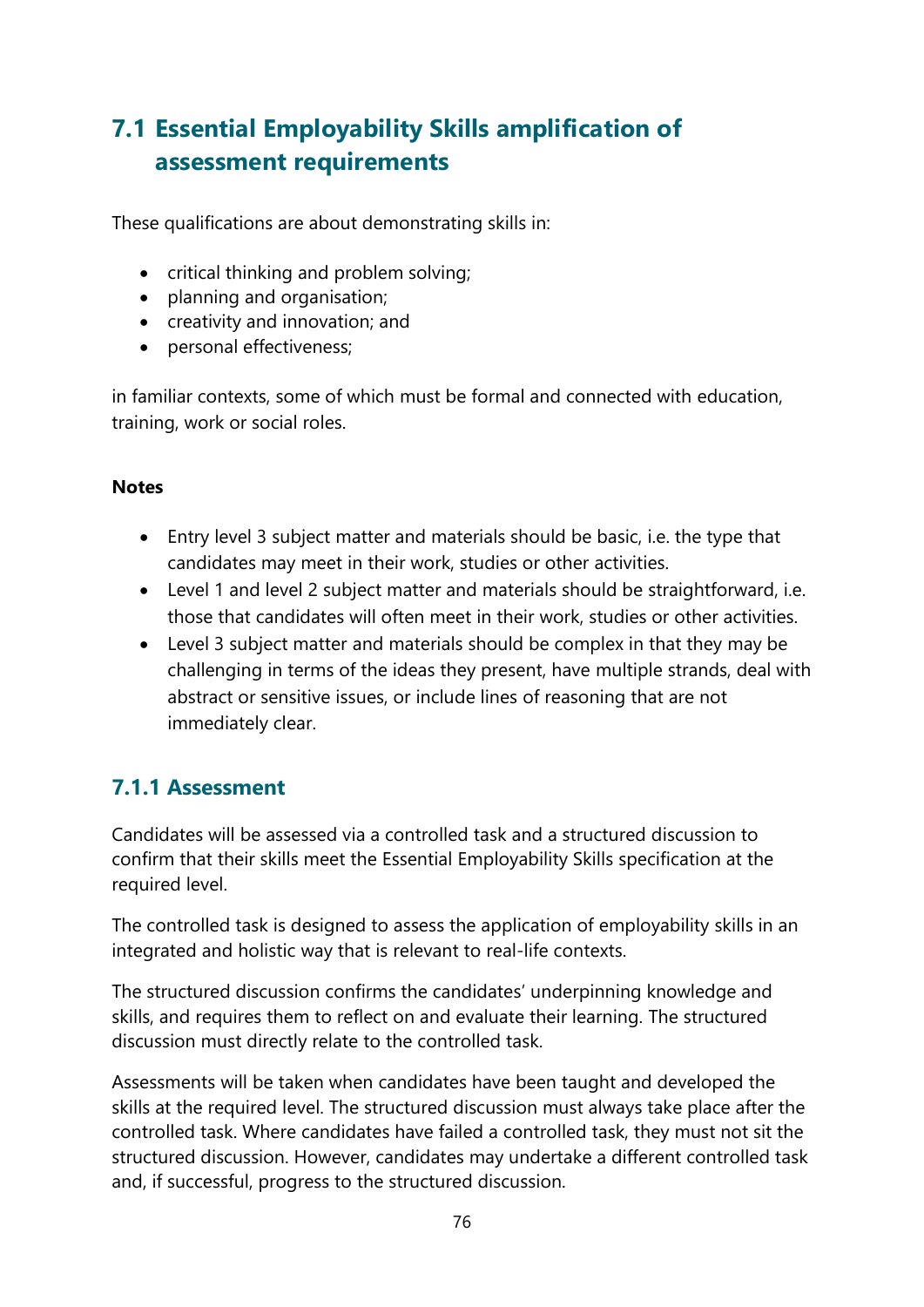### **7.1.2 Access statement**

The controlled task and structured discussion should be made accessible to those with particular assessment requirements without compromising achievement at the required standard. Centres should use initial assessment to identify any necessary individual support or adjustments.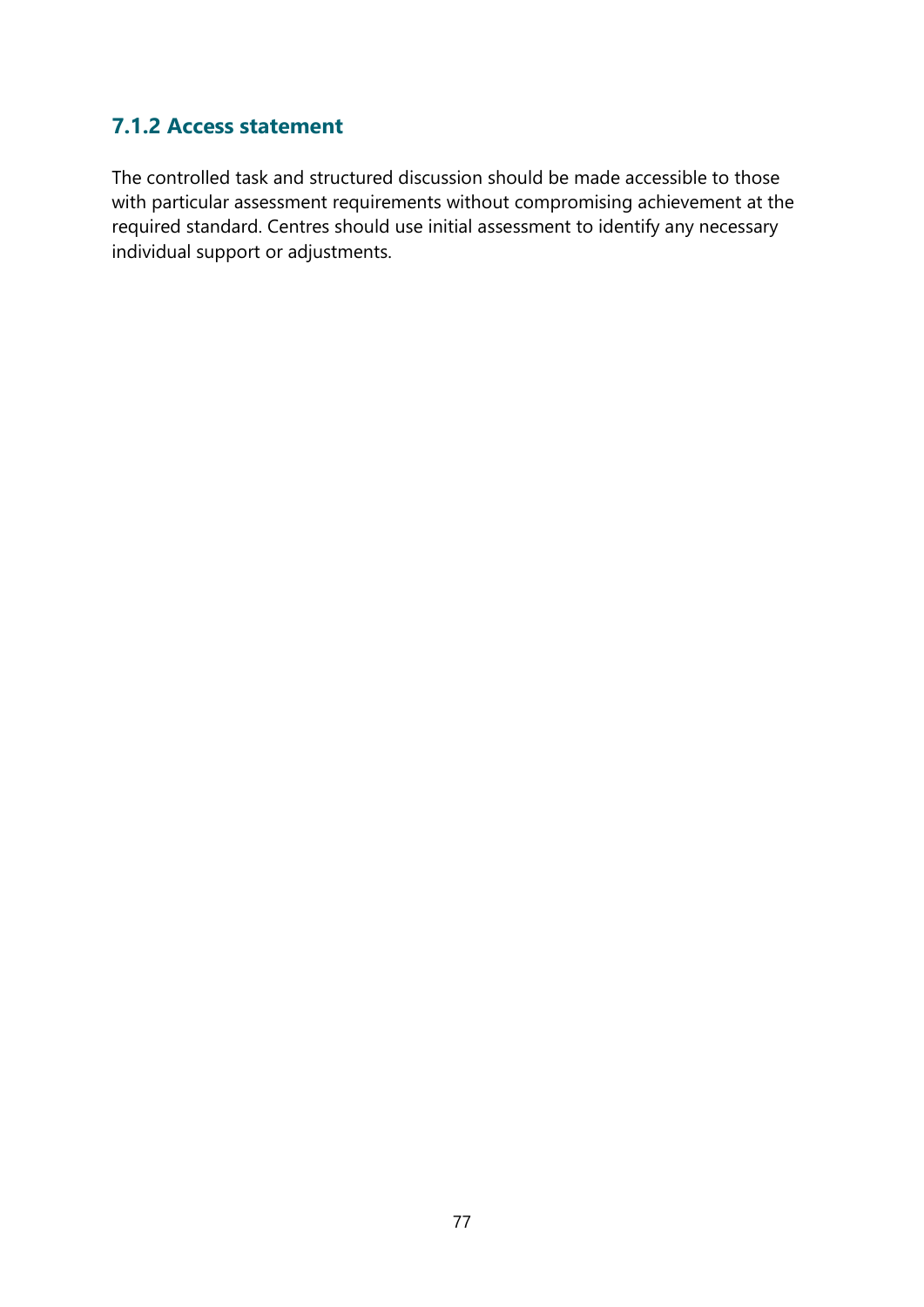## **7.2 Controlled task and structured discussion specification**

- 1. The Essential Employability qualification will be awarded to candidates who demonstrate that their skills meet the specification in both the controlled task and the structured discussion.
- 2. The controlled task assesses subject-specific skills and must show candidates utilising the skills in relevant and real-life contexts.
- 3. The purpose of the structured discussion is to confirm candidates' underpinning knowledge and skills. It is an opportunity to promote more proficient and independent learning through reflection and evaluation of performance.
- 4. Both the controlled task and structured discussion are summative assessments. Candidates should take the assessments when they have developed the skills at the required level.
- 5. This specification is intended to provide writers with detailed information about the acceptable content, coverage and questions to support the development of assessments at entry level 3 to level 3.
- 6. This specification has been designed to support the development and production of assessments in English and Welsh.

### **7.2.1 Controlled task**

Controlled tasks are externally set or developed by centres and approved by awarding bodies.

All controlled tasks must meet the requirements of the Essential Employability Skills specifications. A marking guide must be produced to accompany each controlled task, explicitly referencing the assessment requirements and the specification.

In the event candidates fail the controlled task, they must not progress to the structured discussion.

Assessors may provide candidates with the opportunity to clarify task requirements during the assessment. However, this must not extend to any form of formative assessment. However, assessors must not provide feedback on any work carried out by a candidate during the assessment. For example, informing a candidate that they have incorrectly answered a specific question in the task would be inappropriate. Appropriate clarification could be recommending that the candidate reviews their